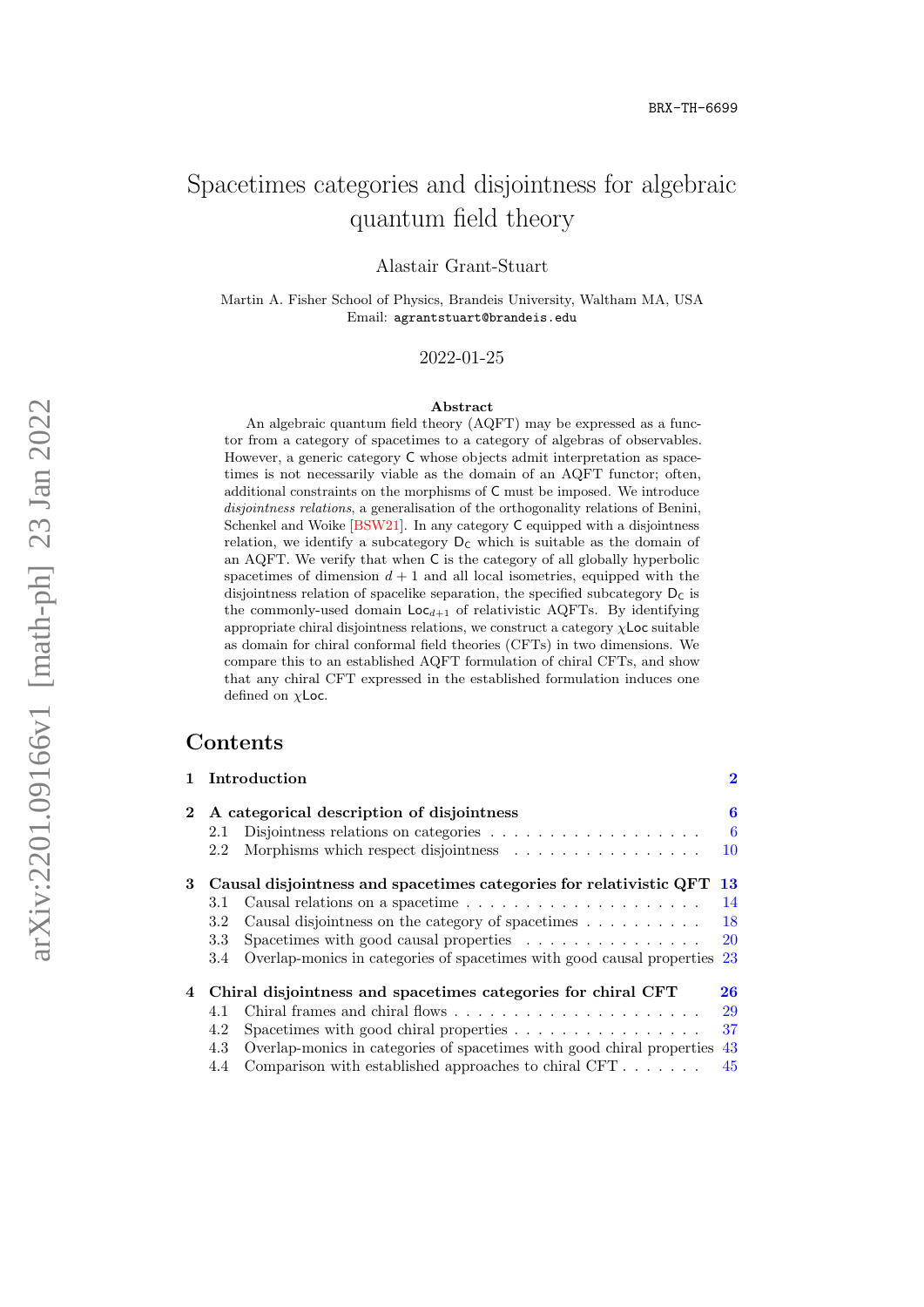## <span id="page-1-0"></span>1 Introduction

In the modern locally covariant approach, an algebraic quantum field theory (AQFT) is realised as a functor whose domain is a category of spacetimes and whose codomain is a category of algebras of observables [\[BFV03;](#page-50-1) [FV15\]](#page-50-2). Such a functor must satisfy physically motivated axioms, including causality and a time-slice axiom.

For relativistic theories in  $d + 1$  dimensions, the standard choice of domain category is  $\text{Loc}_{d+1}$ . The objects of  $\text{Loc}_{d+1}$  are globally hyperbolic spacetimes of dimension  $d+1$ . The morphisms are maps simultaneously satisfying three separate properties: they preserve metric structure (i.e. are local isometries), they are injective, and their images are causally convex in their codomains. With this, a relativistic AQFT is a functor  $A : Loc_{d+1} \rightarrow Obs$ ; the codomain Obs is commonly taken to be a category of associative and unital complex ∗-algebras whose morphisms are unit-preserving ∗-algebra homomorphisms.

It is noteworthy that the domain  $Loc_{d+1}$  is a strict subcategory of the category GlobHypSpT $m_{d+1}$  of all  $(d + 1)$ -dimensional globally hyperbolic spacetimes and all structure-preserving maps (local isometries) between them. Compared to GlobHypSpT $m_{d+1}$ , the morphisms of  $Loc_{d+1}$  are constrained to be injective with causally convex image. This constraint is discovered by specific, ad hoc physical reasoning particular to relativistic QFTs in [\[BFV03\]](#page-50-1), with motivation from [\[Kay96\]](#page-51-0).

To formulate AQFTs beyond the standard relativistic setting, analogues of the domain category  $Loc_{d+1}$  must be found; this includes identifying analogous constraints on maps to define appropriate morphisms. Several cases of physical interest are sufficiently similar to the standard relativistic case that the constraint of injectivity with causally convex image may be adapted directly from  $\text{Loc}_{d+1}$ . Such examples include (non-chiral) conformal field theories (CFTs) [\[Pin09;](#page-51-1) [BGS21\]](#page-50-3), and theories defined on globally hyperbolic spacetimes equipped with extra structure (e.g. spin structures, background gauge fields) [\[BS17\]](#page-50-4). However, venturing further afield from  $\text{Loc}_{d+1}$  can lead to difficulties; see for instance [\[BPS20\]](#page-50-5) where a description of smooth AQFTs using stacks is limited to one-dimensional spacetimes (i.e. time intervals) only.

In developing an homotopical description of AQFT [\[BSW19;](#page-50-6) [BS19a;](#page-50-7) [BS19b;](#page-50-8) [Car21;](#page-50-9) [Yau19\]](#page-52-0), Benini, Schenkel and Woike [\[BSW21\]](#page-50-0) have described a structure called an orthogonality relation on a category. To serve as the domain of an AQFT, a category must be equipped with an orthogonality relation. On  $\text{Loc}_{d+1}$ , the orthogonality relation formally encodes causal disjointness (spacelike separateness) in Lorentzian manifolds. While the notion of causal disjointness also makes sense in GlobHypSpT $m_{d+1}$ , it fails to satisfy the definition of an orthogonality relation there; the extra constraints on morphisms of  $\text{Loc}_{d+1}$  influence whether causal disjointness constitutes an orthogonality relation.

Key contributions: Given a category C of spacetimes, we identify a particular subcategory  $D_C$  which we propose as a suitable domain for AQFT functors. To define  $D_{\mathsf{C}}$ , we introduce a structure on  $\mathsf{C}$  called a *disjointness relation* – a generalisation of the orthogonality relations of [\[BSW21\]](#page-50-0) – which relates conterminous morphisms  $f_1: M_1 \to N \leftarrow M_2: f_2$  in C. Denoting the disjointness relation on C by symbol  $\bowtie_{\mathsf{C}}$ , we say that  $f_1$  and  $f_2$  are disjoint if they are related under the disjointness relation  $(f_1 \bowtie_{\mathsf{C}} f_2)$  and that  $f_1$  and  $f_2$  overlap if they are not related  $(f_1 \bowtie_{\mathsf{C}} f_2)$ .

The physical role of the disjointness relation is to specify limitations on signal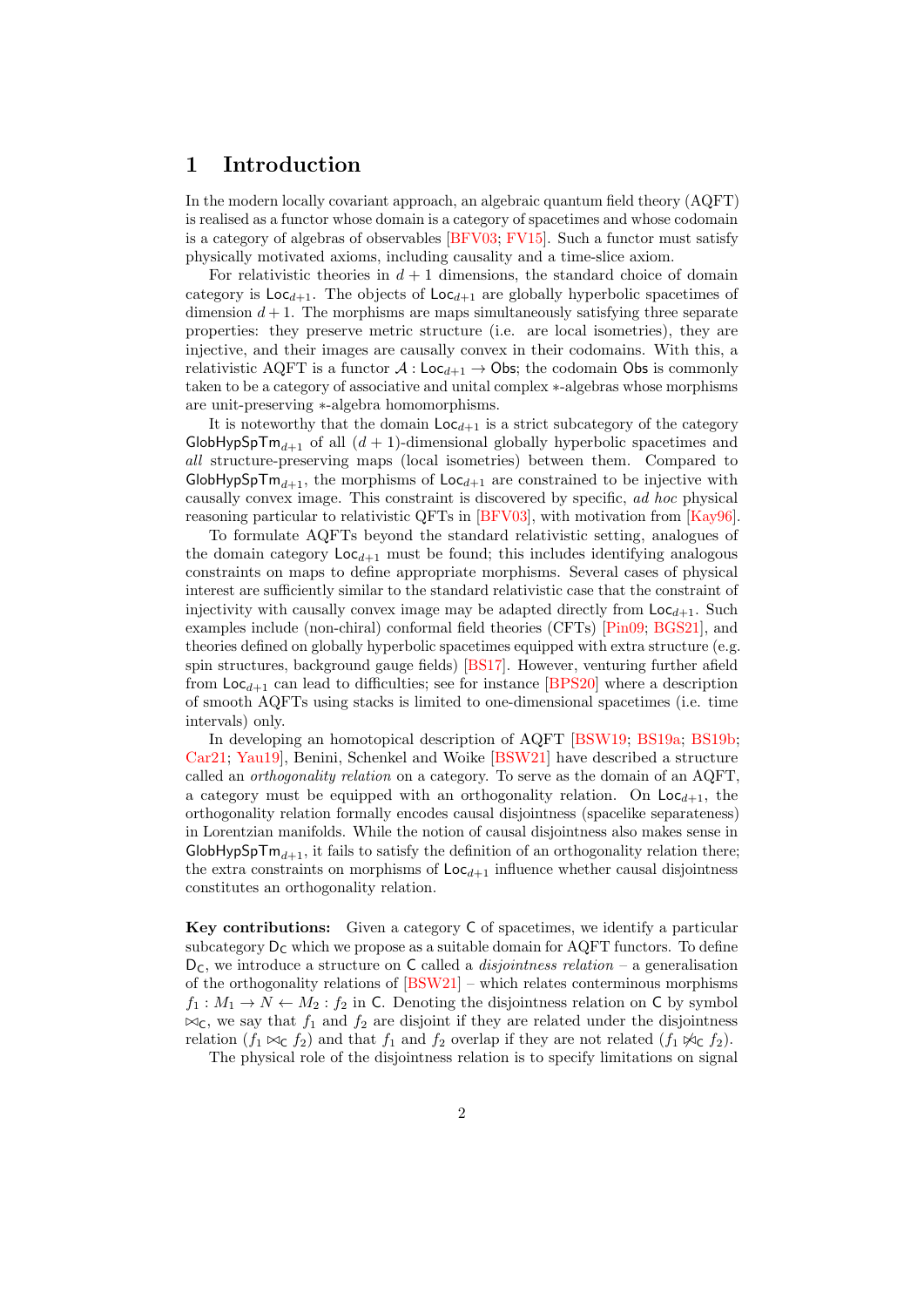propagation in spacetimes. For instance on  $C = \mathsf{GlobHypSpTm}_{d+1}$ , the relevant disjointness relation records that  $f_1 \bowtie_{\mathsf{C}} f_2$  if their images  $f_i(M_i)$  are causally disjoint (spacelike separated) in their shared codomain N. Via the causality axiom on AQFTs, the disjointness relation specifies when the degrees of freedom supported on some spacetime regions are necessarily independent.

With a disjointness relation  $\bowtie_C$  on C, the identified subcategory  $D_C$  is the wide subcategory of overlap-monic morphisms. Roughly, a morphism is overlap-monic with respect to a disjointness relation if it 'respects disjointness'. Notably, the disjointness relation on C reduces to an orthogonality relation on the subcategory  $D<sub>C</sub>$  upon restriction.

In the case of  $C = \text{GlobHypSpTm}_{d+1}$  with the described causal disjointness relation, we show that a morphism is overlap-monic if and only if it is injective with causally convex image. We begin by characterising overlap-monics without assuming global hyperbolicity of spacetimes, i.e. by considering the causal disjointness relation on a category  $SpTm_{d+1}$  of all spacetimes of dimension  $d+1$  and all local isometries. We can then specialise the characterisation of overlap-monics to subcategories of spacetimes with particular causal properties such as global hyperbolicity. A key simplification occurs when all spacetimes are at least causally simple; causal simplicity is a slightly weaker causal property than global hyperbolicity. Specialising further to globally hyperbolic spacetimes delivers the advertised result and thereby verifies that our proposed subcategory of overlap-monics in  $\mathsf{GlobHypSpTm}_{d+1}$  coincides with the often-used domain  $\text{Loc}_{d+1}$  of relativistic AQFTs.

The benefits of this general characterisation of AQFT-domain subcategory  $D_C$ in spacetimes category C are twofold: first, C often has more appealing properties as a category than  $D_C$ . For instance, in the case  $C = \text{GlobHypSpTm}_{d+1}$ , disjoint unions of spacetimes are coproducts in  $\mathsf{GlobHypSpTm}_{d+1}$  but fail to satisfy the universal property of coproducts in  $D_C = \text{Loc}_{d+1}$ . Our proposal allows us access to any such good categorical properties of C, while still giving a clear definition of AQFTs as functors  $D_C \rightarrow Obs$ .

Second, our proposal gives a well-defined mathematical procedure to replace the ad hoc discovery of morphism-constraints analogous to those of  $\text{Loc}_{d+1}$  (i.e. that morphisms must be injective maps with causally convex image). This procedure can be used to construct appropriate domains for AQFTs in contexts where the notions of 'spacetime' or disjointness differ from the standard relativistic setting. The inputs needed for this procedure – a category  $C$  of 'spacetimes' and a disjointness relation on it – can be arrived at by a series of physical modelling decisions:

- The objects of C are decided by the relevant notion of 'spacetime' in the context of interest. For relativistic theories of either the generic or conformal type, spacetimes are time-oriented Lorentzian manifolds of a particular dimension, possibly with additional 'niceness' properties (usually global hyperbolicity). Euclidean theories may use Riemannian manifolds as 'spacetimes' instead.
- Assuming C is to be concrete, the morphisms of C are structure-preserving maps for some appropriate choice of structure existing on the objects. So, if the QFTs under consideration are sensitive to some particular structure on the 'spacetimes', then this structure decides the morphisms. For instance, the choice  $C = \mathsf{GlobHypSpTm}_{d+1}$  describes QFTs sensitive to the full Lorentzian metric; maps which preserve metric structure are local isometries. On the other hand, CFTs are sensitive only to conformal structure; in this case the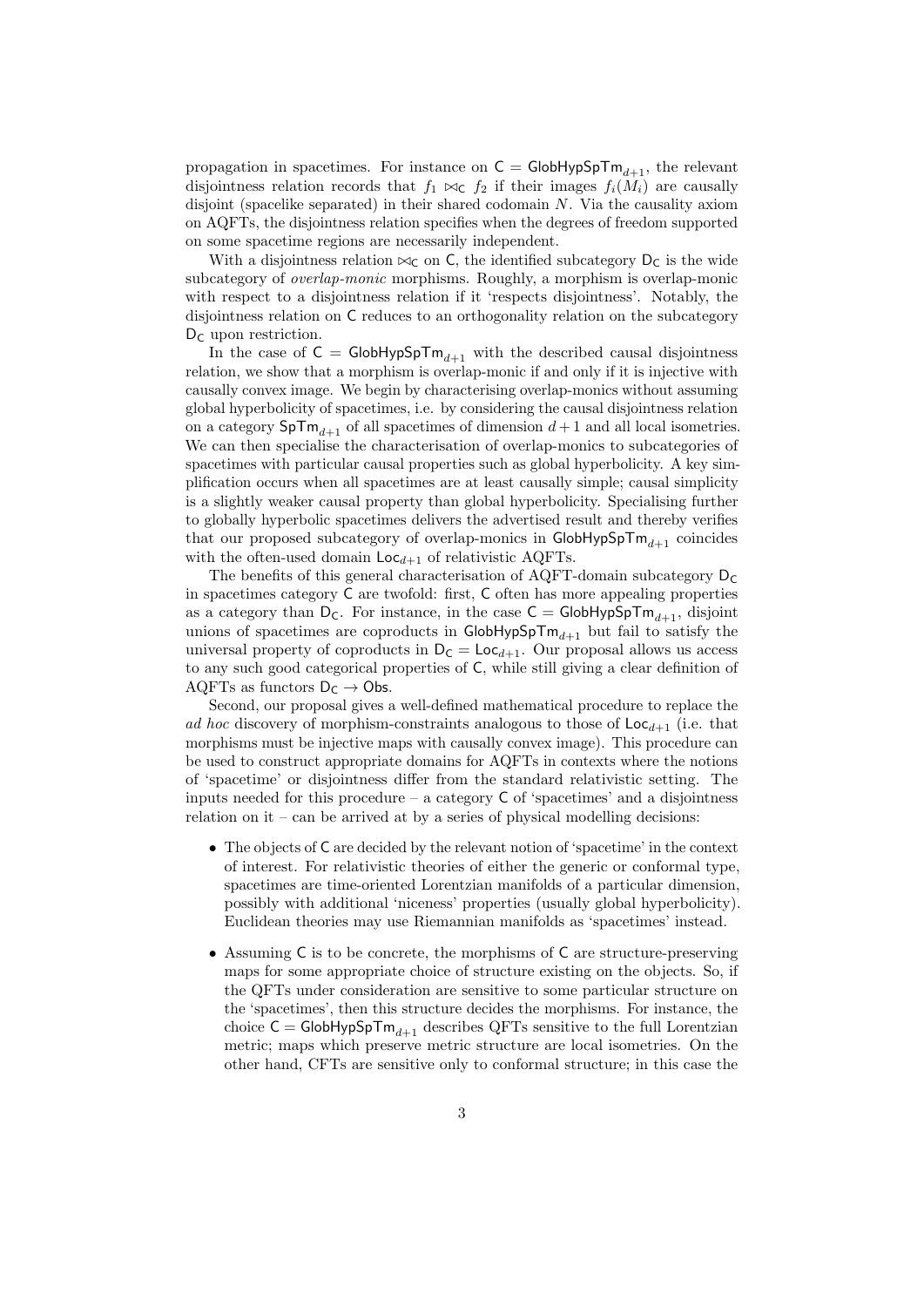appropriate maps are merely conformal rather than locally isometric. C may also be chosen not to be concrete; for instance, by taking C to be a poset (a thin category) one can recover traditional net-based formulations of AQFT.

• The disjointness relation on C is decided by limitations on signal propagation in the theories under consideration. For instance, signals in standard relativistic theories may only propagate along causal curves; therefore regions of spacetime which are spacelike separated should be recorded as disjoint by the disjointness relation. In chiral CFTs, signals in the right- or left-moving half of the theory propagate only along right- or left-moving null curves respectively; each of these defines a different disjointness relation on the appropriate category.

Benini, Schenkel and Woike [\[BSW21\]](#page-50-0) have formalised the structures on a category D needed to define an AQFT as a functor  $D \rightarrow \text{Obs}$ . The required structures enable statement of the causality and time-slice axioms.

To state the causality axiom, D must be equipped with an orthogonality relation. A functor  $A: D \to \mathsf{Obs}$  satisfies the causality axiom if for any conterminous pair  $f_1: M_1 \to N \leftarrow M_2: f_2$  related under the orthogonality relation,  $\mathcal{A}f_1(a_1)$  and  $Af_2(a_2)$  commute in algebra AN for any observables  $a_1 \in AM_1$  and  $a_2 \in AM_2$ :

$$
[\mathcal{A}f_1(a_1), \mathcal{A}f_2(a_2)]_{\mathcal{A}N} = 0.
$$

In the terminology of [\[BSW21\]](#page-50-0), such  $\mathcal A$  is called ⊥-commutative. In the case of  $D = \text{Loc}_{d+1}$ , the relevant orthogonality relation is that of causal disjointness, so  $f_1$ and  $f_2$  are related if the images  $f_i(M_i)$  are spacelike separated in the shared target spacetime N. Here, the causality axiom expresses that observables supported on spacelike-separated regions of spacetime N must commute.

To state the time-slice axiom, there must be a specified class  $W$  of morphisms in D. A functor  $A: D \to \mathsf{Obs}$  satisfies the time-slice axiom with respect to W if  $\mathcal{A}f$ is an isomorphism in Obs for every  $f \in W$ . In the terminology of [\[BSW21\]](#page-50-0), such A is called W-constant. In the case of  $D = Loc_{d+1}$ , the specified class W consists of all morphisms  $f : M \to N$  such that the image  $f(M)$  contains a Cauchy surface of N; such maps are called Cauchy maps.

With these statements of the causality and time-slice axioms in hand, our proposed procedure to construct an AQFT domain may be summarised as follows: take as input data  $(C, \bowtie_C, W_C)$  consisting of a category C, a disjointness relation  $\bowtie_C$ on C, and a class of morphisms  $W_C$  in C. From this, produce data  $(D_C, \bowtie_{D_C}, W_{D_C})$ consisting of the wide subcategory  $D_C$  of overlap-monics in C with respect to  $\bowtie_{\mathsf{C}}$ , along with the restrictions  $\bowtie_{\mathsf{D}_{\mathsf{C}}}$  and  $W_{\mathsf{D}_{\mathsf{C}}}$  to this subcategory of  $\bowtie_{\mathsf{C}}$  and  $W_{\mathsf{C}}$ respectively. The restricted disjointness relation  $\bowtie_{D_C}$  is an orthogonality relation on  $D_C$ . This data suffices to define an AQFT on  $D_C$  as a functor  $\mathcal{A}: D_C \to \mathcal{O}$ bs satisfying the causality axiom with respect to  $\bowtie_{D_c}$ , and the time-slice axiom with respect to  $W_{\mathsf{D}_{\mathsf{C}}}$ .

Applications: To illustrate our proposed procedure, we apply it to chiral CFTs. We begin by defining appropriate right- and left-chiral disjointness relations on a category  $\mathsf{CSpTm}_{1+1}^{\mathrm{o},\mathrm{to}}$  of two-dimensional (2D) oriented spacetimes and conformal maps which preserve orientation and time-orientation. These disjointness relations reflect that in the right- and left-moving halves of a chiral CFT, signals can only propagate along right- and left-moving null curves respectively. We then characterise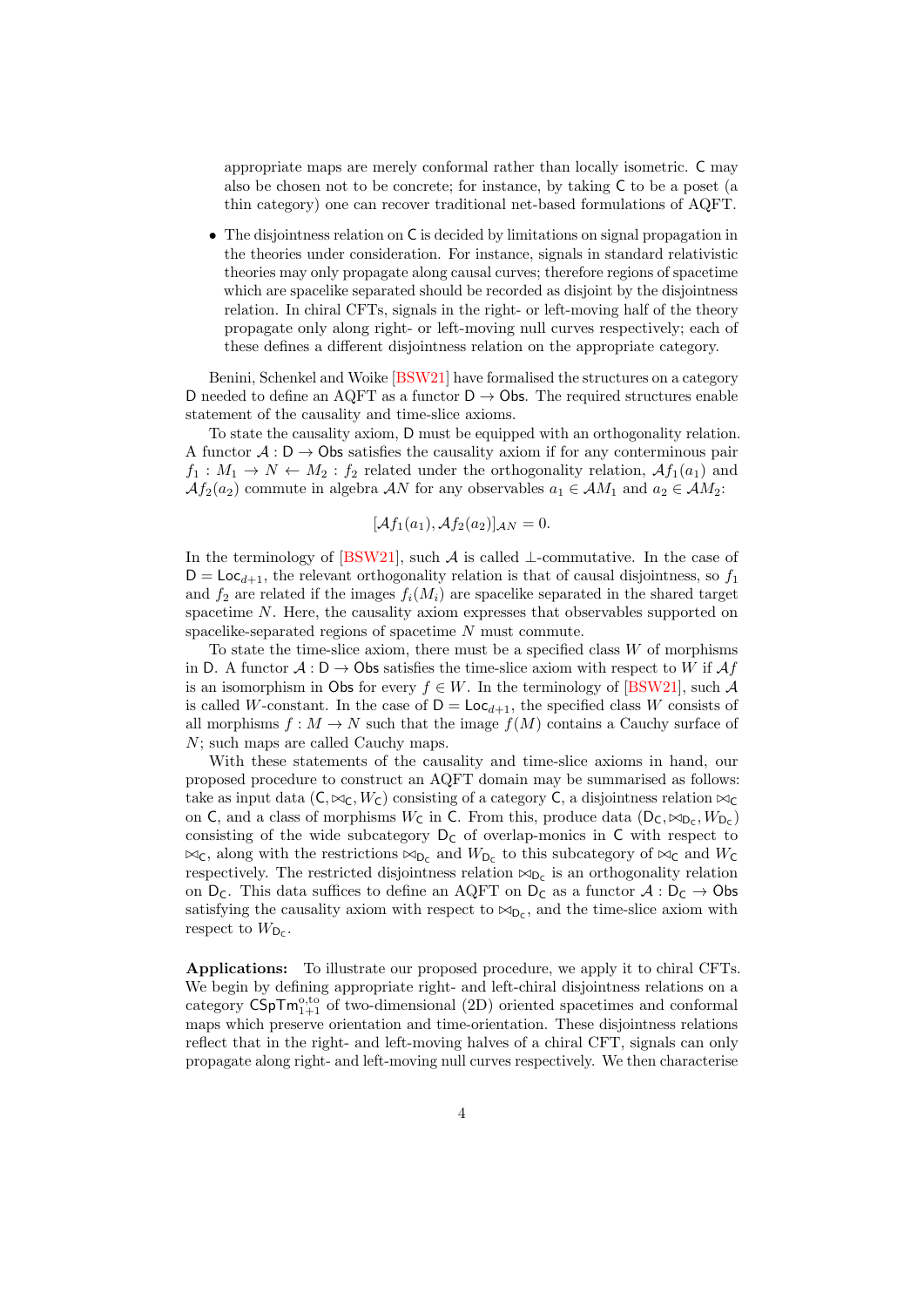overlap-monics with respect to these chiral disjointness relations; this mirrors the standard relativistic case. In particular, to simplify the characterisations we restrict to spacetimes with good chiral properties, analogous to the causal properties of causal simplicity and global hyperbolicity used in the standard relativistic case. Formulating the needed chiral properties requires the we first develop some technical tools, namely chiral frames and chiral flows on 2D oriented spacetimes.

The characterisation of overlap-monics with respect to the right-chiral disjointness relation simplifies when we restrict to spacetimes satisfying a right-chiral analogue of global hyperbolicity. Specifically, in the full subcategory of  $\mathsf{CSpTm}^{0,to}_{1+1}$ on spacetimes containing an appropriate right-chiral analogue of a Cauchy surface, a morphism is overlap-monic with respect to the right-chiral disjointness relation if and only if it is injective and its image satisfies an appropriate right-chiral analogue of causal convexity in its codomain. We denote the resulting subcategory of overlap-monics between such spacetimes as  $\chi$ Loc, in analogy with Loc<sub>d+1</sub>. Similar observations apply for the left-chiral disjointness relation.

Our proposal then suggests that the right-moving half of a chiral CFT is a functor  $\chi$ Loc  $\rightarrow$  Obs obeying causality and time-slice axioms. This differs from established AQFT formulations of chiral CFTs. In traditional, net-based AQFT, a chiral CFT is defined on a net of open subsets of the circle  $\mathbb{S}^1$ . A locally covariant version of this defines a chiral CFT as a functor  $\mathsf{Emb}_1 \to \mathsf{Obs}$  where  $\mathsf{Emb}_1$  is a category of one-dimensional manifolds and embeddings; see [\[BGS21\]](#page-50-3)<sup>[1](#page-4-0)</sup>. The key difference is that the established formulations of chiral CFT build in the time-slice axiom preemptively.

To compare, we explicitly express the time-slice axiom on  $\chi$ Loc by describing a class W of morphisms serving as an appropriate chiral analogue of Cauchy maps. We exhibit a functor  $Q : \chi$ Loc  $\rightarrow$  Emb<sub>1</sub> which sends all morphisms in W to isomorphisms. Consequently any functor  $A : \mathsf{Emb}_1 \to \mathsf{Obs}$  representing a chiral CFT in the established formulation induces by precomposition a functor  $\mathcal{A} \circ Q : \chi$ Loc  $\to$  Obs representing a chiral CFT satisfying the time-slice axiom with respect to W in our formulation.

We leave as an open question whether the converse is also true: does any functor  $\chi$ Loc  $\rightarrow$  Obs representing a chiral CFT satisfying the time-slice axiom also induce a functor  $\text{Emb}_1 \rightarrow \text{Obs representing a chiral CFT}$  in the established formulation?

Future applications of our proposal to determine domain  $D<sub>c</sub>$  from spacetimes category  $(C, \bowtie_C)$  may proceed beyond chiral CFTs. A minor generalisation of the standard relativistic type of AQFT loosens the assumption of global hyperbolicity on spacetimes; in fact, this generalisation is treated already in our verification that overlap-monics in GlobHypSpT $m_{d+1}$  coincide with Loc<sub>d+1</sub>. For theories on spacetimes with extra structure (e.g. spin structure, background gauge fields) one may choose C to be an appropriately fibred category, similar to [\[BS17\]](#page-50-4). Further removed from the relativistic context, for Euclidean field theories C is expected to be a category of Riemannian manifolds. More speculative possibilities may include lattice field theories (if an appropriate category C of lattice representations of spacetimes is identified), or smooth AQFTs as in [\[BPS20\]](#page-50-5) (if disjointness relations admit an adequate generalisation to stacks of categories).

<span id="page-4-0"></span><sup>&</sup>lt;sup>1</sup>In [\[BGS21\]](#page-50-3), the category we refer to here as  $Emb_1$  is denoted as  $Man_1$ .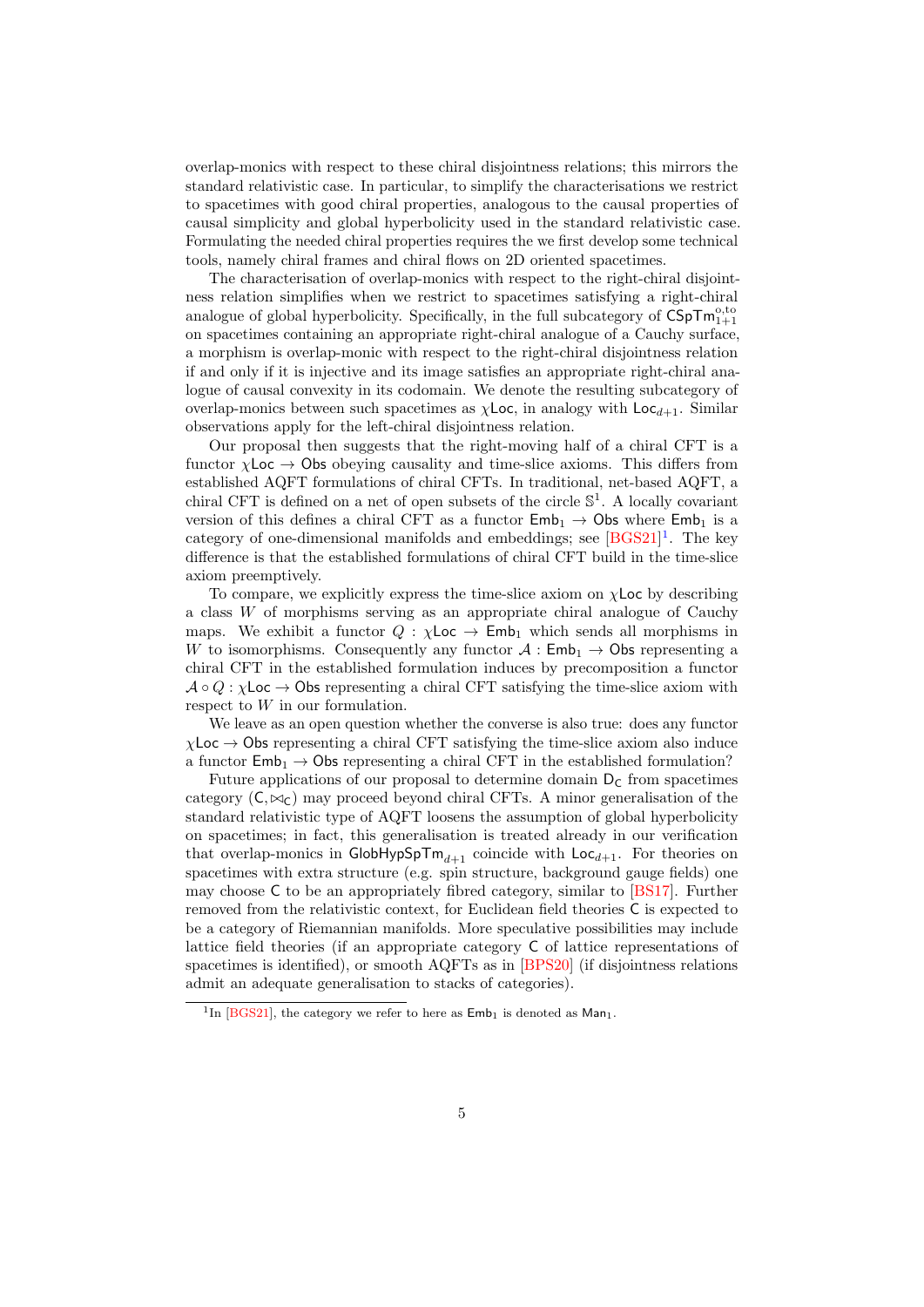Outline of the paper: In Section [2,](#page-5-0) we present a categorical description of disjointness, including the definitions of disjointness relations (Section [2.1\)](#page-5-1) and overlap-monics (Section [2.2\)](#page-9-0). Section [3](#page-12-0) verifies that  $\text{Loc}_{d+1}$  is the subcategory in  $G$ lobHypSpTm<sub>d+1</sub> of overlap-monics with respect to the causal disjointness relation. This is done by first studying overlap-monics in the category  $SpTm_{d+1}$  of spacetimes without assuming any causal properties, and then specialising to spacetimes with causal properties of increasing strength until global hyperbolicity is reached. In Section [4,](#page-25-0) we apply our proposed construction to chiral CFTs by defining leftand right-chiral disjointness relations a category of 2D oriented spacetimes and conformal maps. The result is a category  $\chi$  Loc which we propose as domain of functors  $\chi$ Loc  $\rightarrow$  Obs representing a chiral CFTs. In Section [4.4,](#page-44-0) we compare this proposed χLoc to established AQFT formulations of chiral CFTs by implementing the time-slice axiom.

## <span id="page-5-0"></span>2 A categorical description of disjointness

In this section, we introduce disjointness relations on categories; these are structures capable of describing various intuitive notions of disjointness in a formal categorical setting. They are a direct generalisation of the orthogonality relations introduced by Benini, Schenkel and Woike [\[BSW21\]](#page-50-0) to formalise causal disjointness (spacelike separateness) in spacetimes, as necessary to describe the causality axiom in algebraic QFT.

Our disjointness relations facilitate a formal description of those morphisms in a category which 'respect disjointness'; this description is presented in Section [2.2.](#page-9-0) In particular, we may recover a category with orthogonality relation – as needed for AQFT – by considering the 'disjointness-respecting' morphisms in any category equipped with a disjointness relation.

### <span id="page-5-1"></span>2.1 Disjointness relations on categories

<span id="page-5-2"></span>**Definition 2.1.** A disjointness relation (or  $\bowtie$ -relation)  $\bowtie$ <sub>C</sub> on a category C is a binary relation on conterminous morphisms of C, denoted as  $f_1 \bowtie_{\mathsf{C}} f_2$  or



when  $f_1$  and  $f_2$  are related under  $\bowtie$ , which satisfies the following properties: for any conterminous pair  $f_1 : b_1 \to c \leftarrow b_2 : f_2$  in C,

- 1. symmetry:  $f_1 \bowtie_{\mathsf{C}} f_2$  implies  $f_2 \bowtie_{\mathsf{C}} f_1$ ,
- 2. stability under pre-composition:  $f_1 \bowtie_c f_2$  implies  $f_1 \circ g_1 \bowtie_c f_2 \circ g_2$  for any composable morphisms  $g_1$  and  $g_2$ . Diagramatically:

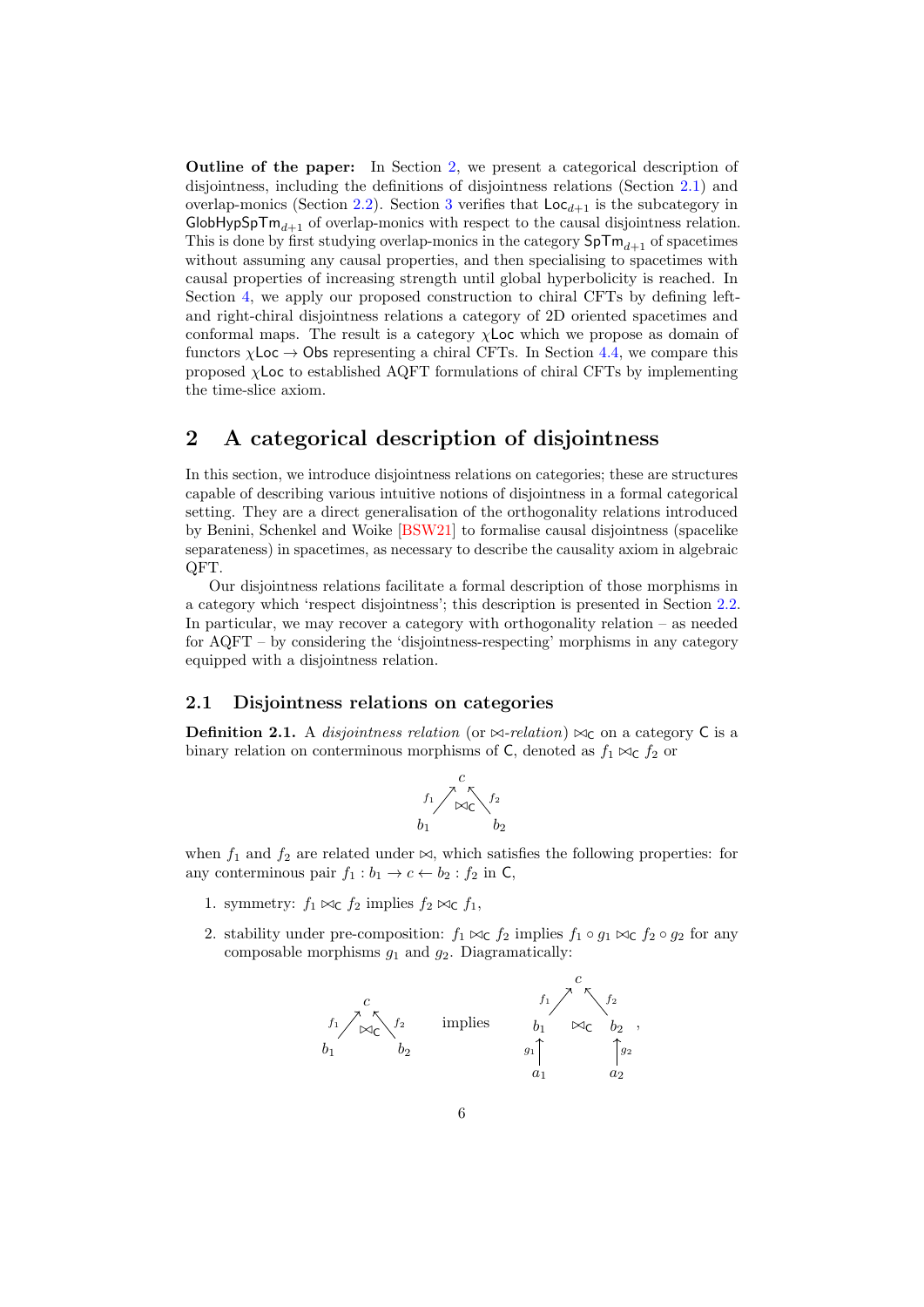<span id="page-6-0"></span>3. stability under post-composition by isomorphisms:  $f_1 \bowtie_c f_2$  implies that  $h \circ f_1 \bowtie_{\mathsf{C}} h \circ f_2$  for any composable isomorphism h. Diagramatically:



The pair  $(C, \bowtie_C)$  consisting of a category C and a disjointness relation  $\bowtie_C$  on C is called a  $\bowtie$ -category.

<span id="page-6-2"></span>Remark 2.2. The property of stability under post-composition by isomorphisms is the minimal property needed to ensure that  $\bowtie$ -relations respect isomorphisms of the category. Property [3](#page-6-0) of Definition [2.1](#page-5-2) is equivalent to:

3'. For isomorphism  $h: c \to d$  and conterminous pair  $f_1: b_1 \to c \leftarrow b_2: f_2$  in C,  $f_1 \bowtie_{\mathsf{C}} f_2$  if and only if  $h \circ f_1 \bowtie_{\mathsf{C}} h \circ f_2$ .

This is because stability under post-composition by isomorphisms gives that for isomorphism  $h, h \circ f_1 \bowtie_{\mathsf{C}} h \circ f_2$  implies  $h^{-1} \circ h \circ f_1 \bowtie_{\mathsf{C}} h^{-1} \circ h \circ f_2$ .

<span id="page-6-1"></span>Example 2.3. Consider the category Set of sets and functions. Define a  $\bowtie$ -relation  $\bowtie_{\text{set}}$  of setwise-disjointness on Set by:



Equivalently,  $f_1 \bowtie_{\text{set}} f_2$  if the intersection  $f_1(X_1) \cap f_2(X_2)$  of their images in Y is empty. It is straightforward to check that this satisfies Definition [2.1;](#page-5-2) stability under precomposition uses that the initial object  $\varnothing$  in Set is stable under pullback. i.e. the (apex of the) pullback of  $\emptyset \to Y \leftarrow X$  is again  $\emptyset$ . We note that it is not true that  $f_1 \bowtie_{\text{set}} f_2$  implies  $h \circ f_1 \bowtie_{\text{set}} h \circ f_2$  for arbitrary h: any non-injective function  $h$  sends some disjoint subsets of its domain to intersecting subsets of its codomain.

This example generalises to any category C with pullbacks and an initial object that is stable under pullback; for instance, this includes  $C = Cat$  the category of small categories, with initial object the empty category.

Disjointness relations of Definition [2.1](#page-5-2) generalise the *orthogonality relations* or ⊥-relations introduced in [\[BSW21\]](#page-50-0). Specifically, an orthogonality relation  $\bot$ <sub>C</sub> on C satisfies Definition [2.1](#page-5-2) (everywhere replacing  $\bowtie_{\mathsf{C}}$  by  $\perp_{\mathsf{C}}$ ), except with property [3](#page-6-0) substituted for:

3⊥. stability under post-composition:  $f_1 \perp_c f_2$  implies  $h \circ f_1 \perp_c h \circ f_2$  for any composable morphism  $h$  (isomorphism or otherwise).

The generalisation from  $\perp$ -relation to  $\bowtie$ -relation allows us to describe notions of disjointness that would not meet the definition of an orthogonality relation, as illustrated by Example [2.3](#page-6-1) above.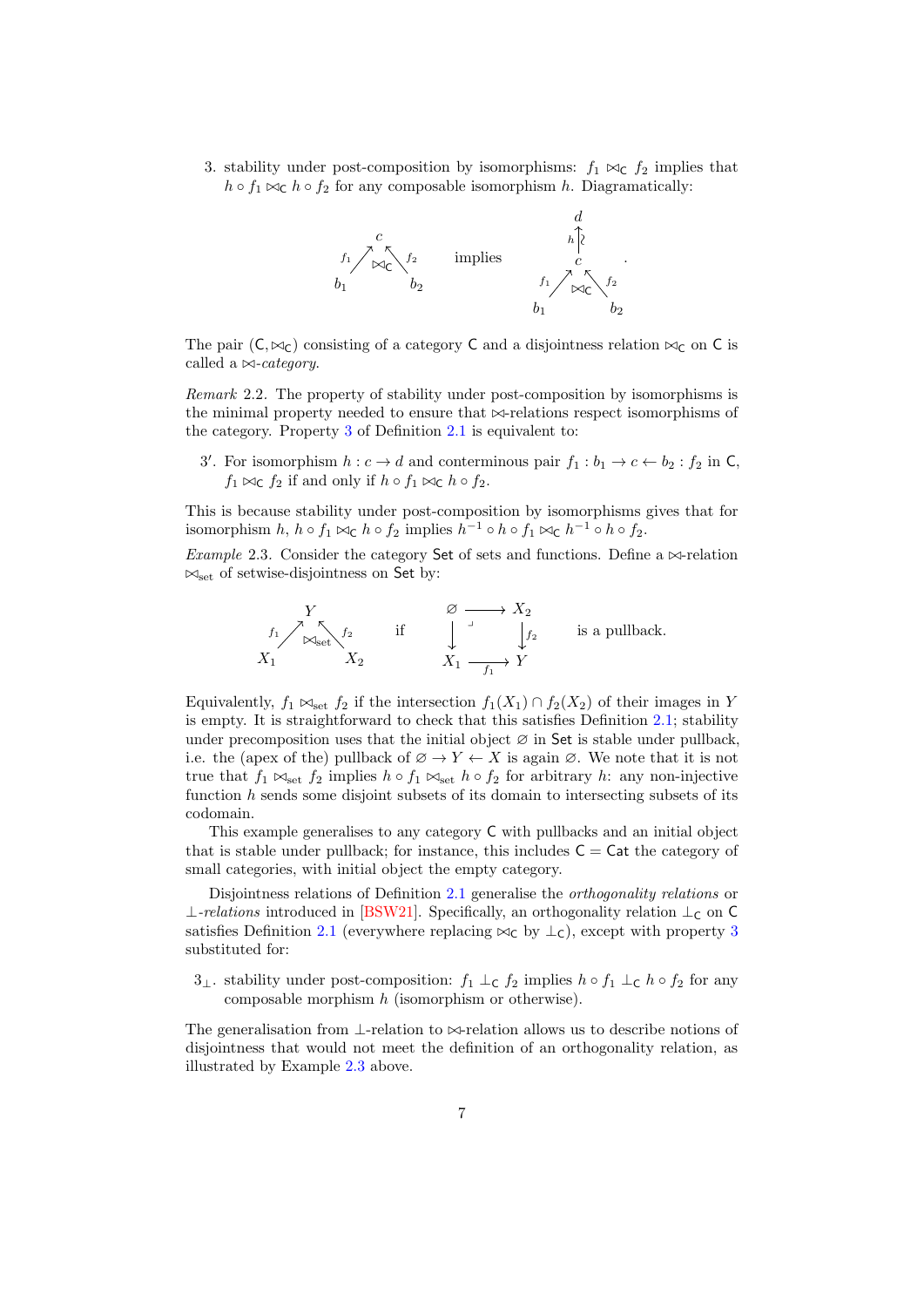When we wish to denote that conterminous morphisms  $f_1$  and  $f_2$  of a  $\bowtie$ -category  $(C, \bowtie_C)$  are not related under  $\bowtie_C$ , we write  $f_1 \not\bowtie_C f_2$ ; the complement  $\not\bowtie_C$  of  $\bowtie_C$  is also a binary relation on conterminous morphisms of C.  $f_1 \not\bowtie_c f_2$  may be read as  $f_1$  and  $f_2$  are not disjoint' or  $f_1$  and  $f_2$  overlap'.

<span id="page-7-0"></span>**Proposition 2.4.** A binary relation  $\bowtie_{\mathsf{C}}$  on conterminous morphisms of category C is a valid  $\bowtie$ -relation if and only if its complement  $\Join$  satisfies the following properties for any conterminous pair  $f_1 : b_1 \to c \leftarrow b_2 : f_2$  in C:

- 1. symmetry:  $f_1 \not\approx_{\mathsf{C}} f_2$  implies  $f_2 \not\approx_{\mathsf{C}} f_1$
- 2. stability under pre-cancellation: for any morphisms  $g_i : a_i \to b_i$ ,



3. stability under post-composition by isomorphisms: for isomorphism  $h : c \xrightarrow{\sim} d$ ,



*Proof.* As in Remark [2.2,](#page-6-2) stability of  $\Join$ <sub>C</sub> under post-composition by isomorphisms is equivalent to the condition that  $f_1 \not\approx_c f_2$  if and only if  $h \circ f_1 \not\approx_c h \circ f_2$  for any isomorphism h. By contraposition, this gives that  $f_1 \bowtie_{\mathsf{C}} f_2$  if and only if  $h \circ f_1 \bowtie_{\mathsf{C}} h \circ f_2$  for isomorphism h. Symmetry and stability under pre-cancellation of  $\mathcal{A}_C$  are respective contrapositives of symmetry and stability under pre-composition of  $\bowtie_{C}$ . П

<span id="page-7-1"></span>Example 2.5. Consider the category sBin of sets equipped with symmetric binary relations defined as follows. Objects  $(X, R_X)$  of sBin consist of a set X and a symmetric homogeneous binary relation  $R_X \subseteq X \times X$ ; recall that  $R_X$  is symmetric if  $(a, b) \in R_X$  implies  $(b, a) \in R_X$  for any  $a, b \in X$ . Morphisms  $f : (X, R_X) \to (Y, R_Y)$ of sBin are relation-preserving maps, i.e. maps  $f : X \to Y$  such that  $(a, b) \in R_X$ implies  $(f(a), f(b)) \in R_Y$  for any  $a, b \in X$ .

Define  $\bowtie$ -relation  $\bowtie$ <sub>bin</sub> on sBin by:

$$
(Y, R_Y)
$$
  
\n $f_1$   
\n $f_2$   
\n $f_3$   
\n $f_4$   
\n $f_5$   
\n $f_6$   
\n $f_7$   
\n $f_8$   
\n $f_9 \cap [f_1(X_1) \times f_2(X_2)] = \emptyset$ .

Equivalently,  $f_1 \bowtie_{\text{bin}} f_2$  if there does not exist  $a_1 \in X_1$  and  $a_2 \in X_2$  such that  $(f_1(a_1), f_2(a_2)) \in R_Y.$ 

That this  $\bowtie$ <sub>bin</sub> is a valid  $\bowtie$ -relation can be shown using Proposition [2.4.](#page-7-0) Symmetry of  $\mathcal{K}_{\text{bin}}$  follows from symmetry of the binary relations  $R_X$  in objects  $(X, R_X)$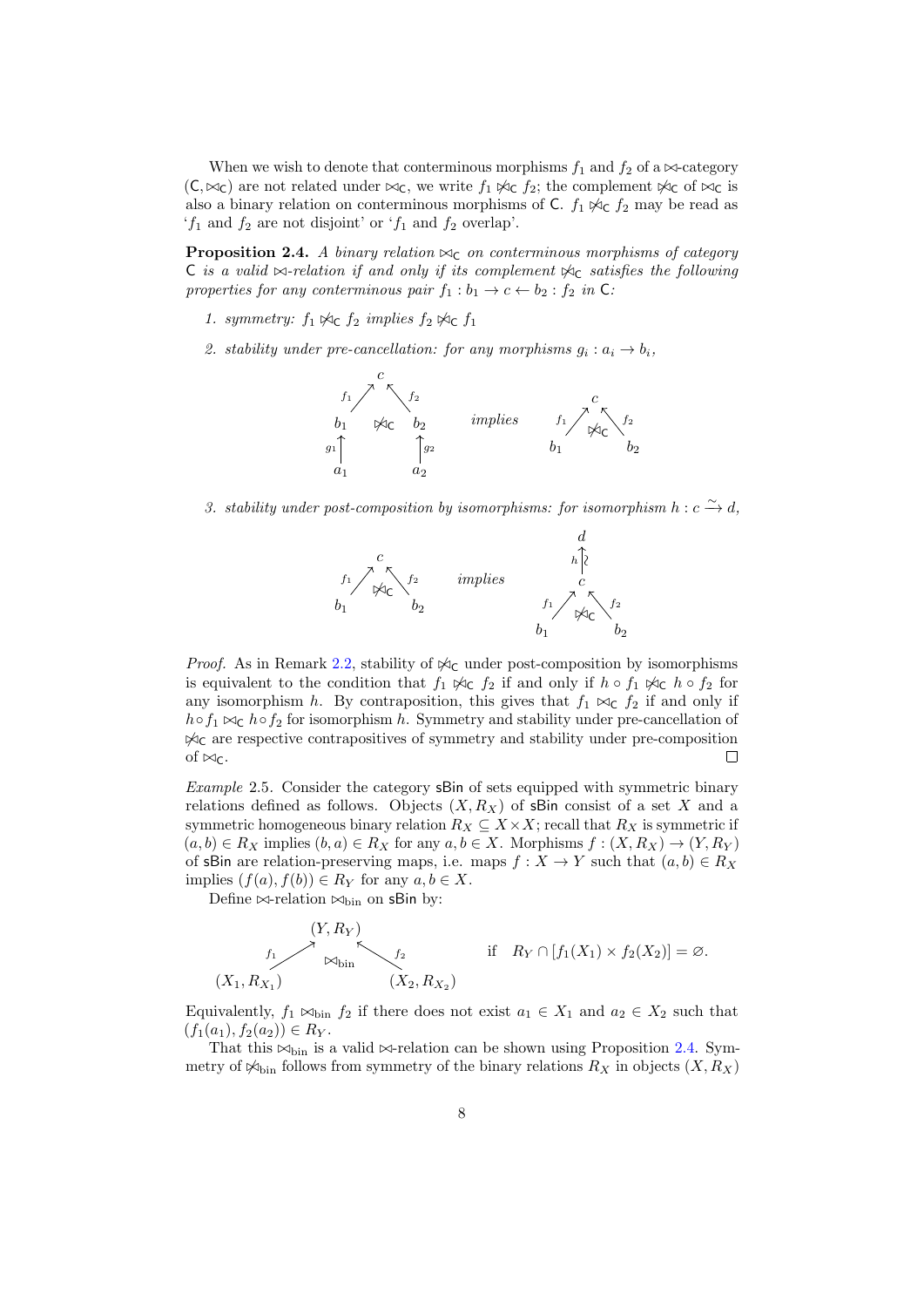of  $sBin.$  Stability of  $\mathcal{K}_{\text{bin}}$  under pre-cancellation and post-composition are shown straightforwardly; in particular,  $\mathcal{A}_{\text{bin}}$  is stable under post-composition by arbitrary morphisms rather than only isomorphisms.

Functors may respect  $\bowtie$ -relations on categories in different ways:

**Definition 2.6.** Let  $(C, \bowtie_{C})$  and  $(D, \bowtie_{D})$  be  $\bowtie$ -categories, and let  $F : C \to D$  be a functor. We say:

• F preserves  $\bowtie$ -relations, or  $F : (C, \bowtie_C) \to (D, \bowtie_D)$  is  $\bowtie$ -preserving, if



for any conterminous pair  $b_1 \stackrel{f_1}{\longrightarrow} c \stackrel{f_2}{\longleftarrow} b_2$  in C.

• F reflects  $\bowtie$ -relations, or  $F : (C, \bowtie_C) \to (D, \bowtie_D)$  is  $\bowtie$ -reflecting, if



for any conterminous pair  $b_1 \stackrel{f_1}{\longrightarrow} c \stackrel{f_2}{\longleftarrow} b_2$  in C.

In this work, many functors of interest will both preserve and reflect  $\bowtie$ -relations. One source of such functors is as follows:

**Definition 2.7.** Given a  $\bowtie$ -category  $(D, \bowtie_D)$  and a functor  $F : C \to D$ , the *pullback* of  $\bowtie_{\mathsf{D}}$  along F is the  $\bowtie_{\mathsf{F}}$  relation  $\bowtie_F$  on C defined by  $f_1 \bowtie_F f_2$  if  $F f_1 \bowtie_{\mathsf{D}} F f_2$ , for conterminous pair  $f_1 : b_1 \to c \leftarrow b_2 : f_2$  in C.

With respect to  $\bowtie_F$ , the functor  $F : (\mathsf{C}, \bowtie_F) \to (\mathsf{D}, \bowtie_{\mathsf{D}})$  both preserves and reflects  $\bowtie$ -relations.

<span id="page-8-0"></span>*Example 2.8.* For any concrete category C with forgetful functor  $U : C \rightarrow$  Set, we may equip C with the pullback  $\bowtie_U$  of the setwise-disjointness relation  $\bowtie_{\text{set}}$  of Example [2.3.](#page-6-1)

For clarity where the forgetful functor is not explicitly named, we may also denote the pullback relation  $\bowtie_U$  on C as  $\bowtie_{\text{set}}$ .

<span id="page-8-2"></span>Example 2.9. Consider the functor  $\Delta$ : Set  $\rightarrow$  sBin which sends sets X to  $(X, \Delta_X)$ , for diagonal relation  $\Delta_X := \{(x, x) \in X \times X\}$ . By definition, any map  $f : X \to Y$ preserves the diagonal relations.

Then  $\bowtie_{\text{set}}$  on Set coincides with the pullback  $\bowtie_{\Delta}$  of  $\bowtie_{\text{bin}}$  along  $\Delta$ : for any conterminous pair  $f_1 : X_1 \to Y \leftarrow X_2 : f_2$ , we have  $f_1 \bowtie_{\text{set}} f_2$  if and only if  $f_1(X_1) \cap f_2(X_2) = \emptyset$  if and only if  $\Delta_Y \cap [f_1(X_1) \times f_2(X_2)] = \emptyset$  if and only if  $f_1 \bowtie_{\Delta} f_2$ . See also Examples [2.3](#page-6-1) and [2.5.](#page-7-1)

<span id="page-8-1"></span>Example 2.10. Consider the functor  $C : Top \rightarrow$  sBin which sends any topological space  $X$  to its underlying set equipped with the equivalence relation  $C_X$  defined by  $(a, b) \in C_X$  if  $a, b \in X$  lie in the same connected component of X. Continuous maps preserve the relations C because the image of a connected set under a continuous map is connected.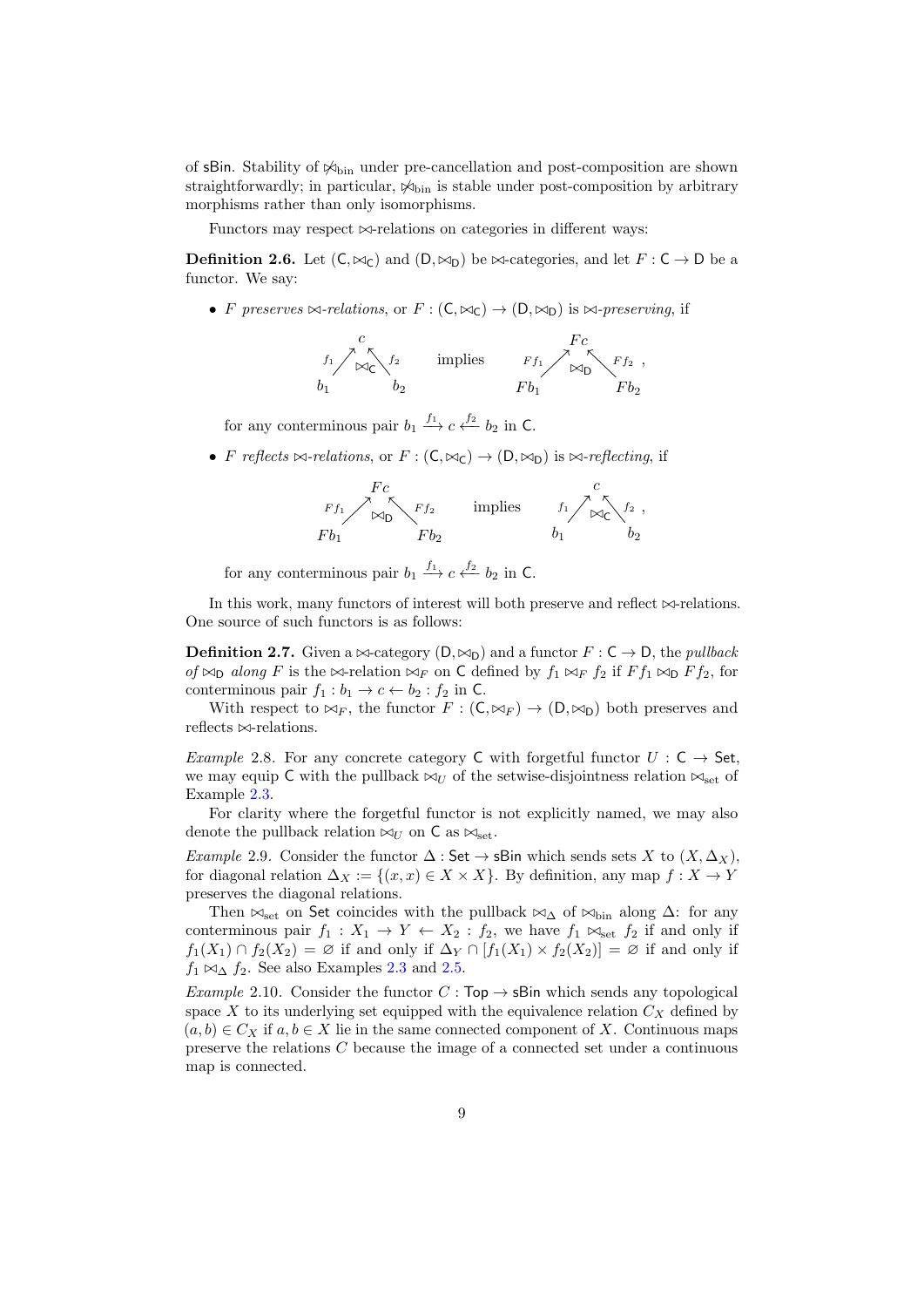The pullback  $\bowtie_C$  of  $\bowtie_{\text{bin}}$  along C gives a  $\bowtie$ -relation on Top. Explicitly, conterminous pair  $f_1 : X_1 \to Y \leftarrow X_2 : f_2$  in Top has  $f_1 \bowtie_C f_2$  if no points  $a_1 \in X_1$ ,  $a_2 \in X_2$  have  $f_i(a_i)$  lying in the same connected component of Y, i.e.  $f_1 \bowtie_C f_2$  if either of  $X_i$  is empty or there exists a separation  $\{U_1, U_2\}$  of Y with  $f_i(X_i) \subseteq U_i$ .

Similarly, consider the functor  $P : Top \rightarrow sBin$  which sends any topological space X to its underlying set equipped with the equivalence relation  $P_X$  defined by  $(a, b) \in P_X$  if  $a, b \in X$  lie in the same path-component of X.

The pullback  $\bowtie_P$  of  $\bowtie$ <sub>bin</sub> gives another  $\bowtie$ -relation on Top: conterminous pair  $f_1: X_1 \to Y \leftarrow X_2: f_2$  in Top has  $f_1 \bowtie_P f_2$  if no points  $a_1 \in X_1, a_2 \in X_2$ have  $f_i(a_i)$  lying in the same path-component of Y, i.e.  $f_1 \bowtie_{P} f_2$  if there is no continuous path in Y beginning in image  $f_1(X_1)$  and ending in  $f_2(X_2)$ .

Because path-components are always contained in connected components but the converse does not hold, the identity functor  $\mathrm{id}_{\text{Top}} : (\text{Top}, \bowtie_C) \to (\text{Top}, \bowtie_P)$ preserves but does not reflect  $\bowtie$ -relations.

Remark 2.11. Any  $\bowtie$ -relation on a category can induce a notion of disjointness of subobjects in that category. In many familiar categories, the reverse holds: familiar notions of subobject-disjointness produce  $\bowtie$ -relations (but not necessarily orthogonality relations). Besides the minimal selection of examples presented above for illustration, and those of physical interest in Sections [3](#page-12-0) and [4,](#page-25-0) other  $\bowtie$ -relations addressed in [\[Gra22\]](#page-51-2) include: linear independence of subspaces in the category of vector spaces and linear maps; orthogonality (in the sense of inner products) of subspaces in the category of Hilbert spaces and contractive linear maps; mutual commutativity of submonoids in the category of monoids in any symmetric monoidal category.

Given a  $\bowtie$ -category ( $C, \bowtie_C$ ) with subcategory inclusion  $i : B \hookrightarrow C$ , we refer to  $(B, \bowtie_i)$  as a  $\bowtie\text{-}subcategory$  of  $(C, \bowtie_C)$ . Where the inclusion functor is not explicitly named, we may also denote the pullback of  $\bowtie$ <sub>C</sub> to B along the inclusion as  $\bowtie$ <sub>C</sub> again[2](#page-9-1) .

For brevity, we may refer to a  $\bowtie$ -category  $(C, \bowtie_C)$  merely by its underlying category C when the  $\bowtie$ -relation  $\bowtie$ <sub>C</sub> is unambiguously implied. Similarly, we may refer to a  $\bowtie$ -subcategory (B,  $\bowtie$ <sub>C</sub>) of (C,  $\bowtie$ <sub>C</sub>) as simply a  $\bowtie$ -subcategory B of C.

#### <span id="page-9-0"></span>2.2 Morphisms which respect disjointness

In any  $\bowtie$ -category, there is a special class of morphisms which 'respect disjointness':

<span id="page-9-3"></span>**Definition 2.12.** Let  $(C, \bowtie_C)$  be a  $\bowtie$ -category, and let  $h : c \rightarrow d$  be a morphism in C. We say h is *overlap-monic* (or  $\Join$ -monic) if for any conterminous pair  $f_1 : b_1 \rightarrow c \leftarrow b_2 : f_2$  in C,

<span id="page-9-2"></span>
$$
f_1 \bowtie_{\mathsf{C}} f_2 \qquad \text{implies} \qquad h \circ f_1 \bowtie_{\mathsf{C}} h \circ f_2,
$$
  
 
$$
y, \qquad h \circ f_1 \bowtie_{\mathsf{C}} h \circ f_2 \qquad \text{implies} \qquad f_1 \bowtie_{\mathsf{C}} f_2.
$$
 (1)

We avoid calling such morphisms 'disjointness-preserving' to prevent conflation with  $\bowtie$ -preserving functors. Instead, we name them  $\Join$ -monic after the following analogy: in standard terminology, a morphism is monic if it satisfies a property similar to [\(1\)](#page-9-2), but with the relation  $\mathcal{K}_{\mathbb{C}}$  replaced by the relation of equality of morphisms.

or equivalentl

<span id="page-9-1"></span><sup>&</sup>lt;sup>2</sup>Compare to Example [2.8](#page-8-0) of concrete categories and  $\bowtie_{\text{set}}$ .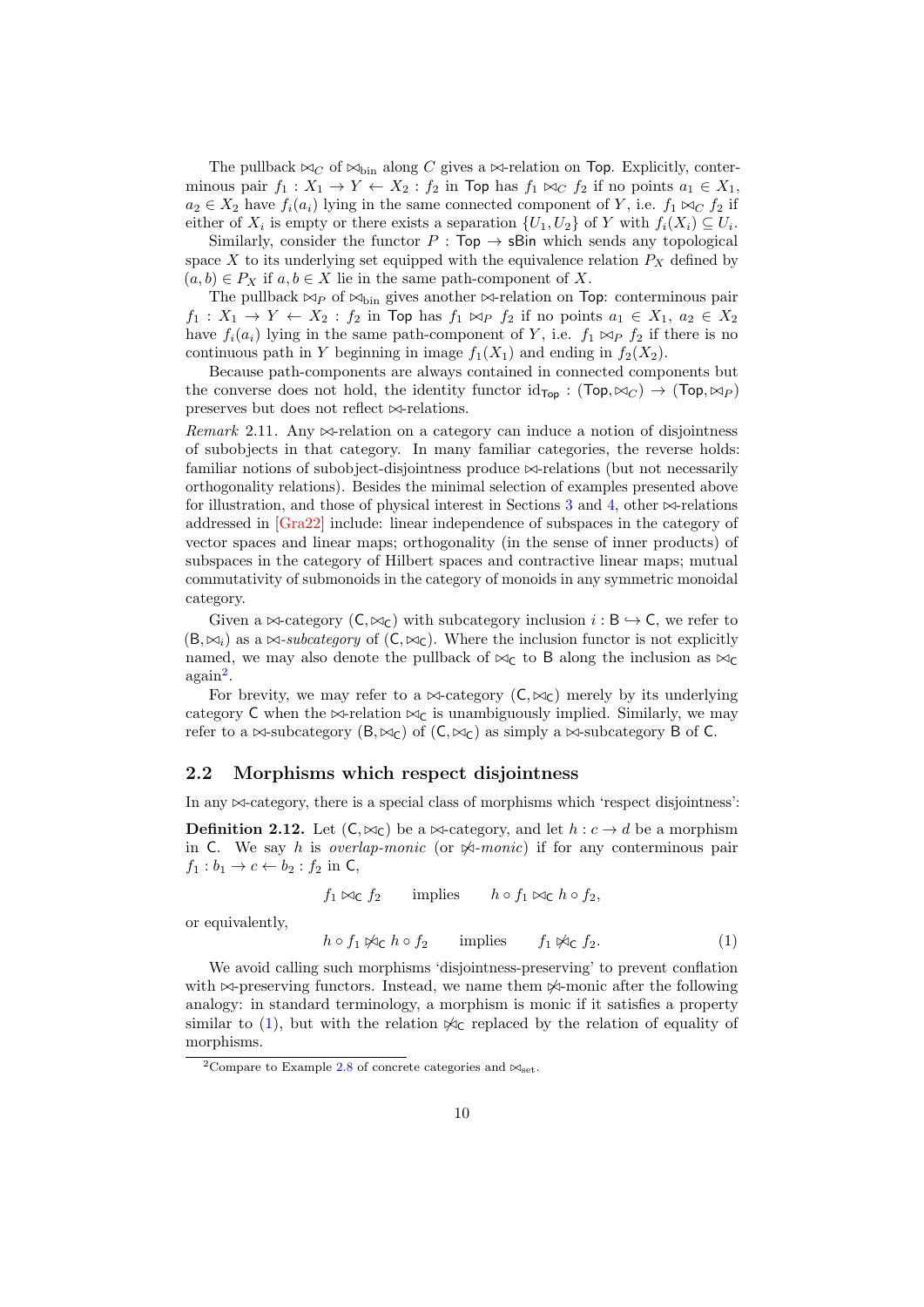Remark 2.13. We may rephrase property [3](#page-6-0) of the definition of a disjointness relation  $\bowtie_{\mathsf{C}}$  on category  $\mathsf{C}$  as:

3". All isomorphisms in C are  $\not\!\!\prec$ -monic.

<span id="page-10-1"></span>Example 2.14. In (Set,  $\bowtie_{\text{set}}$ ) of Example [2.3,](#page-6-1) a morphism  $h : Y \to Z$  is  $\Join$ -monic if and only if it is injective (equivalently, monic in Set):

Say h is injective, and let maps  $f_i: X_i \to Y$  have  $f_1(X_1) \cap f_2(X_2) = \emptyset$  so that  $f_1 \bowtie_{\text{set}} f_2$ . If either  $X_i$  is the empty set, then trivially  $h \circ f_1(X_1) \cap h \circ f_2(X_2) = \emptyset$ . Otherwise take any  $x_i \in X_i$ ; since  $f_1(x_1) \neq f_2(x_2)$  and h is injective, we have  $h \circ f_1(x_1) \neq h \circ f_2(x_2)$ . Hence again  $h \circ f_1(X_1) \cap h \circ f_2(X_2) = \emptyset$  in Z, i.e.  $h \circ f_1 \bowtie_{\text{set}} h \circ f_2$ , so h is  $\not\bowtie$ -monic.

On the other hand, say h is not injective, so that there exist distinct  $y_1, y_2 \in Y$ with  $h(y_1) = h(y_2)$ . Take  $f_i : \{*\} \to Y$  the constant maps to  $y_i$ . Then  $f_1 \bowtie_{\text{set}} f_2$ since  $\{y_1\} \cap \{y_2\} = \emptyset$ , but  $h \circ f_1 \not\bowtie_{\text{set}} h \circ f_2$  since  $\{h(y_1)\} \cap \{h(y_2)\} \neq \emptyset$ ; hence h is not  $\not\!\!\prec$ -monic.

<span id="page-10-2"></span>Example 2.15. In (sBin,  $\bowtie$ <sub>bin</sub>) of Example [2.5,](#page-7-1) a morphism  $h : (Y, R_Y) \rightarrow (Z, R_Z)$ is  $\mathcal{A}$ -monic if and only if it reflects relations, i.e.  $(h(y_1), h(y_2)) \in R_Z$  implies  $(y_1, y_2) \in R_Y$  for any  $y_1, y_2 \in Y$ :

Say h reflects relations; take relation-preserving maps  $f_i: (X_i, R_{X_i}) \to (Y, R_Y)$ with  $h \circ f_1 \not\sim_{\text{bin}} h \circ f_2$ , so there exists  $x_i \in X_i$  with  $(h \circ f_1(x_1), h \circ f_2(x_2)) \in R_Z$ . Since h reflects relations, this gives  $(f_1(x_1), f_2(x_2)) \in R_Y$  so  $f_1 \not\approx_{\text{bin}} f_2$ ; hence h is 6./-monic.

Conversely, say h is  $\forall$ -monic; consider  $y_1, y_2 \in Y$  such that  $(h(y_1), h(y_2)) \in R_Z$ . Take  $f_i: (\{*\}, \varnothing) \to (Y, R_Y)$  the constant maps to  $y_i$ ; these trivially preserve relations since the domain  $\{*\}$  is equipped with the empty relation  $\varnothing$ . Then  $h \circ f_1 \not\sim_{\text{bin}} h \circ f_2$  and thus  $f_1 \not\sim_{\text{bin}} f_2$  since h is  $\not\sim_{\text{monic}}$ . This means  $(y_1, y_2) \in R_Y$ , so h reflects relations.

<span id="page-10-0"></span>**Proposition 2.16.** Say  $F : (C, \bowtie_C) \rightarrow (D, \bowtie_D)$  preserves and reflects  $\bowtie$ -relations. Then F reflects  $\Join$ -monics, i.e. for any morphism  $h : c \rightarrow d$  in C, if Fh is  $\Join$ -monic in  $D$  then  $h$  is  $\Join$ -monic in  $C$ .

If  $F$  is moreover full and essentially surjective on objects then it also preserves  $\mathcal{A}\text{-monics, i.e. if } h \text{ is } \mathcal{A}\text{-monic, then } Fh \text{ is } \mathcal{A}\text{-monic.}$ 

*Proof.* Say  $h: c \to d$  is a morphism in C such that Fh is  $\not\approx$ -monic in D, and consider any morphisms  $f_i : b_i \to c$  in C. If  $f_1 \bowtie_{\mathsf{C}} f_2$  then  $F f_1 \bowtie_{\mathsf{D}} F f_2$  since F is  $\bowtie$ -preserving. Then  $F h \circ F f_1 \bowtie_{D} F h \circ F f_2$  since  $F h$  is  $\bowtie$ -monic in D. But then  $h \circ f_1 \bowtie_{\mathsf{C}} h \circ f_2$  in C since F is  $\bowtie$ -reflecting; hence h is  $\bowtie$ -monic in C.

Say that F is not only  $\bowtie$ -preserving and  $\bowtie$ -reflecting, but also full and essentially surjective on objects. Let  $h : c \to d$  be  $\mathcal{A}$ -monic in C, and take any morphisms  $f_i: a_i \to Fc$  in D with  $f_1 \bowtie_{\text{D}} f_2$ . Since F is essentially surjective, there exist objects  $b_i$  of C and isomorphisms  $g_i : Fb_i \to a_i$  in D. Since F is full, there exist morphisms  $k_i : b_i \to c$  in C such that  $F k_i$  coincide in D with the composites

$$
Fb_i \xrightarrow{g_i} a_i \xrightarrow{f_i} Fc.
$$

By stability under pre-composition,  $f_1 \bowtie_{\text{D}} f_2$  implies  $f_1 \circ g_1 \bowtie_{\text{D}} f_2 \circ g_2$ , so  $F k_1 \bowtie_{\mathsf{D}} F k_2$ . Then  $k_1 \bowtie_{\mathsf{C}} k_2$  since F reflects  $\bowtie_{\mathsf{F}}$  relations, so  $h \circ k_1 \bowtie_{\mathsf{C}} h \circ k_2$  since h is  $\Join$ -monic in C. Because F preserves  $\Join$ -relations, this gives

$$
Fh \circ f_1 \circ g_1 \bowtie_{\mathsf{D}} Fh \circ f_2 \circ g_2.
$$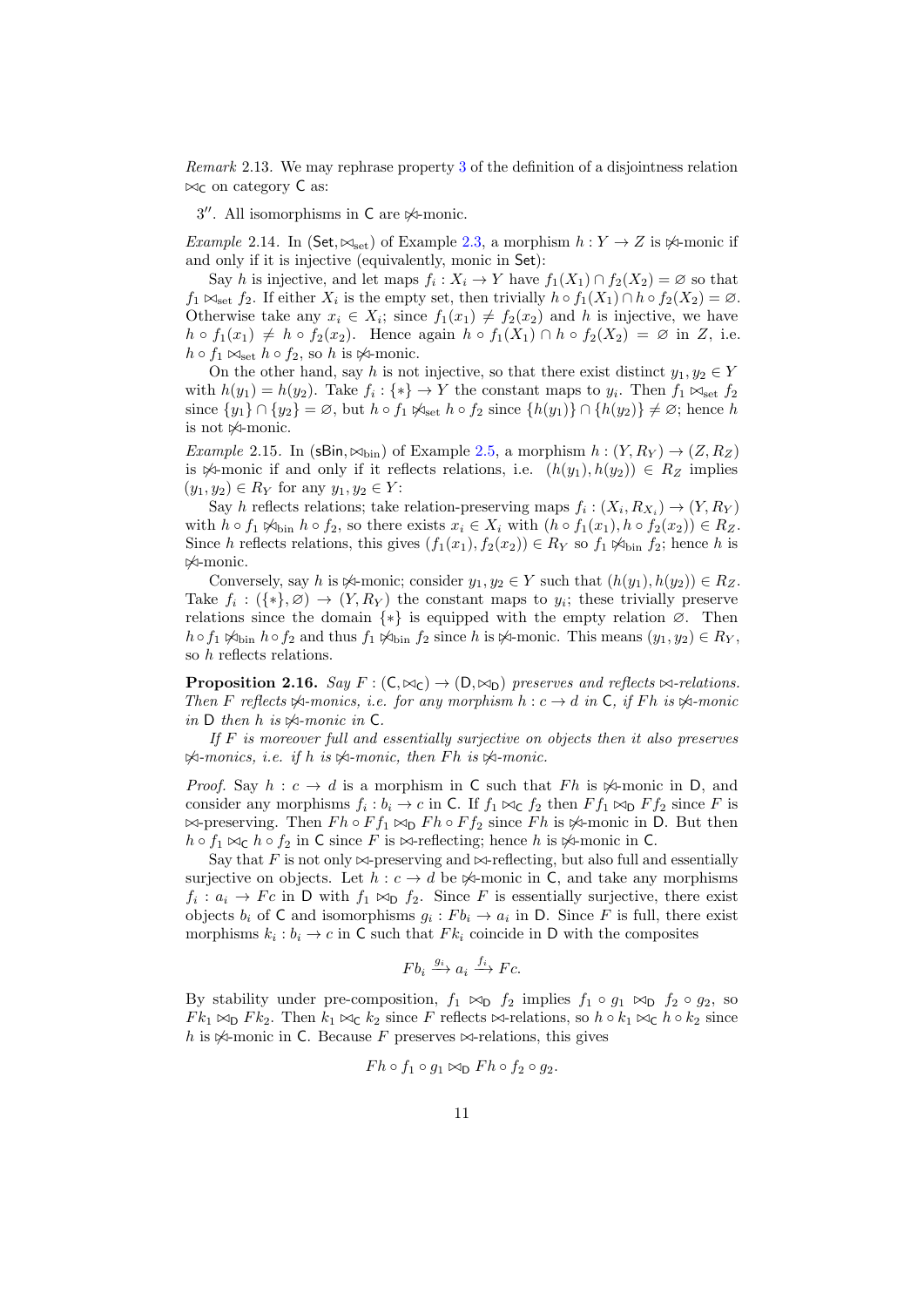Then we may pre-compose with  $g_1^{-1}$  on the left and  $g_2^{-1}$  on the right to find  $F h \circ f_1 \bowtie_{\mathsf{D}} F h \circ f_2$ , showing that  $F h$  is  $\bowtie$ -monic in D.  $\Box$ 

<span id="page-11-0"></span>*Example 2.17.* For any  $F : (\mathsf{B}, \bowtie_F) \to (\mathsf{C}, \bowtie_{\mathsf{C}})$  where  $\bowtie_F$  is the pullback of  $\bowtie_{\mathsf{C}}$ along F, a morphism  $h : c \to d$  in B is  $\forall$ -monic in B if Fh is  $\forall$ -monic in C by Proposition [2.16.](#page-10-0)

In particular, morphisms in a  $\bowtie$ -subcategory B of C are necessarily  $\bowtie$ -monic in B if they are  $\mathcal{K}$ -monic in C. Similarly, in any concrete category equipped with  $\mathcal{K}_{\text{set}}$ as in Example [2.8,](#page-8-0) if a morphism f is an injective map (and so  $\Join$ -monic in Set by Example [2.14\)](#page-10-1) then it is  $\Join$ -monic.

<span id="page-11-1"></span>*Example* 2.18. Consider ( $\text{Top}, \bowtie_P$ ) as in Example [2.10.](#page-8-1) By definition of the pullback relation  $\bowtie_{P}$ , Example [2.15](#page-10-2) and Proposition [2.16](#page-10-0) apply to give that a continuous map  $f: X \to Y$  is  $\Join$ -monic with respect to  $\Join_P$  if f reflects the relations P, i.e. for any  $x, x' \in X$  if there exists a path in Y from  $f(x)$  to  $f(x')$  then there exists a path in X from x to x'. Equivalently,  $f : X \to Y$  is  $\mathcal{K}$ -monic with respect to  $\mathfrak{S}_P$  if the induced map  $\pi_0(f) : \pi_0(X) \to \pi_0(Y)$  is injective.

In this example, the converse is also true: if  $\pi_0(f)$  is injective, then f is  $\Join$ -monic with respect to  $\bowtie_P$ . For, consider  $g_i: W_i \to X$  such that  $f \circ g_1 \not\bowtie_P f \circ g_2$ ; then there exist  $w_i \in W_i$  such that there is a path in Y from  $f \circ g_1(w_1)$  to  $f \circ g_2(w_2)$ . Since  $\pi_0(f)$  is injective, there is a path in X from  $q_1(w_1)$  to  $q_2(w_2)$ ; thus  $q_1 \not\approx_{P} q_2$ .

The generalisation from  $\perp$ -relations to  $\bowtie$ -relations on categories allows the relations to describe a variety of intuitive notions of disjointness on familiar categories. Nonetheless, for AQFT it remains necessary to work with categories of spacetimes equipped with ⊥-relations [\[BSW21\]](#page-50-0).

Observe that ⊥-relations are precisely  $\bowtie$ -relations with respect to which all morphisms are  $\mathcal{A}$ -monic. Using this, we can produce from any  $\mathcal{A}$ -category a wide  $\bowtie$ -subcategory on which the  $\bowtie$ -relation is moreover a ⊥-relation:

**Definition 2.19.** Let  $(C, \bowtie_C)$  be a  $\bowtie$ -category. Define  $\bowtie$ -Monics  $(C, \bowtie_C)$  to be the  $\bowtie$ -subcategory consisting of all objects of C, and only those morphisms in C which are  $\mathbb{1}$ -monic with respect to  $\mathbb{1}$ c.

All isomorphisms, and in particular all identities, in  $C$  are  $\not\!\!\prec$ -monic. It follows from [\(1\)](#page-9-2) that a composition of  $\mathcal{A}$ -monics is also  $\mathcal{A}$ -monic. Hence  $\mathcal{A}$ -Monics( $C, \bowtie_C$ ) is indeed a subcategory of C. As per Example [2.17,](#page-11-0) all morphisms in  $\mathcal{A}$ -Monics (C,  $\mathcal{A}_C$ ) are  $\mathbb{A}$ -monic because they are  $\mathbb{A}$ -monic in the ambient  $\mathbb{A}$ -category  $(C, \mathbb{A}^C)$  by definition; so,  $\Join$ -Monics  $(C, \Join_C)$  is an orthogonal category.

*Example* 2.20. From Example [2.14](#page-10-1) of (Set,  $\bowtie_{\text{set}}$ ), we have orthogonal category  $\frac{1}{\sqrt{2}}$ -Monics(Set,  $\approx$ <sub>set</sub>) consisting of sets and injective maps.

From Example [2.15,](#page-10-2) we have orthogonal category  $\cancel{\bowtie}$ -Monics(sBin,  $\bowtie$ <sub>bin</sub>) consisting of sets equipped with symmetric binary relations, and morphisms that preserve and reflect the relations.

From Example [2.18,](#page-11-1) we have orthogonal category  $\cancel{\times}$ -Monics(Top,  $\bowtie_P$ ) consisting of topological spaces X and continuous maps  $f: X \to Y$  such that the induced map  $\pi_0(f) : \pi_0(X) \to \pi_0(Y)$  is injective.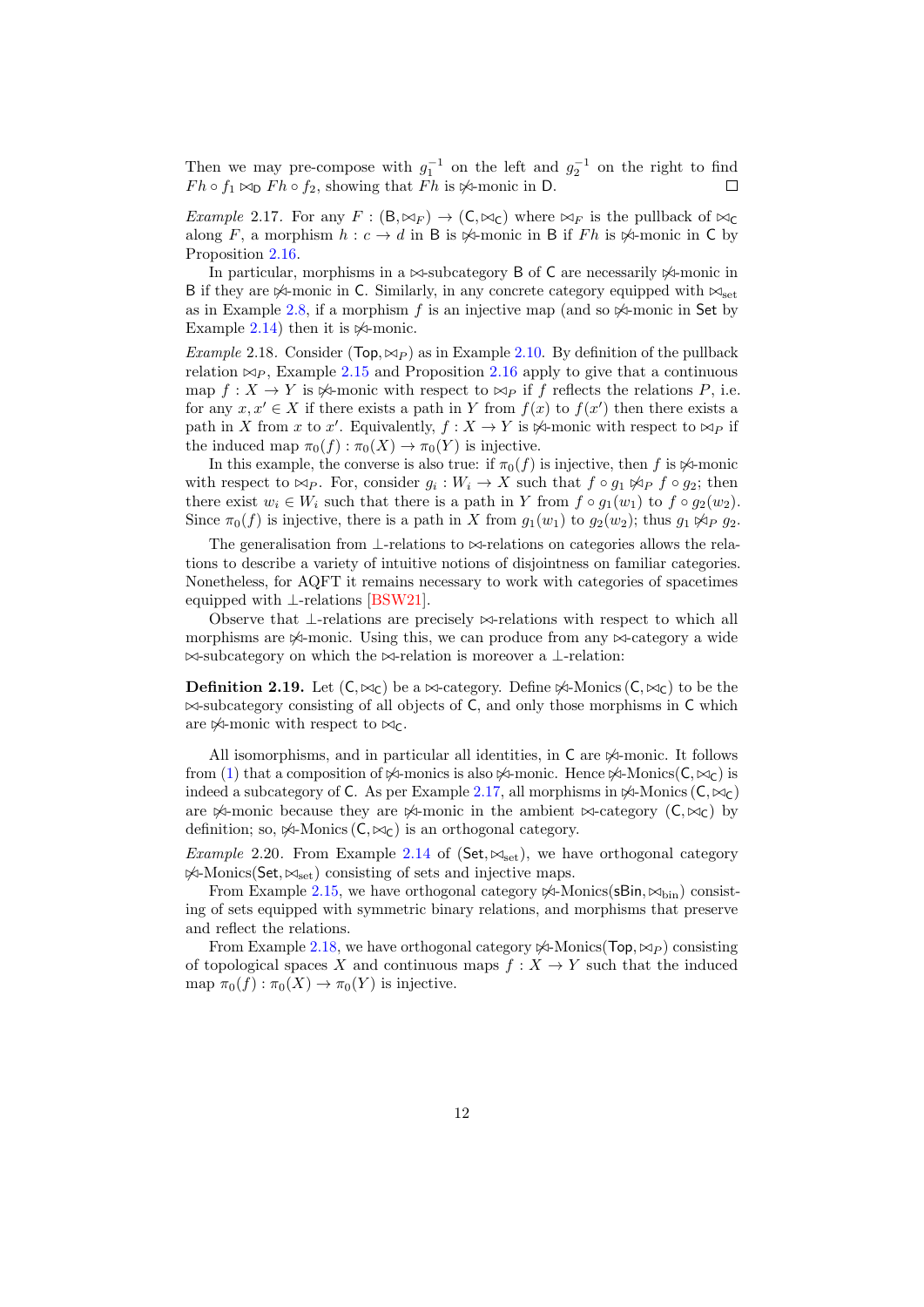## <span id="page-12-0"></span>3 Causal disjointness and spacetimes categories for relativistic QFT

We now turn our toolkit of disjointness relations to the study of categories of spacetimes suitable for algebraic quantum field theory, in the categorical formulation sometimes called locally covariant QFT [\[BFV03;](#page-50-1) [FV15\]](#page-50-2).

By spacetime  $(M, g)$  we mean a smooth, time-oriented, Lorentzian manifold M (Hausdorff, paracompact) of dimension at least 2, where  $g$  is the metric tensor of signature  $(- + \ldots +)$ . Where explicit notation for the metric is not needed, we refer to spacetime  $(M, g)$  merely by M. We do not assume M to be connected, in contrast to several standard references [\[BEE96;](#page-50-10) [HE73;](#page-51-3) [ONe83\]](#page-51-4).

A map  $f: M \to N$  between spacetimes  $(M, g)$  and  $(N, h)$  is conformal if it is smooth and there is some  $\omega_f \in C^{\infty}(M)$  such that  $f^*h = e^{\omega_f}g$ . Further, f is a *local isometry* if it is conformal with  $\omega_f = 0$ . Any conformal map  $f : M \to N$  is a smooth immersion, i.e. its tangent map  $df_p: T_pM \to T_{f(p)}N$  is injective for all points  $p \in M$ . For, if  $v \in T_pM$  has  $df_p(v) = 0$  then for any other  $u \in T_pM$  we have  $e^{\omega_f(p)}g_p(u,v) = (f^*h)_p(u,v) = h_{f(p)}(df_p(u), df_p(v)) = 0$ ; then  $v = 0$  since g is non-degenerate. If  $f : M \to N$  is both a conformal map and a diffeomorphism, then its inverse  $f^{-1}: N \to M$  is also conformal with  $\omega_{f^{-1}} = -\omega_f \circ f^{-1}$ .

**Definition 3.1.** For any integer  $d \geq 1$ , denote by  $\text{SpTm}_{d+1}$  the category whose objects are spacetimes of dimension  $d+1$ , and whose morphisms are local isometries, composing as functions.

<span id="page-12-1"></span>*Remark* 3.2. The morphisms of  $SpTm_{d+1}$  are smooth immersions. Since all objects of  $SpTm_{d+1}$  share the same fixed dimension  $d+1$ , smooth immersions between them are local diffeomorphisms; see for example [\[Lee13,](#page-51-5) Proposition 4.8]. Hence all morphisms of  $SpTm_{d+1}$  are local diffeomorphisms, and in particular open maps.

If a morphism  $g: M \to N$  of  $SpTm_{d+1}$  is injective, it is therefore a smooth embedding [\[Lee13,](#page-51-5) Proposition 4.22] and so a diffeomorphism onto its image  $g(M) \subseteq N$ .

The category of spacetimes most often used as domain for relativistic AQFTs is not  $\text{SpTm}_{d+1}$ , but rather a subcategory of it:

**Definition 3.3.** Denote by  $\text{Loc}_{d+1}$  the category whose objects are globally hyperbolic spacetimes of dimension  $d+1$ , and whose morphisms  $f : M \to N$  are injective local isometries such that  $f(M)$  is a causally convex subset of N.

We recall the definitions of causal convexity and global hyperbolicity in Sections [3.1](#page-13-0) and [3.3](#page-19-0) below. Since it is unlikely to cause ambiguity, we leave the dimension  $d + 1$  implicit and write only  $SpTm$ , Loc etc. In this work we only consider categories of spacetimes wherein all spacetimes share the same fixed dimension.

In comparison to SpTm, the morphisms of Loc are notably constrained to be injective and have causally convex image. From a purely categorical viewpoint, these constraints seem unappealing: they go further than merely asking that morphisms 'preserve structure'. As a consequence, some basic constructions do not possess their usual universal properties in Loc; for instance, the disjoint union of spacetimes is a coproduct in SpTm but not in Loc.

Originally in [\[BFV03\]](#page-50-1), these constraints on the morphisms of Loc were arrived at by ad hoc physical reasoning specific to relativistic QFTs. In this section, we relate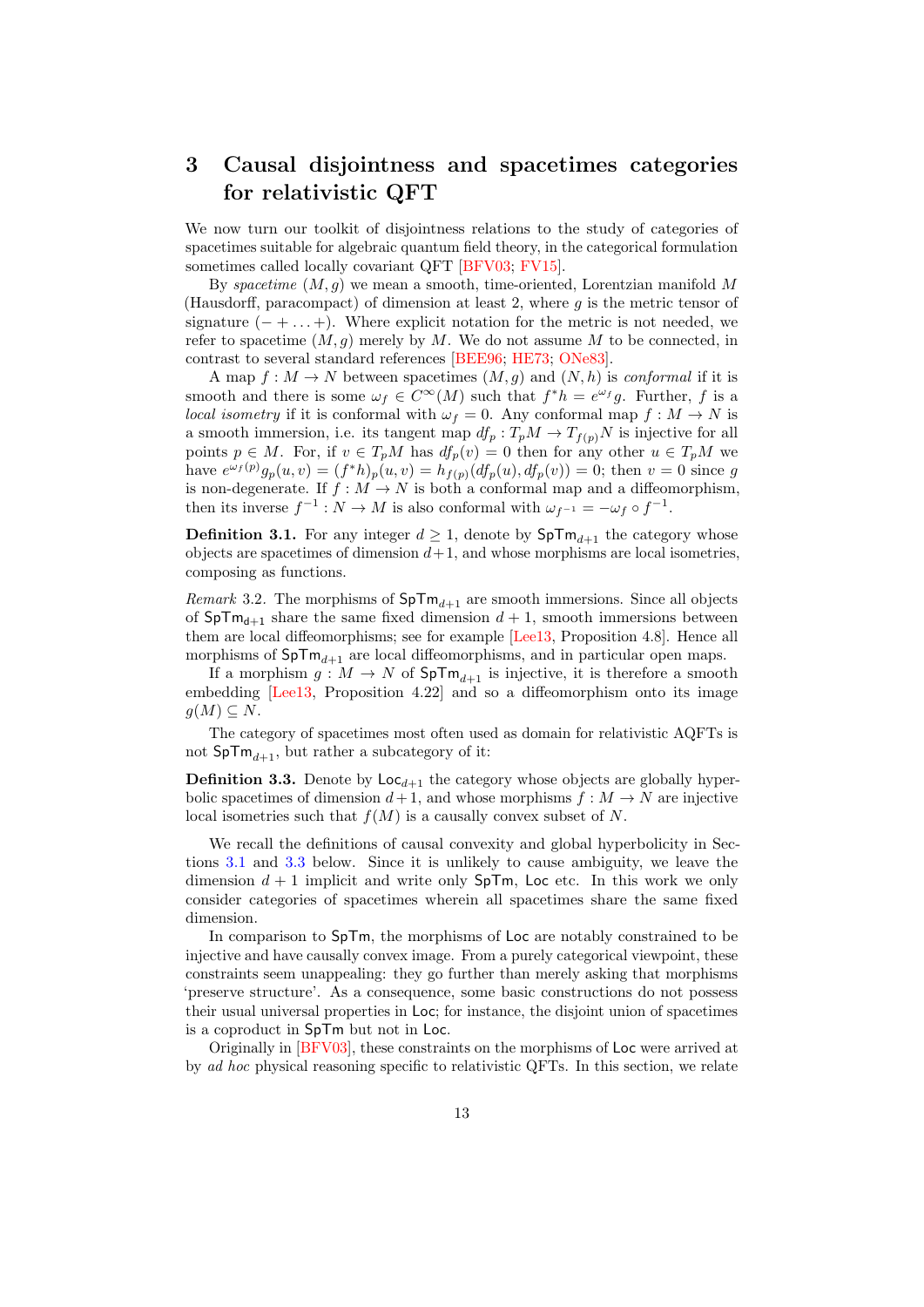Loc to (a subcategory of) SpTm systematically via the machinery of disjointness relations described in Section [2.](#page-5-0) In particular, we show that the constraints imposed on morphisms in Loc amount precisely to the requirement that they be  $\mathbb{X}$ -monic. as per Definition [2.12.](#page-9-3)

Remark 3.4. In fact, the category of spacetimes more usually used for relativistic AQFT is the subcategory  $Lo<sup>o,t<sub>o</sub></sup>$  of Loc whose objects are oriented and whose morphisms are orientation- and time-orientation preserving. The relationship we show below between Loc and  $SpTm$  has an analogue between  $Loc^{o, to}$  and the subcategory  $SpTm^{0,t_0}$  of  $SpTm$  similarly restricted to oriented spacetimes and orientation- and time-orientation-preserving morphisms. For generality, we work with Loc and SpTm.

#### <span id="page-13-0"></span>3.1 Causal relations on a spacetime

Before defining on  $SpTm$  a  $\bowtie$ -relation to describe causal disjointness, we recall some standard notions in the causality theory of spacetimes to fix notation.

Causal properties of a spacetime are frequently encoded in binary relations on that spacetime. For any homogeneous binary relation  $R \subseteq X \times X$  on a set X, we may always construct its *symmetric closure*, which we denote  $s(R)$  or  $sR$ , as the smallest symmetric relation which contains  $R$ . Explicitly, denoting the transpose of relation R as  $R^T := \{ (y, x) \in X \times X \mid (x, y) \in R \}$ , it is a standard result that  $s(R) = R \cup R^T$ .

When X is a topological space, for any binary relation  $R \subseteq X \times X$  we may consider also its *topological closure*  $\overline{R}$ , namely the smallest closed subset of topological space  $X \times X$  (equipped with the product topology) which contains R. As a consequence of the definition of the product topology, it is straightforward to observe that  $(x, y) \in \overline{R}$  if and only if for any open neighbourhoods U of x and V of y in X, there exist  $x' \in U$  and  $y' \in V$  with  $(x', y') \in R$ . The operations of taking symmetric and topological closures of a relation commute:

<span id="page-13-1"></span>**Lemma 3.5.**  $\overline{s(R)} = s(\overline{R})$  for any binary relation R on topological space X.

Proof.

$$
\overline{s(R)} = \overline{R \cup R^{T}} = \overline{R} \cup \overline{R^{T}} = \overline{R} \cup \overline{R}^{T} = s(\overline{R}),
$$

where the third equality follows from the fact that  $R<sup>T</sup>$  is the image of R under the homeomorphism  $X \times X \to X \times X$  which rearranges  $(x, y) \mapsto (y, x)$ .  $\Box$ 

If sets X and Y are equipped with binary relations  $R_X$  and  $R_Y$  respectively, recall that a map  $f: X \to Y$  preserves the relations if  $(x, y) \in R_X$  implies  $(f(x), f(y)) \in R_Y$  for all  $x, y \in X$ . In cases where the relations  $R_X$  and  $R_Y$  are reflexive, we say  $f: X \to Y$  strictly preserves the relations if f preserves the relations and  $(x, y) \in R_X$  has  $f(x) = f(y)$  only if  $x = y$ . The map f reflects relations if  $(f(x), f(y)) \in R_Y$  implies  $(x, y) \in R_X$ . A map preserves (reflects) given relations if and only if it preserves (reflects) their transposes. From  $s(R) = R \cup R^{T}$ it then follows that any map which preserves (reflects) some given relations also preserves (reflects) their symmetric closures.

The binary relations on spacetimes that are relevant for our purposes are defined in terms of causal curves. Recall that for  $(M, g)$  a spacetime and  $I \subseteq \mathbb{R}$  an open interval, a smooth curve  $\gamma: I \to M$  is timelike, causal or null if at every  $t \in I$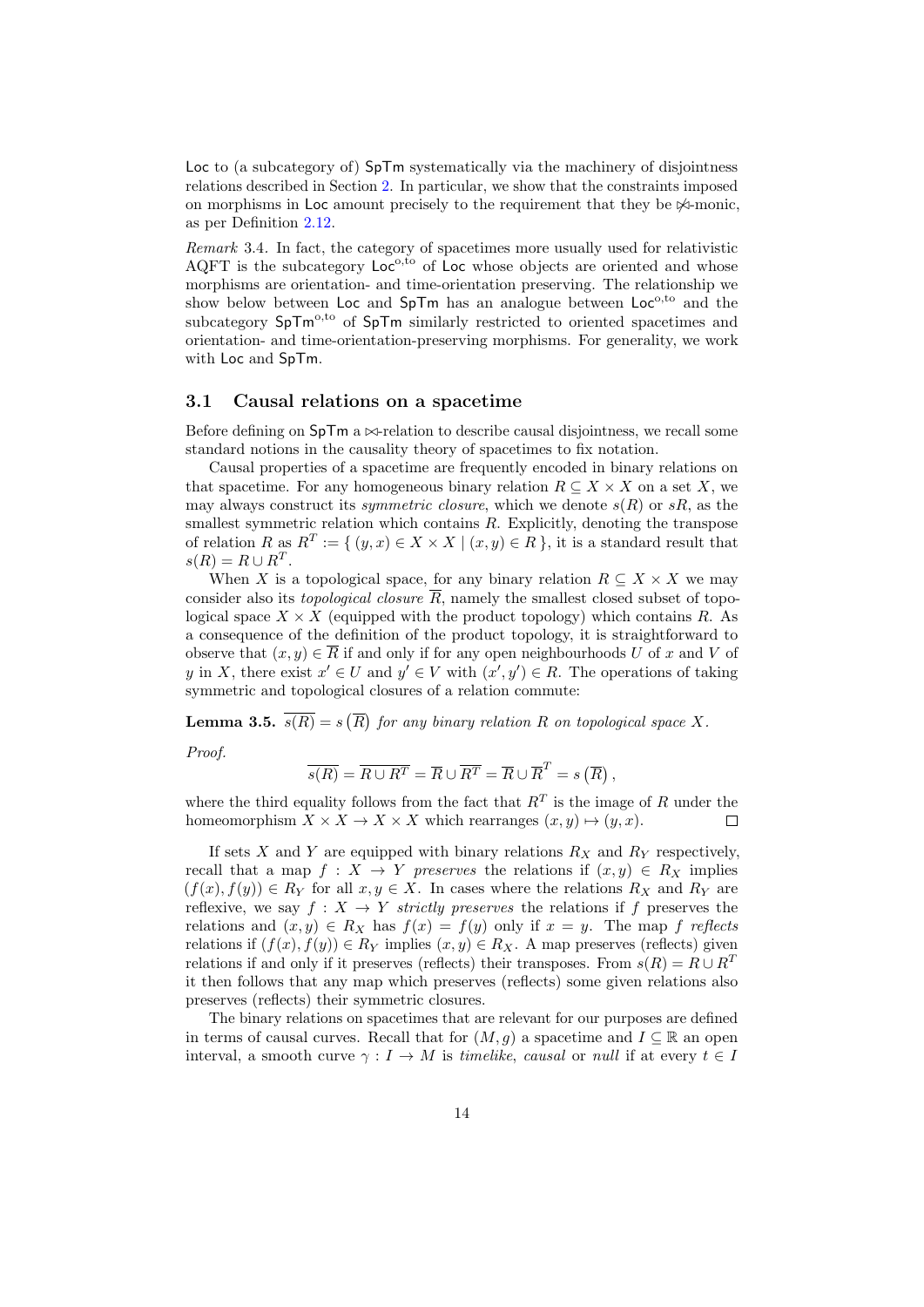its tangent vector  $\dot{\gamma}_t$  is respectively timelike, causal or null, i.e. has  $\dot{\gamma}_t \neq 0$  with respectively  $g(\dot{\gamma}_t, \dot{\gamma}_t) < 0$ ,  $g(\dot{\gamma}_t, \dot{\gamma}_t) \leq 0$  or  $g(\dot{\gamma}_t, \dot{\gamma}_t) = 0$ . Timelike and null curves are both special cases of causal curves. Causal curve  $\gamma$  is *future-directed* if  $\dot{\gamma}_t$  lies in the future lightcone, and past-directed if  $\dot{\gamma}_t$  lies in the past lightcone. Smooth causal curves are regular by our definition; no smooth causal curve is future-directed for some values of its parameter t and past-directed for others. For  $J \subseteq \mathbb{R}$  a not-necessarily-open interval, a continuous and piecewise-smooth curve  $\gamma: J \to M$ is causal if either each smooth piece of  $\gamma$  defined on an open sub-interval of J is future-directed causal, or each such smooth piece is past-directed causal. In the former case,  $\gamma$  is future-directed causal; in the latter case,  $\gamma$  is past-directed causal. We adopt the convention that if a curve  $\gamma$  is merely called (future- or past-directed) causal then this means it is piecewise-smooth and (respectively futureor past-directed) causal; when smoothness of  $\gamma$  is required this is stated explicitly.

Let  $\gamma: I \to M$  be a future-directed causal curve. If it exists, the limit from above  $\lim_{t\to \inf I^+} \gamma(t)$  is the past-endpoint of  $\gamma$ . (We take inf  $I := -\infty$  if  $I \subseteq \mathbb{R}$  is unbounded below; similarly sup  $I := +\infty$  if I is unbounded above.) If  $\gamma$  has no pastendpoint, then we say  $\gamma$  is past-inextendable. Similarly, the future-endpoint of  $\gamma$  is the limit from below  $\lim_{t\to \text{sup }I^-}\gamma(t)$  if it exists; if no future-endpoint exists then we say  $\gamma$  is *future-inextendable.*  $\gamma$  is called *inextendable* if it is both past-inextendable and future-inextendable.

Any spacetime  $(M, g)$  has a *causal relation*:

$$
J_M := \left\{ (p, q) \in M \times M \mid \begin{array}{c} p = q, \text{ or there exists a future-directed causal} \\ \text{curve } \gamma : [0, 1] \to M \text{ with } \gamma(0) = p \text{ and } \gamma(1) = q. \end{array} \right\}.
$$

Where unambiguous, we may write only  $J$  and leave the spacetime  $M$  implicit. The relation  $J$  is reflexive by definition.  $J$  is also transitive by concatenation of causal curves, so that  $J$  is a preorder on  $M$ .

Standard notations for the *causal future and past of*  $p \in M$  are respectively

$$
J^+(p) := \{ q \in M \mid (p,q) \in J \} \quad \text{and} \quad J^-(p) := \{ q \in M \mid (q,p) \in J \}.
$$

Causal diamonds in M are sets of the form  $J^+(p) \cap J^-(q)$  for some  $p, q \in M$ .

The symmetric closure  $sJ = J \cup J<sup>T</sup>$  of J may be explicitly characterised as:

$$
sJ_M := \left\{ (p,q) \in M \times M \mid \begin{array}{c} p = q, \text{ or there exists any causal curve} \\ \gamma : [0,1] \to M \text{ with } \gamma(0) = p \text{ and } \gamma(1) = q. \end{array} \right\}.
$$

Remark 3.6. It is possible to generalise from piecewise-smooth to merely continuous causal curves; see [\[HE73,](#page-51-3) pg. 184] and [\[MS08,](#page-51-6) Proposition 3.16] for equivalent definitions. However, this generalisation leaves the causal relations J unchanged: as explained in [\[Min19,](#page-51-7) Remark 2.14], if there is a future-directed continuous causal curve from point p to point q in a spacetime  $(M, g)$ , then there is also a future-directed piecewise-smooth causal curve from  $p$  to  $q$  in  $(M, g)$ . For this reason, all causal curves in this work are taken to be at least piecewise-smooth.

For any open subset  $U \subseteq M$  understood as a submanifold with the induced metric and time-orientation, it is automatically true that

$$
J_U \subseteq J_M \cap [U \times U].
$$

The converse  $J_M \cap [U \times U] \subseteq J_U$  is not true for general U.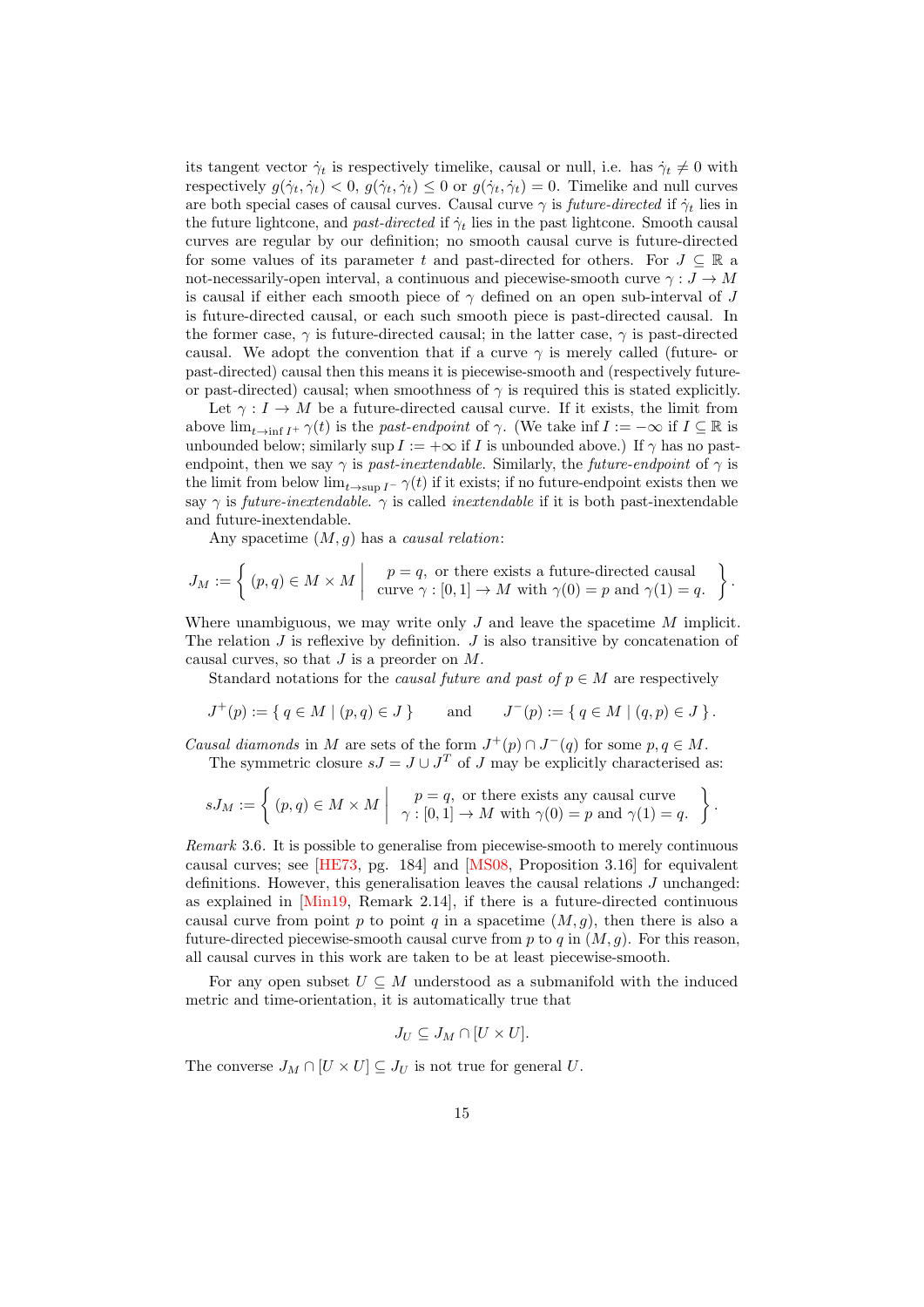A subset  $U \subseteq M$  of spacetime M is called *causally convex* if any causal curve  $\gamma : [0,1] \to M$  with endpoints  $\gamma(0), \gamma(1)$  lying in U has  $\gamma([0,1]) \subseteq U$ , i.e.  $\gamma$  remains always in U. If  $U \subseteq M$  is open and causally convex, then  $J_U = J_M \cap [U \times U]$ . We may interpret this as saying that the 'internal' causal relation  $J_U$  on U coincides with the causal relation  $J_M \cap [U \times U]$  'induced' by restriction of  $J_M$ . We note that open, causally convex subsets are not the only subsets that possess this property: take for instance the open but not causally convex strip  $U := \{ (t, x) \in \mathbb{R}^{1,1} \mid -1 < x < 1 \}$ in two-dimensional Minkowski space  $\mathbb{R}^{1,1}$  with its usual coordinates.

Given a conformal map  $f : (M, g) \to (N, h)$  between spacetimes, any causal curve  $\gamma : I \to M$  maps to a causal curve  $f \circ \gamma : I \to N$ , since

$$
h\left(df_{\gamma(t)}(\dot{\gamma}_t), df_{\gamma(t)}(\dot{\gamma}_t)\right) = (f^*h)(\dot{\gamma}_t, \dot{\gamma}_t) = e^{\omega_f} g(\dot{\gamma}_t, \dot{\gamma}_t)
$$

has the same sign as  $g(\gamma_t, \gamma_t)$  for all  $t \in I$ . For  $\gamma$  future-directed, the curve  $f \circ \gamma$  will be future- or past-directed if f preserves or reverses time-orientation respectively on the path-component of M which contains  $\gamma$ . Consequently, any conformal map  $f: M \to N$  preserves J up time-orientation reversal: for any  $(p, q) \in J_M$ , it follows that  $(f(p), f(q)) \in J_N$  when f preserves time-orientation on the path-component of M containing p and q, and  $(f(q), f(p)) \in J_N$  when f reverses time-orientation on that path-component. Regardless of time-orientation reversals, any conformal map also preserves the symmetric closures  $sJ$  of causal relations.

A conformal map  $f : M \to N$  strictly preserves J up to time-orientation reversal if it preserves J up to time-orientation reversal and for any  $(p, q) \in J_M$ , we have  $f(p) = f(q)$  only if  $p = q$ . Not all conformal maps strictly preserve J up to timeorientation reversal. Consider, for instance, the quotient map from two-dimensional Minkowski spacetime  $\mathbb{R}^{1,1}$  which identifies  $(t, x) \sim (t+1, x)$  in standard coordinates. The points  $p = (0,0)$  and  $q = (1,0)$  in  $\mathbb{R}^{1,1}$  have  $(p,q) \in J_{\mathbb{R}^{1,1}}$  as exhibited by the future-directed causal curve  $\gamma : [0,1] \to \mathbb{R}^{1,1}, \gamma(\tau) = (\tau,0)$ . While p and q are distinct in  $\mathbb{R}^{1,1}$ , their images under the quotient coincide; note that  $\gamma$  becomes a closed causal curve in the quotient.

While all conformal maps preserve  $J$  up to time-orientation reversal, some may also reflect it. Again, we must account for time-orientation reversal:

**Definition 3.7.** For spacetimes M and N, a conformal map  $f : M \to N$  reflects J up to time-orientation reversal if for any  $p, q \in M$ , when  $(f(p), f(q)) \in J_N$  it follows that p and q lie in the same path-component  $\widetilde{M}$  of  $M$ , and:

- $(p, q) \in J_M$  if f preserves time-orientation on  $\widetilde{M}$ , and
- $(q, p) \in J_M$  if f reverses time-orientation on M.

<span id="page-15-0"></span>If  $f: M \to N$  is a conformal embedding, i.e. a conformal map which is also a smooth embedding, then any future-directed causal curve  $\gamma : I \to N$  with image  $\gamma(I)$  contained in  $f(M)$  has unique curve  $\delta: I \to M$  such that  $\gamma = f \circ \delta$ . Since f (and hence the inverse of its codomain-restriction) is conformal, this  $\delta$  is timelike. causal or null when  $\gamma$  is timelike, causal or null respectively; it is future-directed if f preserves time-orientation on the path-component of M containing  $\delta$ , and past-directed if f reverses time-orientation on that path-component. Using this, we can immediately identify examples of maps which reflect J up to time-orientation reversal: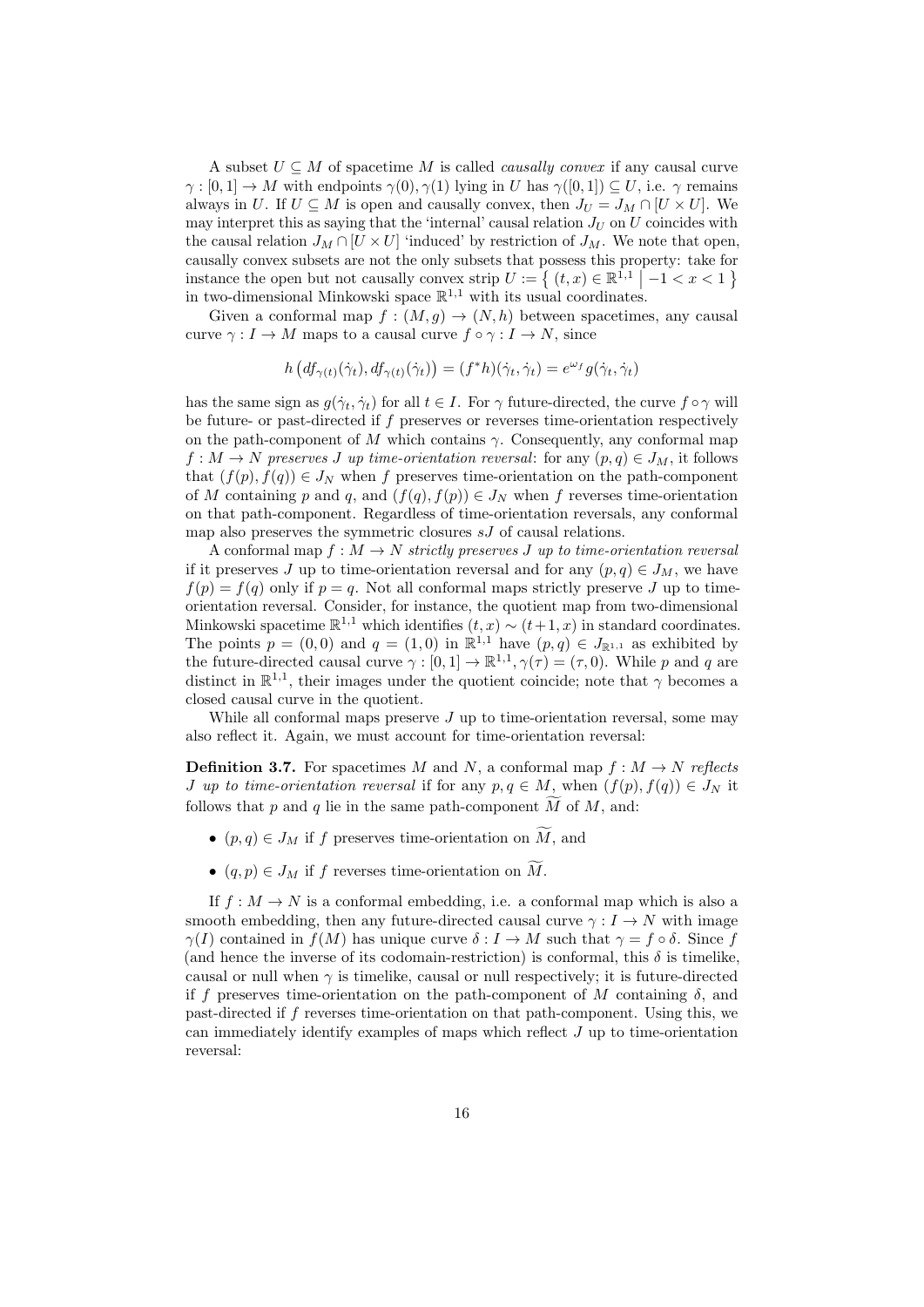**Proposition 3.8.** Let M, N be spacetimes and  $f : M \to N$  a conformal map. If f is a smooth embedding whose image  $f(M)$  is a causally convex subset of N, then f reflects J up to time-orientation reversal.

*Proof.* Take  $p, q \in M$  such that  $(f(p), f(q)) \in J_N$ . Since f is injective, if  $f(p) = f(q)$ then  $p = q$  so that both  $(p, q)$  and  $(q, p)$  lie in  $J_M$ . So assume  $f(p) \neq f(q)$ ; then there is a future-directed causal curve  $\gamma : [0,1] \to N$  with  $\gamma(0) = f(p)$  and  $\gamma(1) = f(q)$ . By causal convexity of  $f(M)$  in N, this implies that  $\gamma([0,1]) \in f(M)$ ; so, there is a unique causal curve  $\delta : [0, 1] \to M$  with  $\gamma = f \circ \delta$  and in particular  $\delta(0) = p, \delta(1) = q$ . If f preserves time-orientation on the path-component of M containing  $\delta$ , then  $\delta$  is future-directed, exhibiting  $(p, q) \in J_M$ . Likewise if f reverses time-orientation on that component then  $\delta$  is past-directed and so exhibits  $(q, p) \in J_M$ .  $\Box$ 

Remark 3.9. The preceding proposition shows that all morphisms of Loc reflect  $J$  up to time-orientation reversal. Indeed, the original motivation<sup>[3](#page-16-0)</sup> stated in [\[BFV03\]](#page-50-1) for choosing to impose that any morphism  $f : M \to N$  of Loc have causally convex image was that the 'intrinsic' and 'induced' causal structures on  $f(M)$  should coincide. In the language of causal relations, this stipulates that  $J_{f(M)} = J_N \cap [f(M) \times f(M)]$ , which for locally isometric embedding f is equivalent to  $f$  reflecting  $J$  up to time-orientation reversal.

It is not true that any conformal  $f : M \to N$  which reflects J up to timeorientation reversal is necessarily an embedding with causally convex image. For instance, the inclusion of the strip  $U := \left\{ (t, x) \in \mathbb{R}^{1,1} \mid -1 < x < 1 \right\}$  into  $\mathbb{R}^{1,1}$  has image which is not causally convex in  $\mathbb{R}^{1,1}$ ; nonetheless, because  $J_U = J_{\mathbb{R}^{1,1}} \cap [U \times U]$ the inclusion reflects J.

However, we show in Proposition [3.22](#page-21-0) below that a converse of Proposition [3.8](#page-15-0) does hold when  $f : M \to N$  is conformal map between globally hyperbolic spacetimes.

For any subsets U and V of a topological space X, and continuous curve  $\gamma: I \to X$ , we say that  $\gamma$  connects U and V if there are  $a, b \in I$  such that  $\gamma(a) \in U$ and  $\gamma(b) \in V$ . For points  $p, q \in X$ , curve  $\gamma: I \to X$  connects p and q if  $\gamma$  connects  $\{p\}$  and  $\{q\}$ . If a causal curve  $\gamma$  connects subsets U and V of a spacetime M, then  $\gamma$  exhibits that  $sJ \cap [U \times V]$  is non-empty.

Note that this terminology agnostic as to whether  $\gamma$  is future- or past-directed. When we need to specify direction, we instead say that  $\gamma$  is future-directed causal from U to V or  $\gamma$  is past-directed causal from U to V. The former case exhibits that  $J \cap [U \times V]$  is non-empty, and the latter that  $J \cap [V \times U]$  is non-empty. If  $\gamma : [0,1] \to M$  is future-directed causal from U to V then the reparameterised curve  $\gamma' : [0,1] \to M$  with  $\gamma'(t) := \gamma(1-t)$  is past-directed causal from V to U.

For open subsets U and V in spacetime  $M$ , we have the following equivalent characterisations of the notion that  $U$  and  $V$  are spacelike-separated:

<span id="page-16-4"></span>**Proposition 3.10.** For open subsets U and V of spacetime  $M$ , the following are equivalent:

- <span id="page-16-1"></span>(i)  $sJ_M$  does not intersect  $U \times V$ ,
- <span id="page-16-2"></span>(ii)  $J_M$  intersects neither  $U \times V$  nor  $V \times U$ ,
- <span id="page-16-3"></span>(iii) There exists no causal curve in  $M$  connecting  $U$  and  $V$ .

<span id="page-16-0"></span><sup>&</sup>lt;sup>3</sup>In [\[BFV03\]](#page-50-1), the category now commonly called Loc is denoted Man.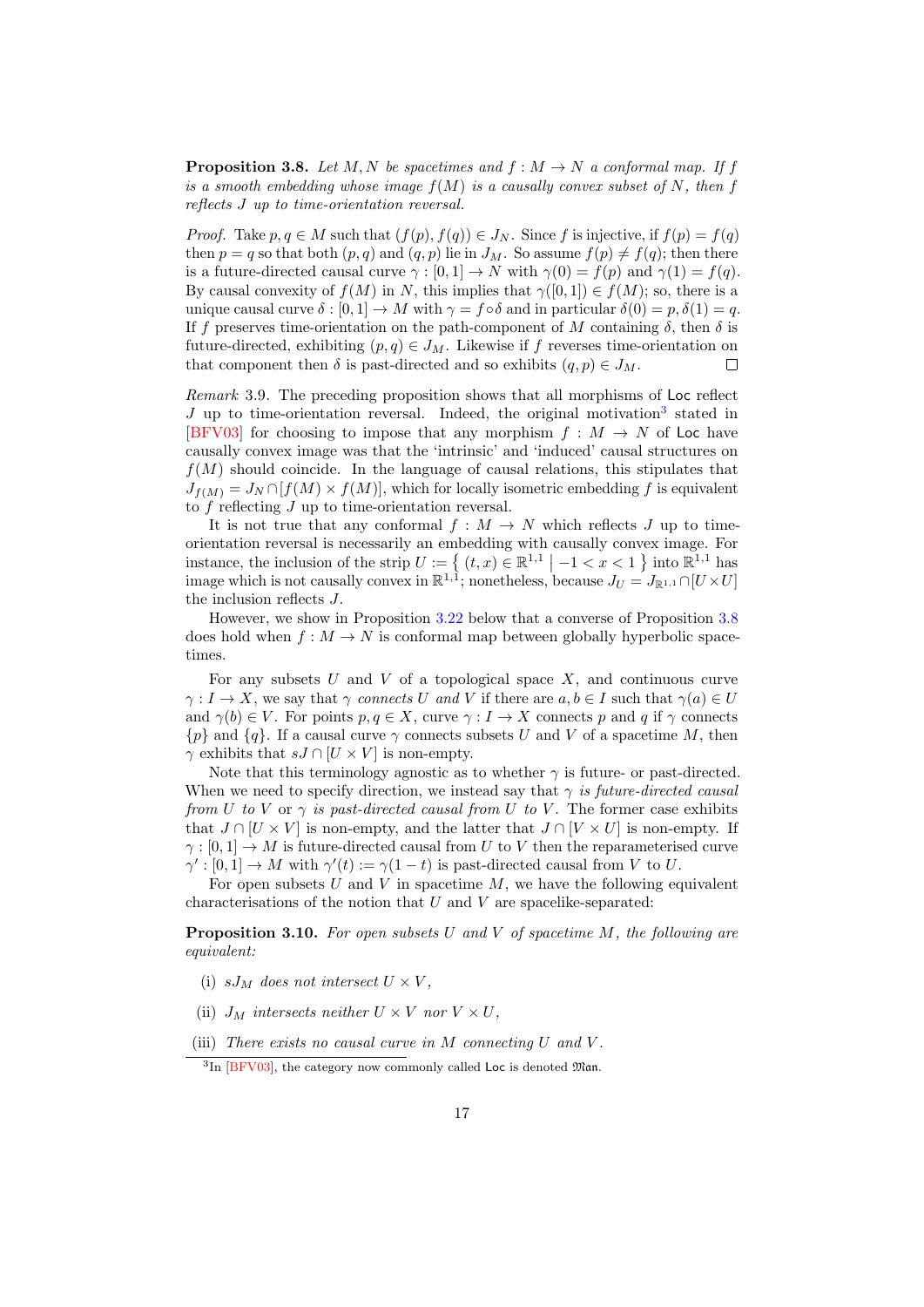*Proof.* [\(i\)](#page-16-1) and [\(ii\)](#page-16-2) are equivalent since  $sJ = J \cup J<sup>T</sup>$ . (ii) implies [\(iii\)](#page-16-3) trivially. Say [\(i\)](#page-16-1) does not hold, so there is some  $p \in U$  and  $q \in V$  with  $(p,q) \in sJ_M$ . Then either there is a causal curve in M connecting  $p$  and  $q$ , showing immediately that [\(iii\)](#page-16-3) does not hold, or  $p = q$ . In the latter case, since U and V are open, their intersection  $U \cap V$  is also open and hence a subspacetime of M. So, there exists a causal curve in  $U \cap V$  through the point  $p = q$  (take for instance any timelike geodesic in  $U \cap V$ through  $p = q$ , exhibiting also that [\(iii\)](#page-16-3) does not hold.  $\Box$ 

#### <span id="page-17-0"></span>3.2 Causal disjointness on the category of spacetimes

From the causal relations J available on any spacetime, we can produce a disjointness relation<sup>[4](#page-17-1)</sup> on the category  $SpTm$  to encode the notion of causal disjointness (i.e. spacelike-separateness) of subspacetimes:

<span id="page-17-3"></span>**Definition 3.11.** Define a  $\bowtie$ -relation  $\bowtie$  *j* on SpTm as follows: for any conterminous pair  $f_1 : M_1 \to N \leftarrow M_2 : f_2$ , say that  $f_1 \bowtie_J f_2$  if  $sJ_N$  does not intersect  $f_1(M_1) \times f_2(M_2)$ .

We call  $\bowtie_J$  the *causal disjointness relation* on SpTm.

By Proposition [3.10](#page-16-4) and since the morphisms of SpTm are open maps, we can equivalently say that  $f_1 \bowtie_J f_2$  if there is no causal curve in N connecting  $f_1(M_1)$  and  $f_2(M_2)$ . That  $\bowtie_J$  is a valid  $\bowtie$ -relation follows since it is the pullback of the  $\bowtie$ -relation  $\bowtie$ <sub>bin</sub> of Example [2.5](#page-7-1) along the functor SpTm  $\rightarrow$  sBin which sends spacetimes M to their underlying sets equipped with binary relation  $sJ_M$ ; morphisms  $f : M \to N$  preserve sJ because they are conformal maps.

From Example [2.15](#page-10-2) and Proposition [2.16,](#page-10-0) it follows that if a morphism of SpTm reflects sJ then it is  $\&$ -monic. However, a full characterisation of  $\&$ -monics in SpTm is as follows:

<span id="page-17-2"></span>**Theorem 3.12.** A morphism  $f : M \to N$  in  $(\text{SpTm}, \bowtie_J)$  is  $\bowtie$ -monic if and only if it reflects  $\overline{sJ}$ , i.e. for any  $p, q \in M$ :

$$
(f(p), f(q)) \in \overline{sJ_N}
$$
 implies  $(p,q) \in \overline{sJ_M}$ .

*Proof.* ( $\Leftarrow$ ) Say  $f : M \to N$  reflects  $\overline{sJ}$ , and consider any conterminous pair  $g_1: O_1 \to M \leftarrow O_2: g_2$  with  $f \circ g_1 \not\bowtie_J f \circ g_2$ . Then there exist  $p \in O_1$  and  $q \in O_2$ with

$$
(f \circ g_1(p), f \circ g_2(q)) \in sJ_N \subseteq \overline{sJ_N}.
$$

Since f reflects  $\overline{sJ}$ , it follows that  $(g_1(p), g_2(q)) \in \overline{sJ_M}$ . Recalling that morphisms of SpTm are necessarily open maps as per Remark [3.2,](#page-12-1) we have open set  $g_1(O_1) \times g_2(O_2)$ in  $M \times M$  which intersects  $\overline{sJ_M}$ . By definition of topological closure, this implies that  $g_1(O_1) \times g_2(O_2)$  intersects  $sJ_M$  and hence  $g_1 \not\bowtie_J g_2$ .

 $(\Rightarrow)$  Say that  $f : M \to N$  is  $\forall$ -monic; take any  $p, q \in M$  with  $(f(p), f(q)) \in \overline{sJ_N}$ . Choose arbitrary open neighbourhoods  $U$  of  $p$  and  $V$  of  $q$  in  $M$ , and denote the inclusion maps  $\iota_U : U \hookrightarrow M$  and  $\iota_V : V \hookrightarrow M$ . Then U and V are subspacetimes of M equipped with the induced metrics and time-orientations, so the inclusions  $\iota_U$  and  $\iota_V$  are valid SpTm morphisms. Using that f is an open map,  $f(U) \times f(V)$ is an open set in  $N \times N$  intersecting  $\overline{sJ_N}$  at least at  $(f(p), f(q))$ . Thus also  $f(U) \times f(V)$  intersects  $sJ_N$  by definition of topological closure, which demonstrates

<span id="page-17-1"></span><sup>4</sup>Compare to Example [2.10.](#page-8-1)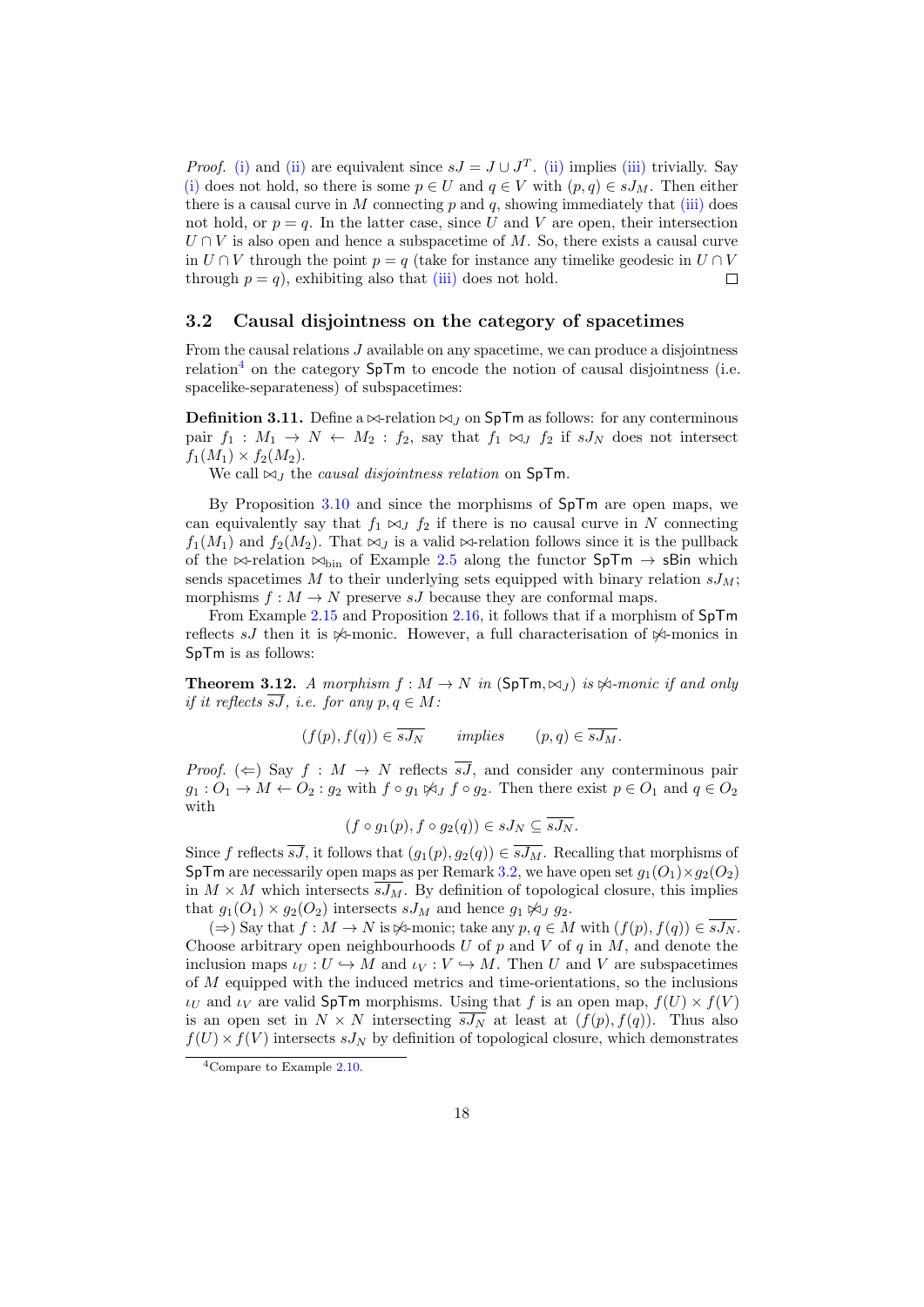<span id="page-18-0"></span>

Figure 1: Minkowski spacetime  $\mathbb{R}^{1,1}$  with a point r removed. Points p and q have  $(p, q) \in \overline{J}$  but cannot be connected by a causal curve.

that  $f \circ \iota_U \not\bowtie_J f \circ \iota_V$ . Since f is  $\not\bowtie$ -monic, this implies  $\iota_U \not\bowtie_J \iota_V$ , and hence that  $U \times V$  intersects  $sJ_M$ , i.e. there exist  $p' \in U$  and  $q' \in V$  such that  $(p', q') \in sJ_M$ . Because this holds for arbitrary open neighbourhoods  $U$  of  $p$  and  $V$  of  $q$ , it shows that  $(p, q) \in \overline{sJ_M}$ .  $\Box$ 

In general, the property that a map f reflects  $\overline{sJ}$  does not straightforwardly simplify:

<span id="page-18-2"></span>*Example* 3.13. We exhibit a conformal map which reflects  $\overline{J}$  and hence  $\overline{sJ}$ , but not  $J$  or  $sJ$ . Let  $\mathbb{R}^{1,1}$  be two-dimensional Minkowski spacetime, and define open subset  $U := \mathbb{R}^{1,1} \setminus \{r\}$  for some point  $r = (t_0, x_0) \in \mathbb{R}^{1,1}$ . U becomes a spacetime when equipped with the induced metric and time-orientation from  $\mathbb{R}^{1,1}$ ; then the inclusion  $U \hookrightarrow \mathbb{R}^{1,1}$  is a local isometry and so a conformal map.

The points  $p := (t_0 - \Delta, x_0 - \Delta)$  and  $q := (t_0 + \Delta, x_0 + \Delta)$  illustrated in Fig. [1](#page-18-0) have  $(p, q) \in J_{\mathbb{R}^{1,1}}$  for any  $\Delta > 0$ . Clearly,  $(p, q) \notin sJ_U$  because of the removal of r from U; so the inclusion  $U \hookrightarrow \mathbb{R}^{1,1}$  does not reflect J or sJ. However, it is true that  $(p, q) \in \overline{J_U}$  since any arbitrary neighbourhood of p can be connected to any arbitrary neighbourhood of  $q$  by a future-directed causal curve. Similar considerations for points  $\tilde{p} := (t_0 - \Delta, x_0 + \Delta)$  and  $\tilde{q} := (t_0 + \Delta, x_0 - \Delta)$  show that the inclusion does reflect J.

Examples such as this make the characterisation of  $\mathcal{A}$ -monics in SpTm given by Theorem [3.12](#page-17-2) difficult to handle, both conceptually and technically. However, the characterisation simplifies greatly when we restrict to spacetimes with suitable causal properties.

Before demonstrating this, we observe that unions of subspacetimes respect causal disjointness:

<span id="page-18-1"></span>**Lemma 3.14.** Let  $M_1 \xrightarrow{f_1} N \xleftarrow{f_2} M_2$  be any conterminous pair in SpTm, and let  ${i_{\alpha}: U_{\alpha} \hookrightarrow M_1}_{\alpha \in \mathcal{I}}$  be a family (not necessarily countable) of subspacetime inclusions in  $\textsf{SpTm}$  such that  $M_1 = \bigcup_{\alpha \in \mathcal{I}} U_\alpha$ .

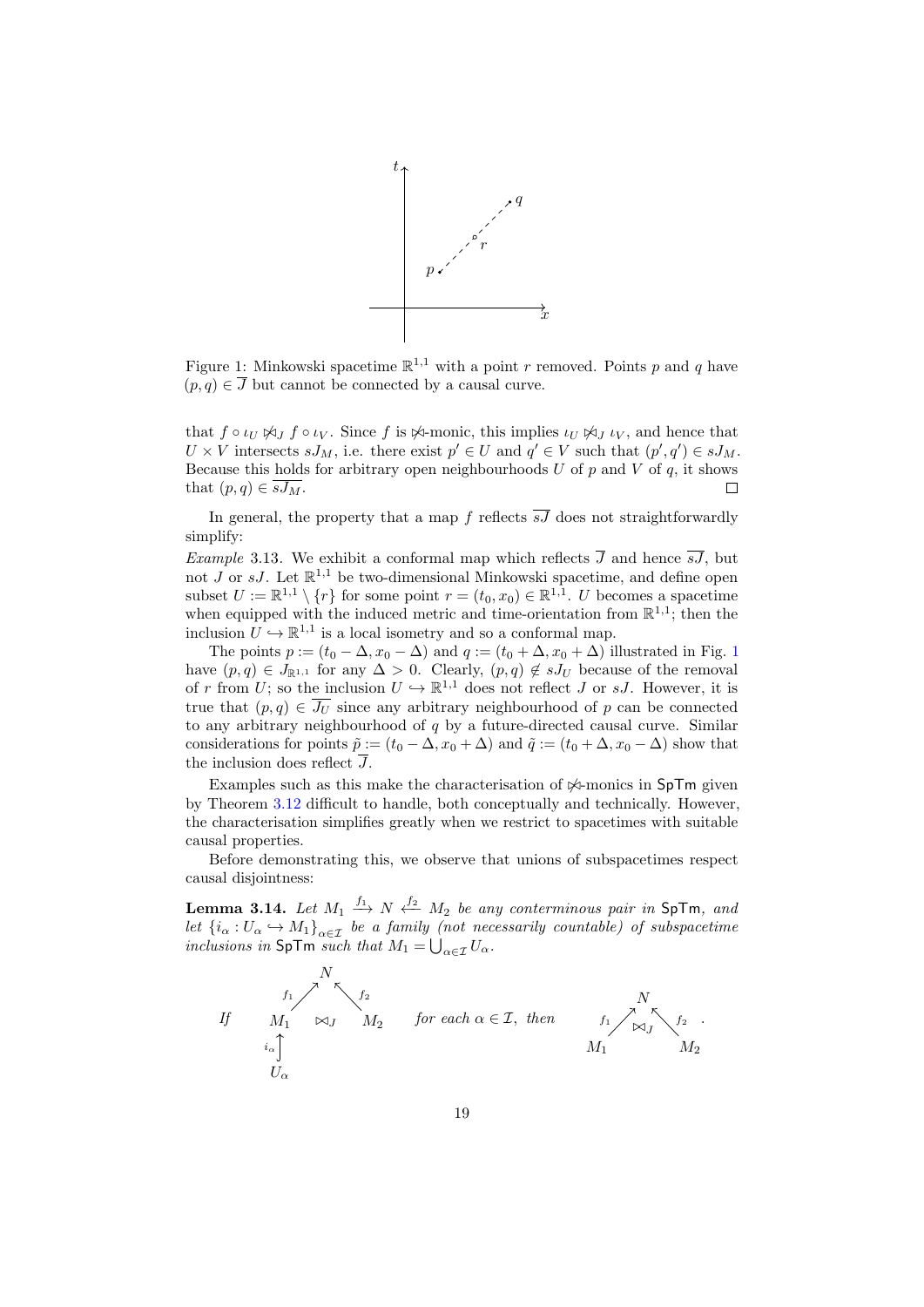*Proof.* Assume  $f_1 \not\bowtie_J f_2$ , so there exist  $p \in M_1, q \in M_2$  with  $(f_1(p), f_2(q)) \in sJ_N$ . Since  $M_1 = \bigcup_{\alpha \in \mathcal{I}} U_\alpha$ , there is an  $\alpha \in \mathcal{I}$  with  $p \in U_\alpha$ . Then  $(f_1 \circ i_\alpha(p), f_2(q)) \in sJ_N$ , showing that  $f_1 \circ i_\alpha \not\bowtie_J f_2$ .

The same property passes to any  $\bowtie$ -subcategory of SpTm:

<span id="page-19-1"></span>Corollary 3.15. Let C be any  $\bowtie$ -subcategory of (SpTm,  $\bowtie$ ). Then Lemma [3.14](#page-18-1) applies with C in place of SpTm.

*Proof.* Say  $\{i_{\alpha}: U_{\alpha} \hookrightarrow M_1\}_{\alpha \in \mathcal{I}}$  are the given subspacetime inclusions in C, and say for each  $\alpha \in \mathcal{I}$  that  $f_1 \circ i_\alpha \bowtie f_2$  in C. Since the  $\bowtie$ -subcategory inclusion  $C \hookrightarrow SpTm$ preserves  $\bowtie$ -relations, this means that  $f_1 \circ i_\alpha \bowtie_J f_2$  in SpTm. Then  $f_1 \bowtie_J f_2$  in SpTm by Lemma [3.14,](#page-18-1) so  $f_1 \bowtie_J f_2$  in C since  $C \hookrightarrow$  SpTm reflects  $\bowtie$ -relations.  $\square$ 

Another immediate corollary of Lemma [3.14](#page-18-1) is that, since coproducts in SpTm are disjoint unions, coproducts preserve the causal disjointness relation  $\bowtie_L$ .

#### <span id="page-19-0"></span>3.3 Spacetimes with good causal properties

In the definition of Loc, objects are restricted to only those spacetimes which are globally hyperbolic. Global hyperbolicity is the strongest of a hierarchy of causal properties that a spacetime may possess. As we restrict from SpTm to full subcategories of spacetimes obeying specified causal properties, the characterisation in Theorem [3.12](#page-17-2) of  $\Join$ -monics with respect to  $\Join$  *J* simplifies.

The most significant simplification occurs when we restrict our spacetimes to a level of the causal hierarchy called causal simplicity. After demonstrating such simplification, we relate  $\mathbb{A}$ -monics to the definition of Loc.

We begin by recalling those causal properties in the hierarchy that will be relevant; we refer the reader to Minguzzi [\[Min19\]](#page-51-7) for an extensive modern review of the hierarchy. Along the way, we also note some consequences for conformal maps when their domains or codomains have given causal properties.

A spacetime  $(M, g)$  is *causal* if it contains no closed causal curves. Equivalently, the causal relation J is anti-symmetric: if  $(p, q) \in J$  and  $(q, p) \in J$  then  $p = q$ . This property lies near the bottom of the hierarchy, but already leads to several useful facts about conformal maps that take causal spacetimes as domain or codomain.

<span id="page-19-3"></span>**Proposition 3.16.** Let M, N be spacetimes with N causal, and let  $f : M \to N$  be a conformal map. Then f strictly preserves J up to time-orientation reversal.

*Proof.* Since it is conformal,  $f$  preserves  $J$  up to time-orientation reversal. Take  $(p, q) \in J_M$  such that  $f(p) = f(q)$ , and assume that there is a future-directed causal curve  $\gamma : [0,1] \to M$  from  $p = \gamma(0)$  to  $q = \gamma(1)$ . Then  $f \circ \gamma : [0,1] \to N$  has  $f \circ \gamma(0) = f(p) = f(q) = f \circ \gamma(1)$ , and so is a closed causal curve. (Since f is a smooth immersion,  $f \circ \gamma$  is not constant.) This is in contradiction with N a causal spacetime, so we must have  $p = q$ .  $\Box$ 

<span id="page-19-2"></span>**Corollary 3.17.** Let M, N be spacetimes with N causal, and let  $f : M \to N$  be a conformal map. Then f reflects J up to time-orientation reversal if and only if f reflects the symmetric closure sJ.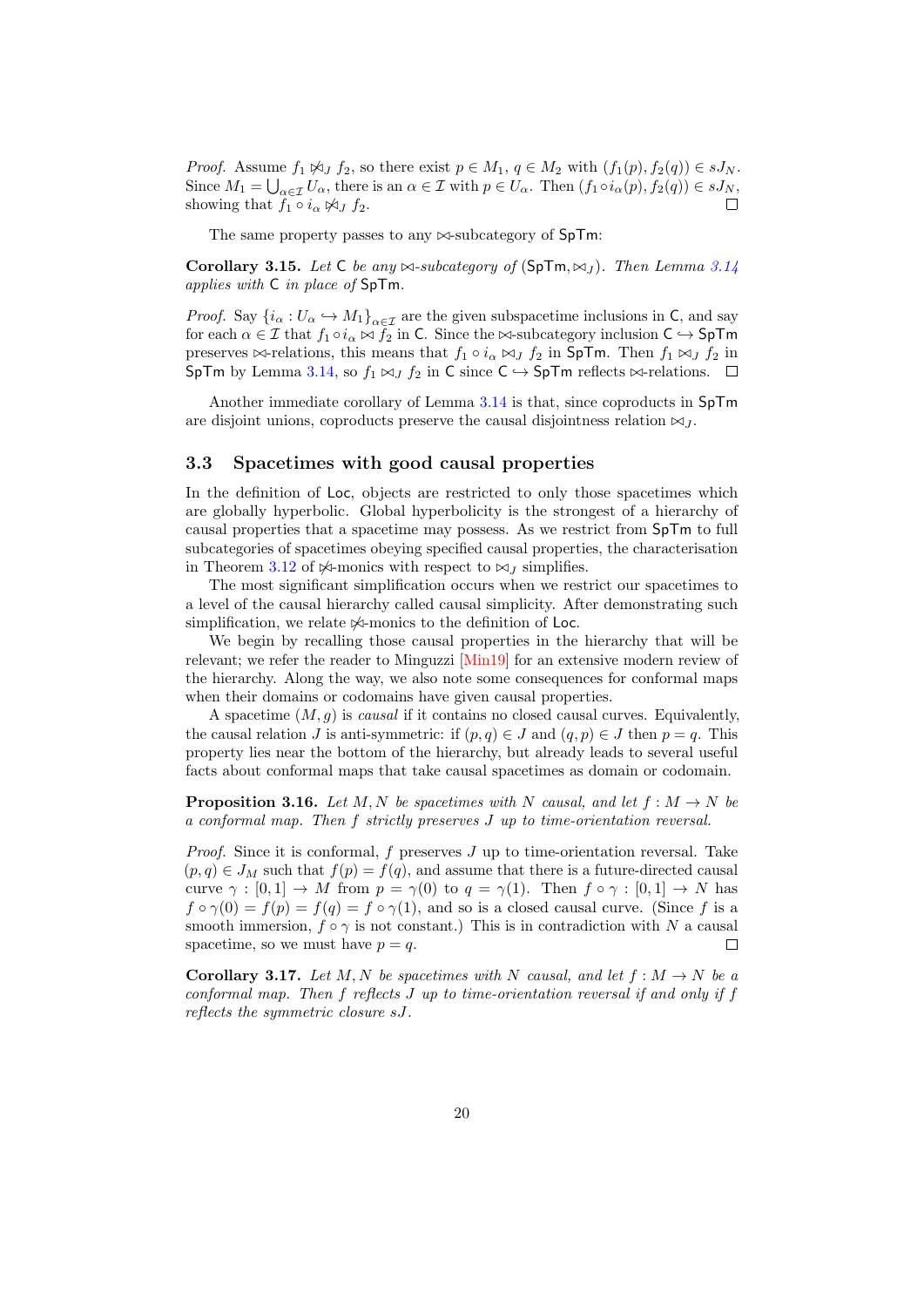*Proof.* ( $\Rightarrow$ ): Trivial using  $sJ = J \cup J^T$ .

(←): Take any  $p, q \in M$  such that  $(f(p), f(q)) \in J_N$ . Since f reflects sJ and  $J_N \subseteq sJ_N$ , it follows that  $(p,q) \in sJ_M$  so either  $(p,q) \in J_M$  or  $(q,p) \in J_M$ . In either case,  $p$  and  $q$  lie in the same path-component  $M$  of  $M$ .

Say f preserves time-orientation on  $\tilde{M}$ ; we show that the first case  $(p, q) \in J_M$ necessarily holds by showing that the second case  $(q, p) \in J_M$  implies  $p = q$ . Assume that  $(q, p) \in J_M$ ; conformal f preserves J on M, from which it results that both  $(f(q), f(p))$  and  $(f(p), f(q))$  lie in  $J_N$ . Hence  $f(p) = f(q)$  because N is causal. But also because  $N$  is causal,  $f$  strictly preserves  $J$  by the preceding proposition; therefore  $p = q$ .

Similarly if f reverses time-orientation on  $\widetilde{M}$ , then the first case  $(p, q) \in J_M$ <br>plies that  $p = q$ , so that the second case  $(q, p) \in J_M$  necessarily holds. implies that  $p = q$ , so that the second case  $(q, p) \in J_M$  necessarily holds.

<span id="page-20-0"></span>**Proposition 3.18.** Let M, N be spacetimes with M causal, and let  $f : M \to N$  be a conformal map. If f reflects J up to time-orientation reversal then f is injective.

*Proof.* Take  $p, q \in M$  with  $f(p) = f(q)$ . Then both  $(f(p), f(q))$  and  $(f(q), f(p))$ lie in  $J_N$ , so that both  $(p, q)$  and  $(q, p)$  lie in  $J_M$  for f which reflects J up to time orientation reversal. But then  $p = q$  since  $J_M$  is antisymmetric.  $\Box$ 

Proceeding further up the hierarchy of causal properties, a spacetime  $(M, g)$ is non-imprisoning (also called non-totally-imprisoning) if no future-inextendable causal curve is contained in a compact set. Equivalently,  $(M, g)$  is non-imprisoning if no past-inextendable causal curve is contained in a compact set. Any nonimprisoning spacetime is causal, since any closed causal curve has compact image and may be made inextendable by winding over its image.

A spacetime  $(M, g)$  is *causally simple* if it is causal and its causal relation J is topologically closed  $(J = \overline{J})$ . Topological closedness of J has several equivalent characterisations [\[Min19,](#page-51-7) Theorem 4.12]:

**Proposition 3.19.** For any spacetime  $(M, g)$ , the following are equivalent:

- (i) the causal relation J is a closed subset of  $M \times M$ ,
- (ii) causal futures  $J^+(p)$  and pasts  $J^-(p)$  are closed subsets of M for all  $p \in M$ ,
- (iii) causal diamonds  $J^+(p) \cap J^-(q)$  are closed subsets of M for all  $p, q \in M$ .

If spacetime  $(M, g)$  is causally simple, then it is non-imprisoning; this is shown via several intermediate levels of the causal hierarchy in [\[Min19,](#page-51-7) Section 4].

A spacetime  $(M, g)$  is globally hyperbolic if it is causal and its causal diamonds  $J^+(p) \cap J^-(q)$  are compact for all  $p, q \in M$ . Compactness of causal diamonds implies their closedness, so any globally hyperbolic spacetime is causally simple. There are several equivalent characterisations of global hyperbolicity; one important characterisation is that the spacetime  $(M, g)$  have a Cauchy surface.

<span id="page-20-1"></span>Remark 3.20. Cauchy surfaces may defined merely to be subsets  $S \subseteq M$  met exactly once by every inextendable timelike curve [\[BS03;](#page-50-11) [ONe83\]](#page-51-4), from which it follows that they are achronal, topologically embedded continuous submanifolds of codimension 1, and met by any inextendable causal curve (possibly at more than one point, in case of null segments of causal curves).

However, Bernal and Sánchez [\[BS03\]](#page-50-11) show that in any globally hyperbolic spacetime there exists a Cauchy surface which is not merely topologically embedded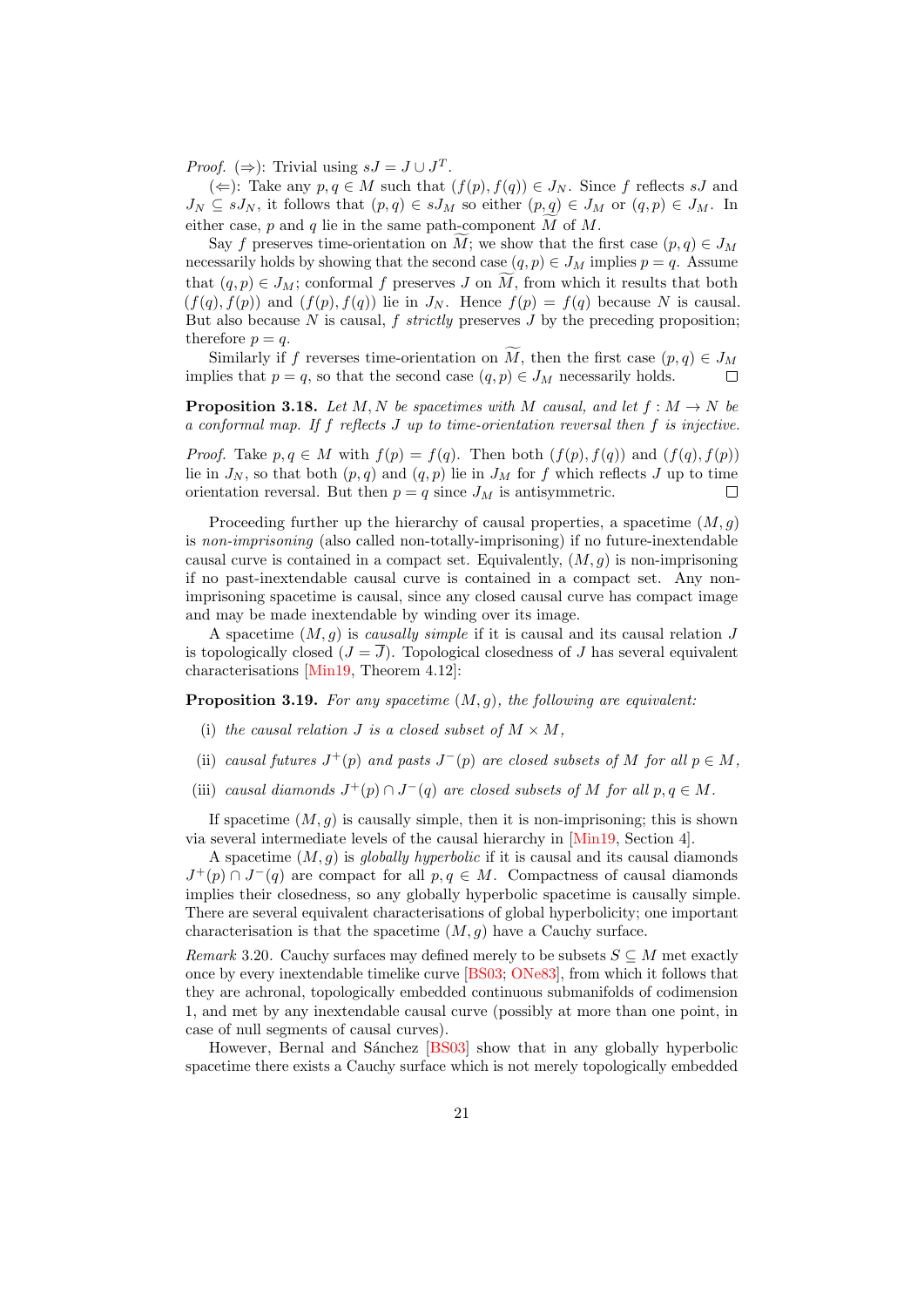and achronal but also smoothly embedded and spacelike (so acausal). So without loss of generality, we take Cauchy surfaces to be smoothly embedded and spacelike.

Remark 3.21. Classical definitions of global hyperbolicity and causal simplicity appear more restrictive than those we have given. For instance, Hawking and Ellis [\[HE73\]](#page-51-3) use strong causality in place of causality in the definition of global hyperbolicity. Bernal and Sánchez [\[BS07\]](#page-50-12) show that the definitions given above are equivalent to the classical ones.

We note here that arbitrarily small globally hyperbolic neighbourhoods can be found around any point  $p$  in an any spacetime  $M$ : there is a neighbourhood base at p of M consisting of open, globally hyperbolic sets. See [\[Min14,](#page-51-8) Corollary 2] and [\[Min19,](#page-51-7) Theorem 1.35], though these discuss such neighbourhood bases with many more good topological and pseudo-Riemannian properties than are needed here.

When a conformal map has domain a globally hyperbolic spacetime and codomain any spacetime of the same dimension, we obtain a converse to Proposition [3.8:](#page-15-0)

<span id="page-21-0"></span>**Proposition 3.22.** Let M, N be spacetimes of the same dimension dim  $M = \dim N$ with M globally hyperbolic, and let  $f : M \to N$  be a conformal map. If f reflects J up to time-orientation then f is a smooth embedding with image  $f(M)$  causally convex in N.

*Proof.* Since f is conformal and  $\dim M = \dim N$ , it follows that f is a local diffeomorphism as in Remark [3.2.](#page-12-1) By Proposition [3.18,](#page-20-0) f is injective because M is globally hyperbolic and hence causal. Thus  $f : M \to N$  is a smooth embedding.

Pick any distinct  $p, q \in M$  with future-directed causal curve  $\gamma : [0, 1] \to N$  from  $\gamma(0) = f(p)$  to  $\gamma(1) = f(q)$ . To show that  $f(M)$  is causally convex in N, assume for contradiction that  $\gamma$  leaves  $f(M)$ . Then  $\gamma^{-1}(N \setminus f(M))$  is a non-empty subset of  $(0, 1)$ ; define

$$
t_0 := \inf \gamma^{-1} (N \setminus f(M)).
$$

Since f is a local diffeomorphism, it is an open map; hence  $N \setminus f(M)$  is closed and  $\gamma^{-1}(N \setminus f(M))$  is closed. So,  $t_0$  lies in  $\gamma^{-1}(N \setminus f(M))$ .

Consider the restriction  $\gamma|_{[0,t_0)} : [0,t_0) \to f(M)$ . Because  $f : M \to N$  is a conformal embedding, there is a unique causal curve  $\delta : [0, t_0) \to M$  with  $\gamma|_{[0,t_0)} = f \circ \delta$ . Since f reflects J up to time-orientation, p, q and curve  $\delta$  lie in the same path-component M of M. If f preserves time-orientation on M then  $\delta$ is future-directed. Moreover,  $\delta$  is future-inextendable: for, say  $\lim_{t\to t_0^-} \delta(t) \in M$ exists; then

$$
\gamma(t_0) = \lim_{t \to t_0^-} \gamma(t) = \lim_{t \to t_0^-} f \circ \delta(t) = f\left(\lim_{t \to t_0^-} \delta(t)\right) \in f(M),
$$

in contradiction with  $t_0 \in \gamma^{-1}(N \setminus f(M))$ . Likewise if f reverses time-orientation on  $\tilde{M}$  then  $\delta$  is past-directed and past-inextendable.

For any  $t \in [0, t_0)$ , the future-directed causal curve  $\gamma$  exhibits that  $(f(p), f \circ \delta(t))$ and  $(f \circ \delta(t), f(q))$  lie in  $J_N$ . Say f preserves time-orientation on M. Then because f reflects J up to time-orientation reversal, it follows that  $(p, \delta(t))$  and  $(\delta(t), q)$  lie in  $J_M$  for all  $t \in [0, t_0)$ , so that the curve  $\delta$  is contained in the causal diamond  $J_M^+(p) \cap J_M^-(q)$ . Since M is globally hyperbolic, its causal diamonds are compact. But then we have a future-inextendable causal curve  $\delta$  in M contained in a compact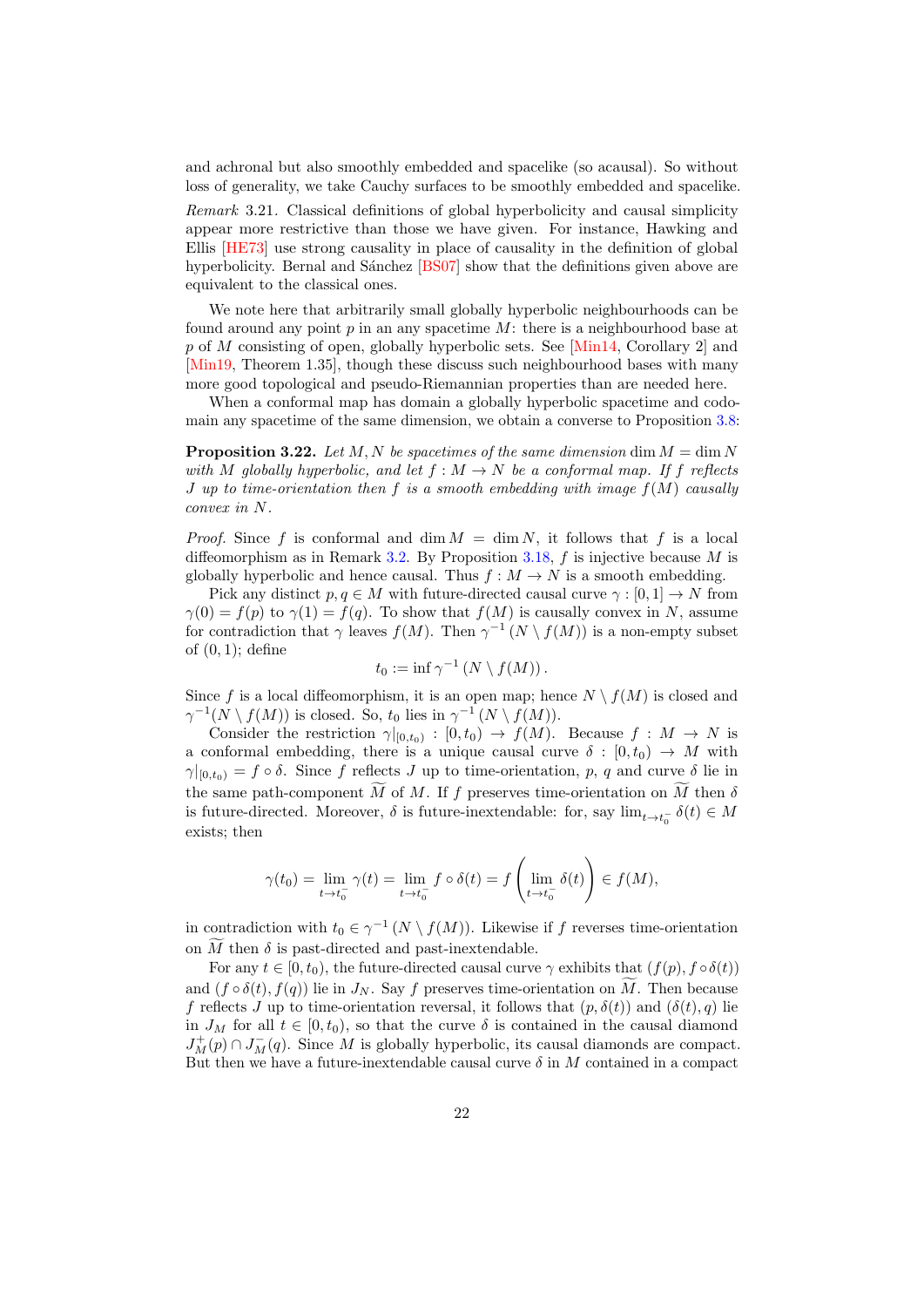set, which contradicts the non-imprisoning property of  $M$ . Similarly, when  $f$ reverses time-orientation on M, we find that the past-inextendable causal curve  $\delta$ is contained in compact causal diamond  $J_M^+(q) \cap J_M^-(p)$  which again contradicts the non-imprisoning property of M.

Formally, we may realise the hierarchy of causal properties as a nested sequence of full  $\bowtie$ -subcategories of SpTm:

**Definition 3.23.** Let  $\kappa$  denote any causal property in the hierarchy; we define  $\kappa$ SpTm to be the full  $\bowtie$ -subcategory of  $(SpTm, \bowtie_l)$  consisting of those spacetimes which satisfy  $\kappa$ .

If  $\kappa$  and  $\lambda$  are any two causal properties in the hierarchy with  $\kappa$  stronger than  $\lambda$ , then the inclusion  $\kappa$ SpTm  $\hookrightarrow \lambda$ SpTm is also a full  $\bowtie$ -subcategory inclusion.

This notation also works if we regard the null causal property (i.e. having no specified causal property) as the lowest level of the hierarchy; then SpTm is κSpTm for  $\kappa$  the null property. In particular, we have full  $\bowtie$ -subcategory inclusions

 $G$ lobHypSpTm  $\hookrightarrow$  CausSimSpTm  $\hookrightarrow$  SpTm,

for prefixes GlobHyp and CausSim denoting globally hyperbolic and causally simple, respectively.

### <span id="page-22-0"></span>3.4 Overlap-monics in categories of spacetimes with good causal properties

To make use of the general characterisation of  $\frac{1}{2}$ -monics in SpTm given in The-orem [3.12](#page-17-2) to characterise  $\Join$ -monics in a subcategory  $\kappa$ SpTm, we must first ensure that moving between such subcategories does not change which morphisms are  $\Join$ -monic.

Since  $\kappa$ SpTm  $\hookrightarrow \lambda$ SpTm are  $\bowtie$ -subcategory inclusions, they reflect  $\Join$ -monics by Proposition [2.16.](#page-10-0) It is also true that they preserve  $\mathbb{A}$ -monics, essentially because we can cover any spacetime with open globally hyperbolic neighbourhoods and the  $\bowtie$ -relation  $\bowtie_J$  respects such coverings as per Lemma [3.14:](#page-18-1)

<span id="page-22-1"></span>**Proposition 3.24.** The inclusion functors  $(\kappa SpTm, \bowtie_{\iota} \rightarrow (\lambda SpTm, \bowtie_{\iota} \rightarrow)$  preserve  $\Join$ -monics.

*Proof.* Let  $N \stackrel{g}{\rightarrow} P$  be  $\Join$ -monic in  $\kappa$ **SpTm**, and consider any conterminous pair  $f_1: M_1 \to N \leftarrow M_2: f_2$  in  $\lambda$ SpTm. Since  $\lambda$  is a weaker causal property than  $\kappa$ ,  $M_1$  and  $M_2$  are not necessarily objects of  $\kappa$ SpTm.

However, each point  $p \in M_1$  has an open globally hyperbolic neighbourhood  $U_p \subseteq M_1$ ; denote by  $i_p : U_p \hookrightarrow M_1$  the inclusion. Then since global hyperbolicity is the strongest causal property, the neighbourhood  $U_p$  is an object of  $\kappa$ SpTm, and the inclusion  $i_p$  is a morphism of  $\lambda$ SpTm. Similarly, for each  $q \in M_2$  there is an open globally hyperbolic neighbourhood  $V_q$  in  $\kappa$ SpTm with inclusion  $j_q: V_q \hookrightarrow M_2$ in  $\lambda$ SpTm.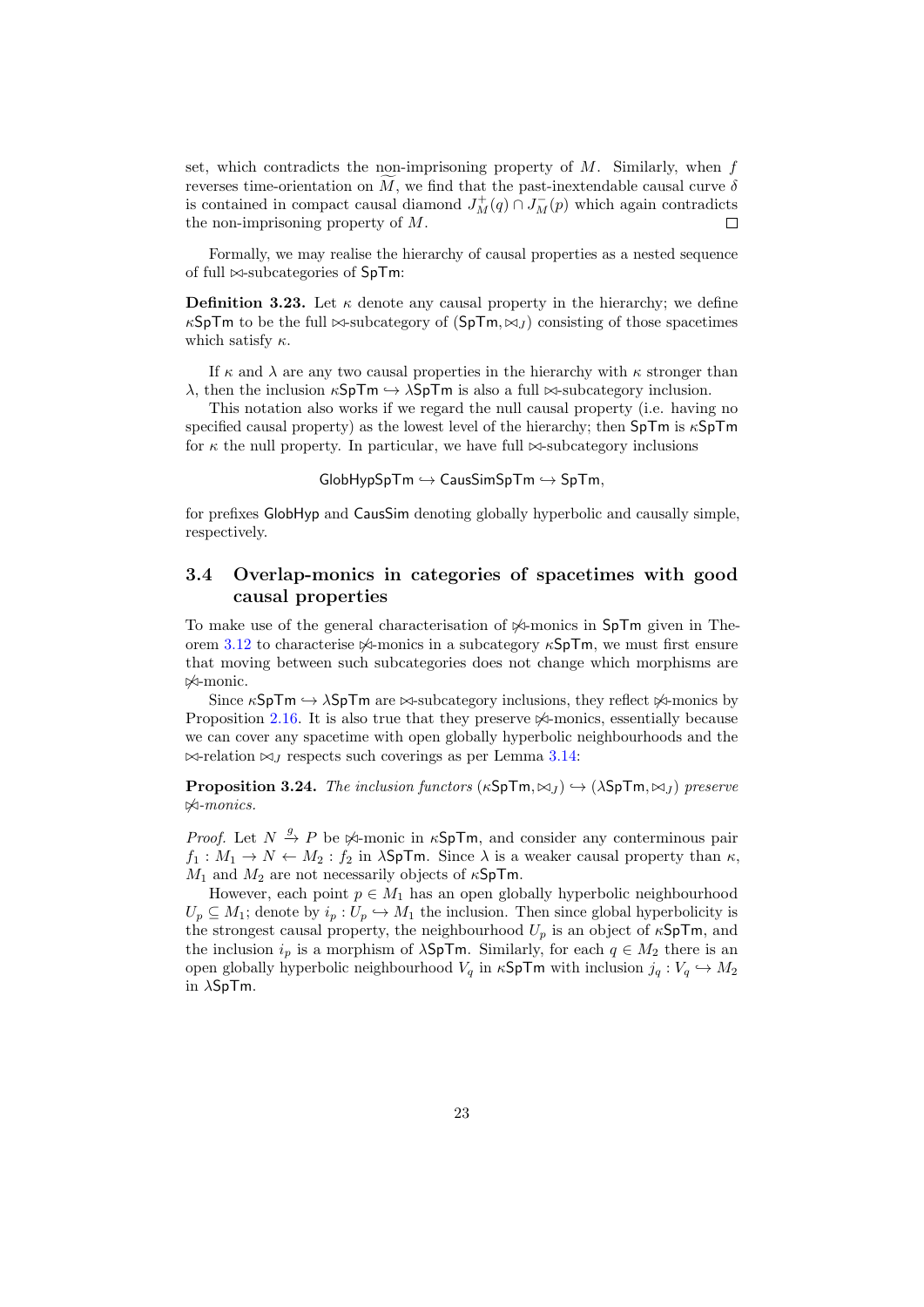Say  $f_1 \bowtie_J f_2$  in  $\lambda$ SpTm. Then by stability of  $\bowtie_J$  under pre-composition,



Since  $\kappa$ SpTm  $\hookrightarrow \lambda$ SpTm is a full subcategory,  $f_1 \circ i_p : U_p \to N$  and  $f_2 \circ j_q : V_q \to N$ are morphisms in  $\kappa$ SpTm. The inclusion functor also reflects  $\bowtie$ -relations, so

$$
\begin{array}{ccc}\nN & & \\
\frac{f_1 \circ i_p}{\sqrt{N}} & \frac{f_2 \circ j_q}{\sqrt{N}} \\
U_p & & V_q\n\end{array}\n\quad \text{in } \kappa \mathsf{SpTm} \text{ for all } p \in M_1 \text{ and } q \in M_2.
$$

Since  $g: N \to P$  is  $\Join$ -monic in  $\kappa$ SpTm, this gives  $g \circ f_1 \circ i_p \Join_J g \circ f_2 \circ j_q$  in  $\kappa$ SpTm. But since the inclusion functor preserves  $\bowtie$ -relations,



By Corollary [3.15,](#page-19-1) and since clearly  $\bigcup_{p \in M_1} U_p = M_1$  and  $\bigcup_{q \in M_2} V_q = M_2$ , we conclude that  $g \circ f_1 \bowtie_J g \circ f_2$  in  $\lambda$ SpTm so g is  $\Join$ -monic in  $\lambda$ SpTm.

Each inclusion  $\kappa$ SpTm  $\hookrightarrow \lambda$ SpTm both preserves and reflects  $\Join$ -monics: for any morphism f in  $\kappa$ SpTm, f is  $\Join$ -monic in  $\kappa$ SpTm if and only if it is  $\Join$ -monic in λSpTm for any weaker causal property  $\lambda$ . In particular, f is  $\frac{\text{kg}}{\text{m}}$  monic in  $\kappa$ SpTm if and only if it satisfies the general characterisation given by Theorem [3.12](#page-17-2) of  $\mathcal{A}$ -monics in SpTm. Using this, we can find greatly simplified characterisations of  $\mathbb{A}$ -monics when we restrict to spacetimes with strong causal properties:

<span id="page-23-0"></span>**Theorem 3.25.** A morphism  $f : M \to N$  in (CausSimSpTm,  $\bowtie_J$ ) is  $\Join$ -monic if and only if it reflects causal relations J up to time-orientation reversal.

*Proof.*  $f : M \to N$  is  $\forall$ -monic in CausSimSpTm if and only if it is  $\forall$ -monic in SpTm. hence if and only if it reflects  $\overline{sJ}$  by Theorem [3.12.](#page-17-2) Each object of CausSimSpTm has  $\overline{sJ} = s(\overline{J}) = sJ$ , where the first equality holds because taking topological and symmetric closures of relations commutes (Lemma [3.5\)](#page-13-1). Hence  $f$  is  $\Join$ -monic if and only if it reflects  $sJ$ . But since N also causal, f reflects  $sJ$  if and only if it reflects J up to time-orientation reversal by Corollary [3.17.](#page-19-2)  $\Box$ 

<span id="page-23-1"></span>**Theorem 3.26.** A morphism  $f : M \to N$  in (GlobHypSpTm,  $\bowtie_l$ ) is  $\Join$ -monic if and only if the following equivalent conditions hold:

(i) f reflects J up to time-orientation reversal,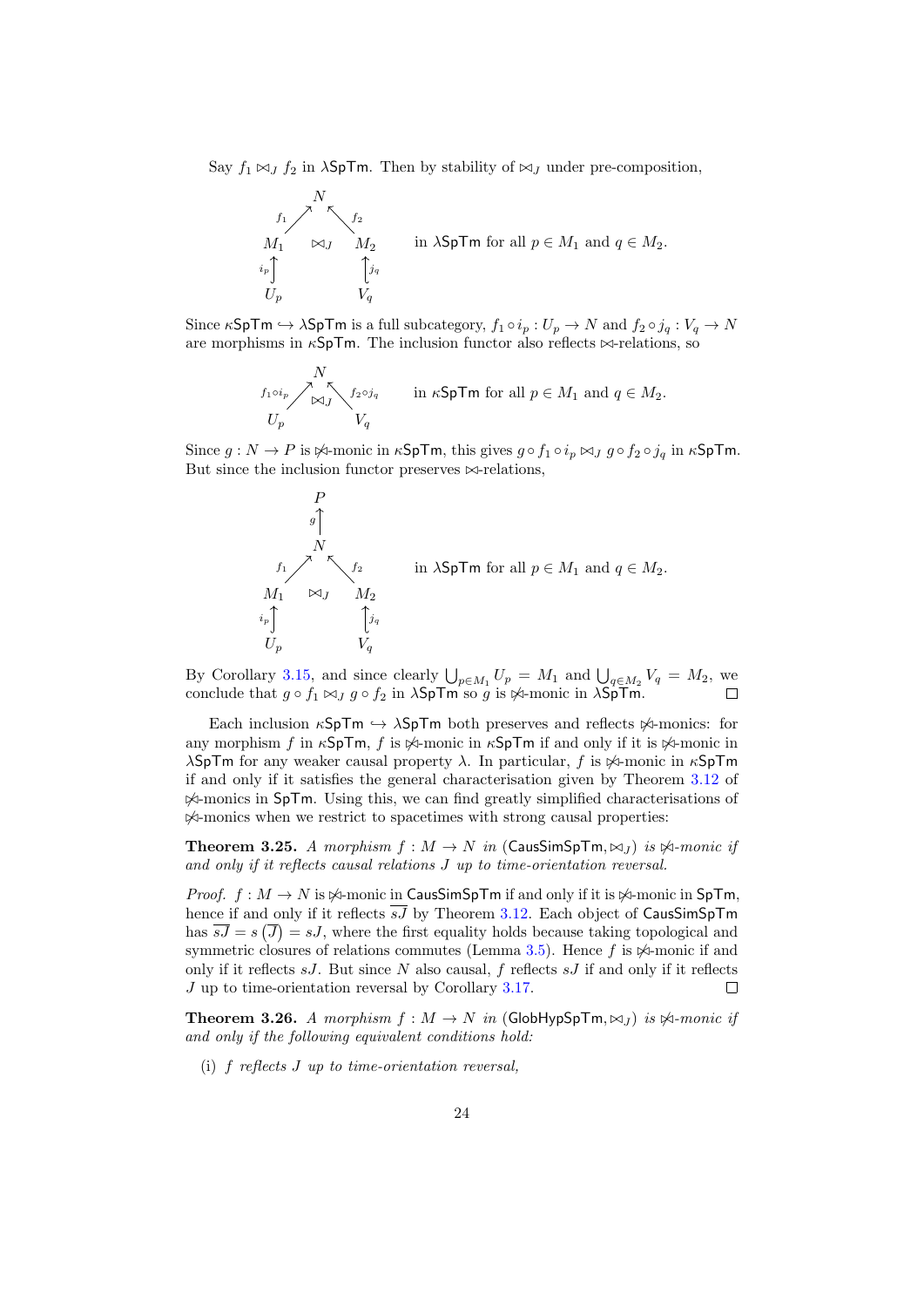#### (ii) f is injective and has causally convex image  $f(M)$  in N.

*Proof.*  $f : M \to N$  is  $\forall$ -monic in GlobHypSpTm if and only if it is  $\forall$ -monic in  $CausSimSpTm$ , hence if and only if it reflects  $J$  up to time-orientation reversal by Theorem [3.25.](#page-23-0)

By Proposition [3.22,](#page-21-0) if f reflects  $J$  up to time-orientation reversal then f is injective with causally convex image. Conversely, if  $f$  is injective then (since  $f$  is a local diffeomorphism as per Remark [3.2\)](#page-12-1) it is an embedding; so if  $f$  is injective with causally convex image then  $f$  reflects  $J$  up to time-orientation reversal by Proposition [3.8.](#page-15-0)  $\Box$ 

This characterisation of  $\frac{1}{2}$ -monics in GlobHypSpTm exactly matches with the extra constraints imposed on morphisms in the definition of Loc. Moreover, the orthogonality relation  $\perp$  of spacelike separateness on Loc [\[BSW21,](#page-50-0) Example 3.21] coincides with the restriction of  $\bowtie_J$ :

 $(Loc, \perp) = \frac{\cancel{0}^2}{2}$ -Monics(GlobHypSpTm,  $\bowtie_J$ ).

We conclude that the category Loc often used as domain for relativistic AQFT functors may be arrived at systematically by the procedure proposed in Section [1:](#page-1-0) first formulate the category GlobHypSpTm of globally hyperbolic spacetimes and all structure-preserving maps between them. Also formulate an appropriate disjointness relation  $\bowtie$  *I* on GlobHypSpTm to encode physical limitations on signal propagation to be imposed by the causality axiom. Finally, restrict to the wide subcategory of  $\Join$ -monics with respect to  $\Join_J$ ; this is Loc. The disjointness relation becomes an orthogonality relation on the subcategory, so we may formulate an AQFT as a functor,

 $\mathcal{A}: \forall A$ -Monics(GlobHypSpTm,  $\bowtie_I$ )  $\rightarrow$  Obs,

obeying the causality axiom.

The time-slice axiom seems to play no significant role in this procedure to construct Loc. We can define an appropriate class  $W$  of Cauchy maps (morphisms  $f: M \to N$  where  $f(M)$  contains a Cauchy surface of N) in the original spacetimes category GlobHypSpTm. Then the time-slice axiom is simply implemented with respect to the intersection  $W := W \cap \text{mor}\textsf{Loc}$  of W with the class of morphisms in the subcategory Loc: the functor  $A$  above satisfies the time-slice axiom if  $Af$  is an isomorphism for every  $f \in W$ .

<span id="page-24-0"></span>Remark 3.27. The same procedure applies when the structure to be preserved by morphisms is not the full Lorentzian metric structure, but merely the conformal structure. Formulating a category CSpTm of spacetimes and conformal maps in place of the category SpTm of spacetimes and local isometries, the characterisations presented above still apply. Namely, after equipping CSpTm with  $\bowtie$ -relation  $\bowtie$ . defined similarly to Definition [3.11](#page-17-3) and restricting to globally hyperbolic spacetimes, we obtain full  $\bowtie$ -subcategory (GlobHypCSpTm,  $\bowtie$ ). Then the orthogonal subcategory of  $\mathbb{A}$ -monics is

$$
(\mathsf{CLoc}, \bot) = \not\bowtie\text{-Monics}(\mathsf{GlobHypCSpTm}, \bowtie_J),
$$

consisting of globally hyperbolic spacetimes and conformal maps which are injective with causally convex image; CLoc is the appropriate category of spacetimes for defining (non-chiral) CFTs [\[Pin09\]](#page-51-1).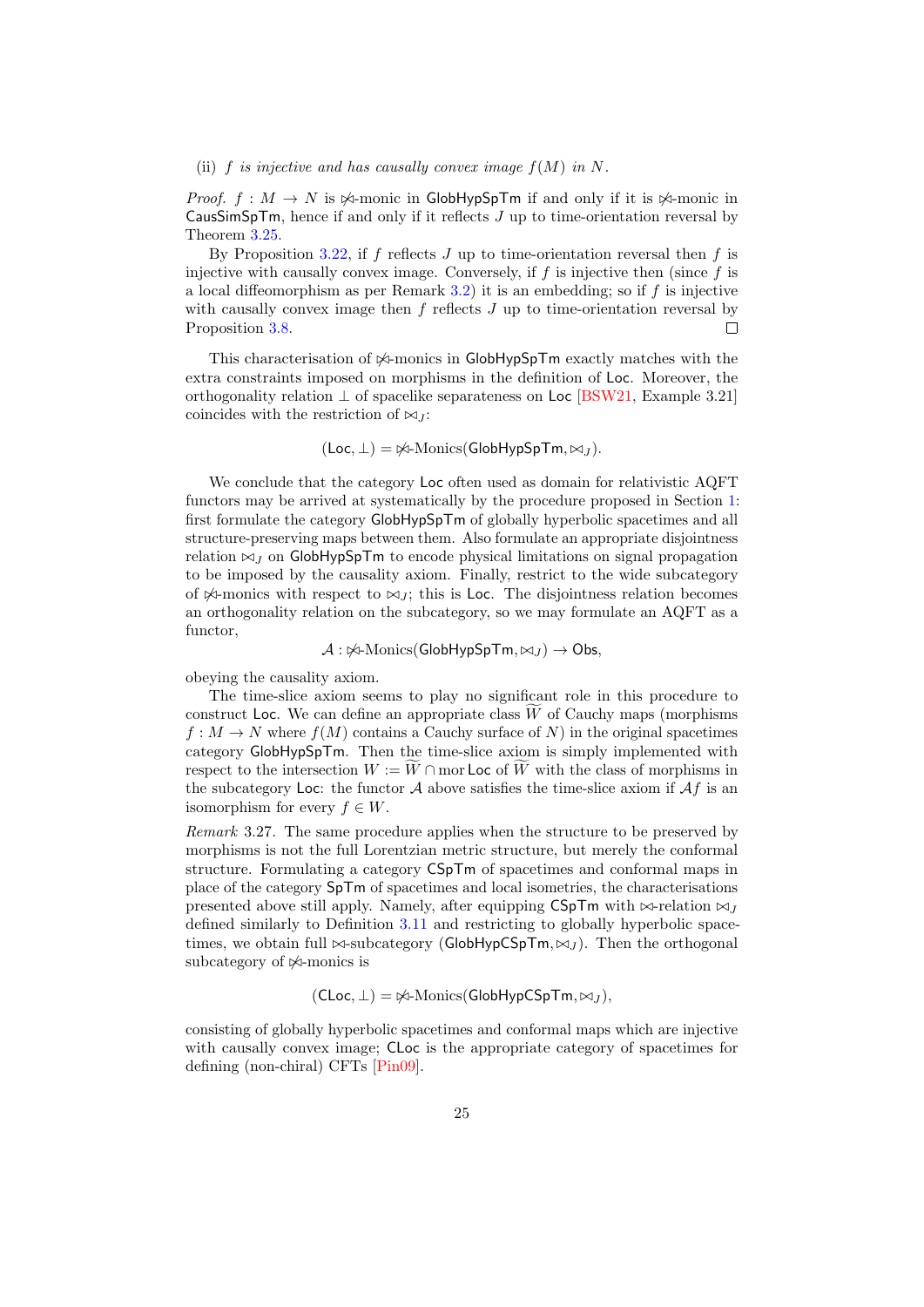## <span id="page-25-0"></span>4 Chiral disjointness and spacetimes categories for chiral CFT

As shown in the previous section, the category Loc may be constructed as the subcategory of  $\mathcal{A}$ -monics in a category of globally hyperbolic spacetimes and all appropriate structure-preserving maps. In this section, we apply the same construction in the context of chiral CFTs on two-dimensional (2D) spacetimes. After developing some useful technical tools in Section [4.1](#page-28-0) and using them to produce a hierarchy of chiral properties of 2D oriented spacetimes in Section [4.2,](#page-36-0) the construction leads to a proposal in Section [4.3](#page-42-0) of a category  $\chi$ Loc to be used as the domain of chiral CFT functors. In Section [4.4,](#page-44-0) we compare this proposal to established approaches to chiral CFTs in the AQFT literature.

To begin, we take a category of two-dimensional spacetimes and structurepreserving maps. Since we are to describe conformal field theories, the maps are chosen to preserve only conformal structure on spacetimes rather than the full Lorentzian metric structure:

**Definition 4.1.** Let  $\text{CSpTm}_{1+1}^{\text{o},\text{to}}$  be the category whose objects are 2D oriented spacetimes, and whose morphisms are orientation- and time-orientation-preserving smooth conformal maps, composing as functions.

As in  $\text{SpTm}_{d+1}$ , the morphisms of  $\text{CSpTm}_{1+1}^{\text{o},\text{to}}$  are necessarily local diffeomorphisms since the are smooth immersions between manifolds of the same dimension; see also Remark [3.2.](#page-12-1) We have restricted to oriented spacetimes and orientation- and time-orientation-preserving maps in  $\mathsf{CSpTm}^{0,\mathrm{to}}_{1+1}$  to facilitate consistent definition of 'left-moving' and 'right-moving' null curves.

A chiral CFT consists of a right-moving half and a left-moving half; signals propagate only along right-moving null curves in the right-moving half, and dually, signals propagate only along left-moving null curves in the left-moving half. This is in contrast to standard relativistic QFTs as defined on Loc or CFTs as defined on CLoc<sup>[5](#page-25-1)</sup>, wherein signals may propagate from a point to anywhere in its causal future. To reflect this, we construct appropriate disjointness relations (one for each half) on  $\mathsf{CSpTm}_{1+1}^{\mathrm{o},\mathrm{to}}$ .

Take  $(M, g)$  a 2D oriented spacetime. Let  $\Omega$  be a smooth nowhere-vanishing 2-form on M representing the orientation. Similarly, let  $T$  be a smooth everywheretimelike vector field on M representing the time-orientation. At any point  $p \in M$ , any non-zero, non-spacelike tangent vector  $v \in T_pM$  lies in one of two familiar classes: either v is future-directed in case  $g_p(T, v) < 0$ , or v is past-directed in case  $g_p(T, v) > 0$ . Moreover, for two different timelike vector fields T and T' representing the same time-orientation on M so  $g(T, T') < 0$ , the signs of  $g_p(T, v)$  and  $g_p(T', v)$ coincide for non-spacelike  $v$ . Thus the future and past lightcones are determined by the time-orientation on  $M$  rather than merely its representative  $T$ .

Similarly, when  $M$  is two-dimensional and oriented, any non-zero non-timelike tangent vector  $v \in T_pM$  lies in one of two classes: either v is right-pointing in case  $\Omega_p(T, v) > 0$ , or v is left-pointing in case  $\Omega_p(T, v) < 0$ . These classes are independent of the representatives  $\Omega$  and  $T$  of the orientation and time-orientation on M:

<span id="page-25-1"></span><sup>5</sup>See Remark [3.27.](#page-24-0)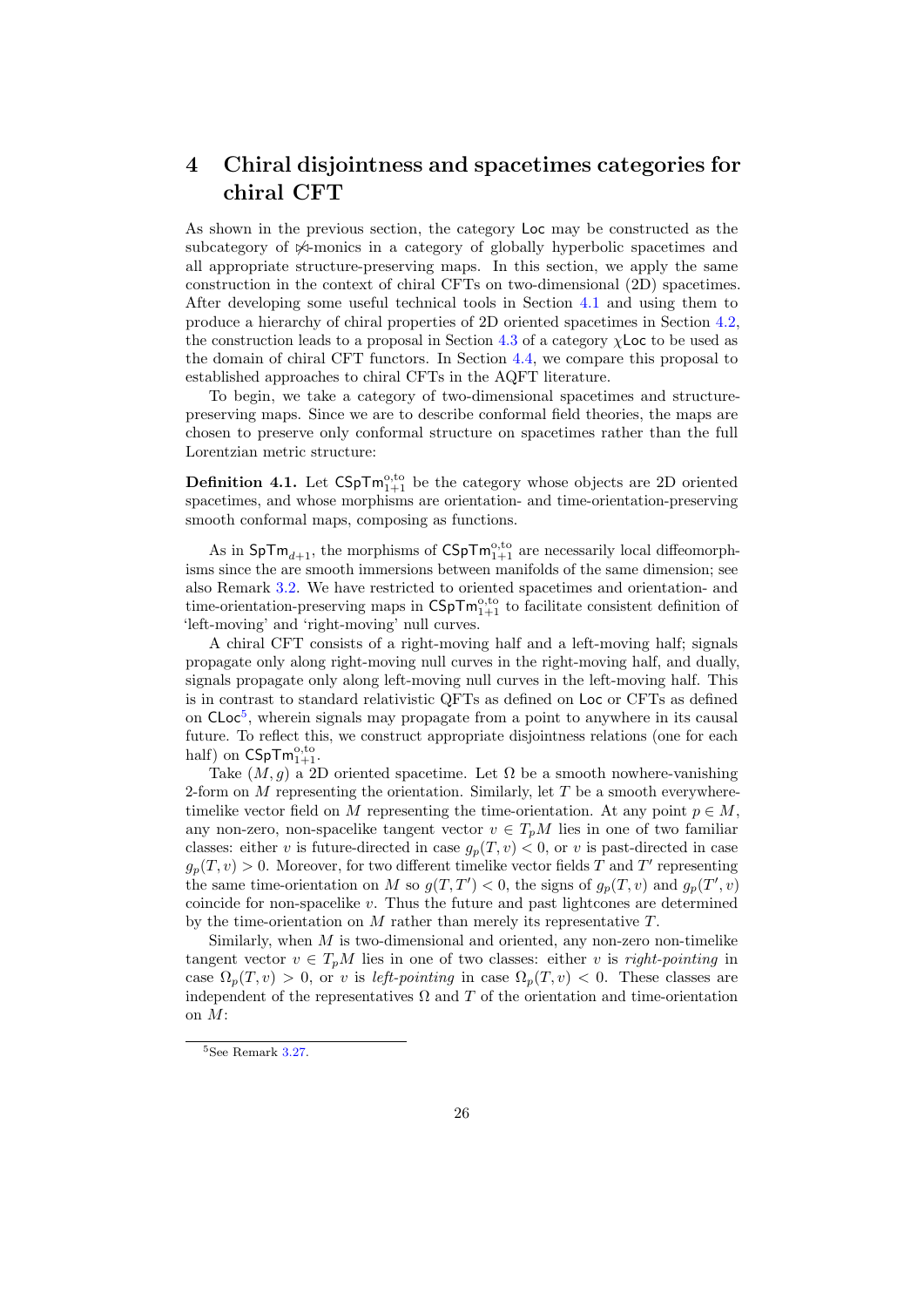**Proposition 4.2.** Let M be a 2D oriented spacetime, and  $v \in T_nM$  a non-zero non-timelike tangent vector at  $p \in M$ . Say  $\Omega$  and  $\Omega'$  are both nowhere-vanishing 2-forms representing the orientation on M, and say  $T$  and  $T'$  are both everywheretimelike vector fields representing the time-orientation on M. Then  $\Omega_p(T, v)$  and  $\Omega'_p(T', v)$  have the same sign.

*Proof.* Since  $\Omega$  and  $\Omega'$  represent the same orientation, there is some  $\omega \in C^{\infty}(M)$ such that  $\Omega' = e^{\omega} \Omega$ . So, we need only show that  $\Omega_p(T, v)$  and  $\Omega_p(T', v)$  have the same sign. For contradiction, and without loss of generality, assume

$$
\lambda := \Omega_p(T, v) > 0 \qquad \text{and} \qquad \lambda' := \Omega_p(T', v) < 0.
$$

Since the (interior of the) future lightcone is a convex cone,

$$
T'' := \frac{1}{\lambda}T + \left(-\frac{1}{\lambda'}\right)T'
$$

is also a future-directed timelike vector field. But  $\Omega_p(T'', v) = 0$ , which implies that v and  $T''$  are collinear since  $\Omega_p$  is a non-zero skew-symmetric bilinear form on two-dimensional vector space  $T_pM$ . This is a contradiction because  $T''$  is timelike and  $v$  is non-timelike.  $\Box$ 

We shall call a curve  $\gamma: I \to M$  right-chiral if it is smooth and (its restriction to the interior of I is) causal with  $\dot{\gamma}_t$  either everywhere null, future-directed and right-pointing, or everywhere null, past-directed and left-pointing. Similarly,  $\gamma$  is *left-chiral* if it is smooth and causal with  $\dot{\gamma}_t$  either everywhere null, future-directed and left-pointing, or everywhere null, past-directed and right-pointing. A futuredirected right- or left-chiral curve is called *right*- or *left-moving* respectively. Since a chiral curve  $\gamma: I \to M$  has non-zero derivative  $\dot{\gamma}_t$  everywhere, it is either futuredirected everywhere or past-directed everywhere. In particular, any right-chiral  $\gamma : [0,1] \to M$  is either right-moving or has  $\gamma' : [0,1] \to M$  defined by  $\gamma'(t) = \gamma(1-t)$ right-moving; similar for left-chiral curves.

Analogous to the causal relation  $J_M$  on an arbitrary spacetime, we define the right-chiral relation on any 2D oriented spacetime by:

$$
\chi_M^+ := \left\{ (p, q) \in M \times M \mid \begin{array}{c} p = q, \text{ or there exists a right-moving null curve} \\ \gamma : [0, 1] \to M \text{ with } \gamma(0) = p \text{ and } \gamma(1) = q. \end{array} \right\}.
$$

By definition,  $\chi^+$  is reflexive. Since we have restricted our definition of chiral curves to be smooth for convenience elsewhere, it is not immediately clear that  $\chi^+$  is transitive – generally the concatenation of smooth curves is not smooth. After developing the necessary tools, we show in Section [4.1](#page-28-0) that indeed  $\chi^+$  is transitive. Its symmetric closure is

$$
s\chi_M^+ = \left\{ (p,q) \in M \times M \middle| \begin{array}{c} p = q, \text{ or there exists a right-chiral curve} \\ \gamma : [0,1] \to M \text{ with } \gamma(0) = p \text{ and } \gamma(1) = q. \end{array} \right\}.
$$

The *left-chiral relation*  $\chi_M^-$  on M is defined dually, with right-moving curves replaced by left-moving curves. All definitions and statements below involving the right-chiral relation  $\chi^+$  have duals with the left-chiral relation  $\chi^-$  in its place.

For 2D oriented spacetimes M and N, any conformal map  $f : M \to N$  sends null curves to null curves; if, moreover, f preserves time-orientation and orientation,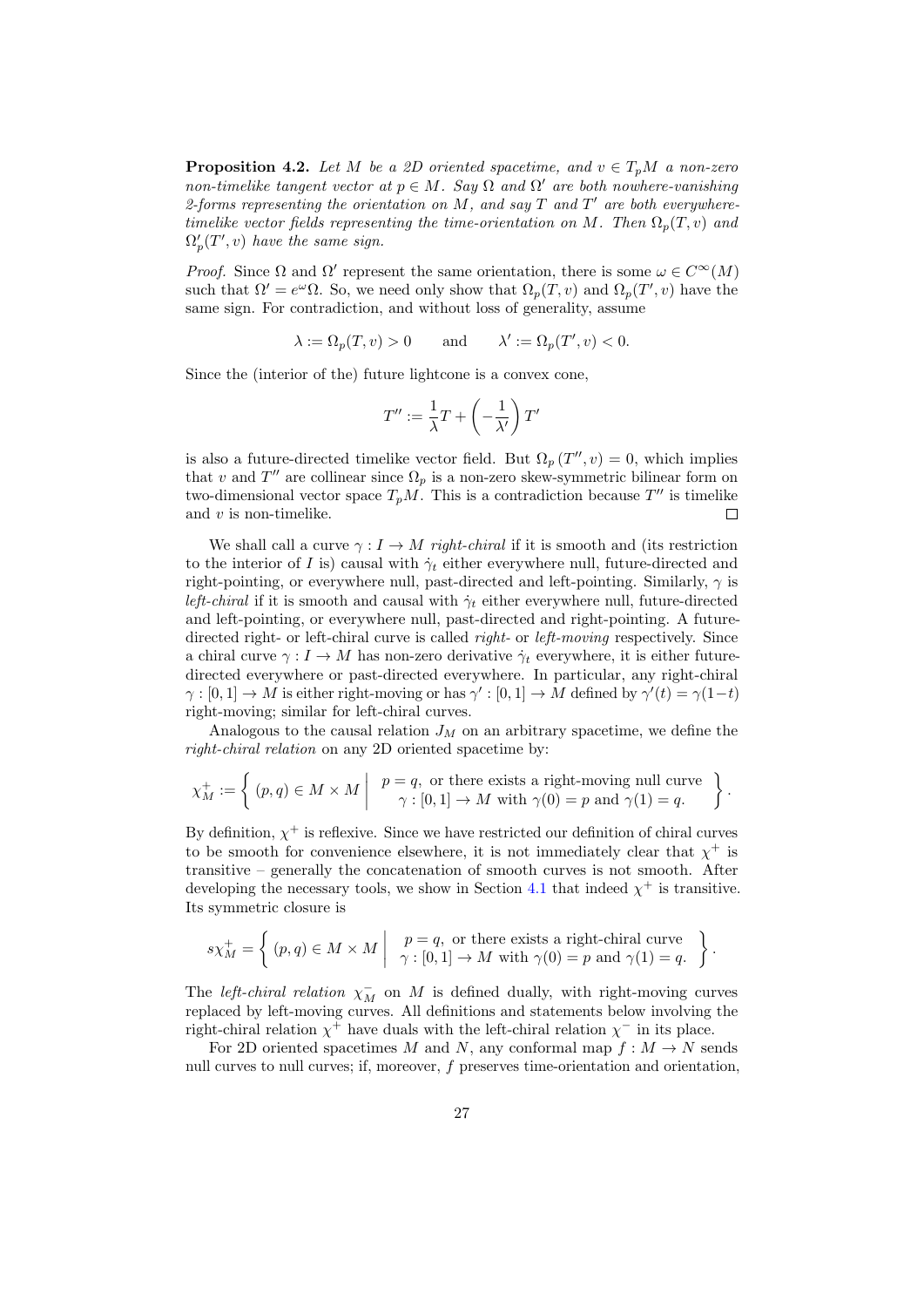then f sends right-moving null curves to right-moving null curves and left-moving null curves to left-moving null curves. Consequently, conformal maps  $f$  which preserve orientation and time-orientation necessarily preserve both chiral relations  $\chi^+$  and  $\chi^-$ .

For open subsets U and V in spacetime M, the right-chiral relation  $\chi_M^+$  describes when  $U$  and  $V$  cannot be connected by right-chiral curves in  $M$  as follows:

**Proposition 4.3.** For open subsets U and V of 2D oriented spacetime  $M$ , the following are equivalent:

- (i)  $s\chi_M^+$  does not intersect  $U \times V$ ,
- (ii)  $\chi_M^+$  intersects neither  $U \times V$  nor  $V \times U$ ,
- (iii) There exists no right-chiral curve in  $M$  connecting  $U$  and  $V$ .

Proof. Exactly as Proposition [3.10.](#page-16-4)

As done with  $\text{SpTm}_{d+1}$  and causal relations J, we may produce a  $\bowtie$ -relation on CSpTm<sup>o,to</sup> using right-chiral relations  $\chi^+$ :

**Definition 4.4.** Define a  $\bowtie$ -relation  $\bowtie_{\chi^+}$  on CSpT $m_{1+1}^{\text{o},\text{to}}$  as follows: for any conterminous pair  $f_1: M_1 \to N \leftarrow M_2 : f_2$ , say that  $f_1 \bowtie_{\chi^+} f_2$  if  $s\chi^+_N$  does not intersect  $f_1(M_1) \times f_2(M_2)$ .

We call  $\bowtie_{\chi^+}$  the *right-chiral disjointness relation* on  $\mathsf{CSpTm}^{0,to}_{1+1}$ .

Equivalently,  $f_1 \bowtie_{\chi^+} f_2$  if there is no right-chiral curve in N connecting  $f_1(M_1)$ and  $f_2(M_2)$ . Since all morphisms of  $\mathsf{CSpTm}^{0,\mathrm{to}}_{1+1}$  are conformal and preserve orientations and time-orientations, they preserve  $\chi^+$  and hence also  $s\chi^+$ . Then  $\bowtie_{\chi^+}$  is easily seen to be the pullback of relation  $\bowtie$ <sub>bin</sub> of Example [2.5](#page-7-1) along the functor  $\mathsf{CSpTm}_{1+1}^{\mathrm{o},\mathrm{to}} \to \mathsf{sBin}$  which sends each spacetime M to its underlying set equipped with binary relation  $s\chi_M^+$ .

A similar *left-chiral disjointness relation*  $\bowtie_{\chi^-}$  on  $CSpTm_{1+1}^{0,t_0}$  may be defined using the left-chiral relation  $\chi^-$ . In the context of chiral disjointness relations  $\bowtie_{\chi^+}$ or  $\bowtie_{\mathsf{v}^-}$ , the relevant spacetimes are always two-dimensional and oriented so that  $\chi^{\pm}$  can be defined, and the relevant maps between spacetimes always preserve both orientation and time-orientation so that they preserve  $s\chi^{\pm}$ . Consequently, we may unambiguously omit the super- and subscripts from  $\mathsf{CSpTm}^{0,to}_{1+1}$  and write only CSpTm when discussing chiral disjointness.

At the level of the  $\bowtie$ -relation,  $(SpTm_{d+1}, \bowtie_J)$  and  $(CSpTm, \bowtie_{\chi^+})$  are very similar. Indeed, Theorem [3.12,](#page-17-2) Lemma [3.14,](#page-18-1) and Corollary [3.15](#page-19-1) and their proofs all carry over verbatim, with  $\text{SpTm}_{d+1}$  and J replaced by CSpTm and  $\chi^+$  respectively:

<span id="page-27-1"></span>**Theorem 4.5.** A morphism  $f : M \to N$  in  $(CSpTm, \bowtie_{\chi^{+}})$  is  $\Join$ -monic if and only if it reflects  $\overline{s}\overline{\chi^+}$ , i.e. for any  $p, q \in M$ :

$$
(f(p), f(q)) \in \overline{s\chi_N^+}
$$
 implies  $(p, q) \in \overline{s\chi_M^+}$ .

<span id="page-27-0"></span>**Lemma 4.6.** Let  $M_1 \stackrel{f_1}{\longrightarrow} N \stackrel{f_2}{\longleftarrow} M_2$  be any conterminous pair in CSpTm, and let  ${i_{\alpha}:U_{\alpha}\hookrightarrow M_1}_{\alpha\in\mathcal{I}}$  be a family (not necessarily countable) of subspacetime

 $\Box$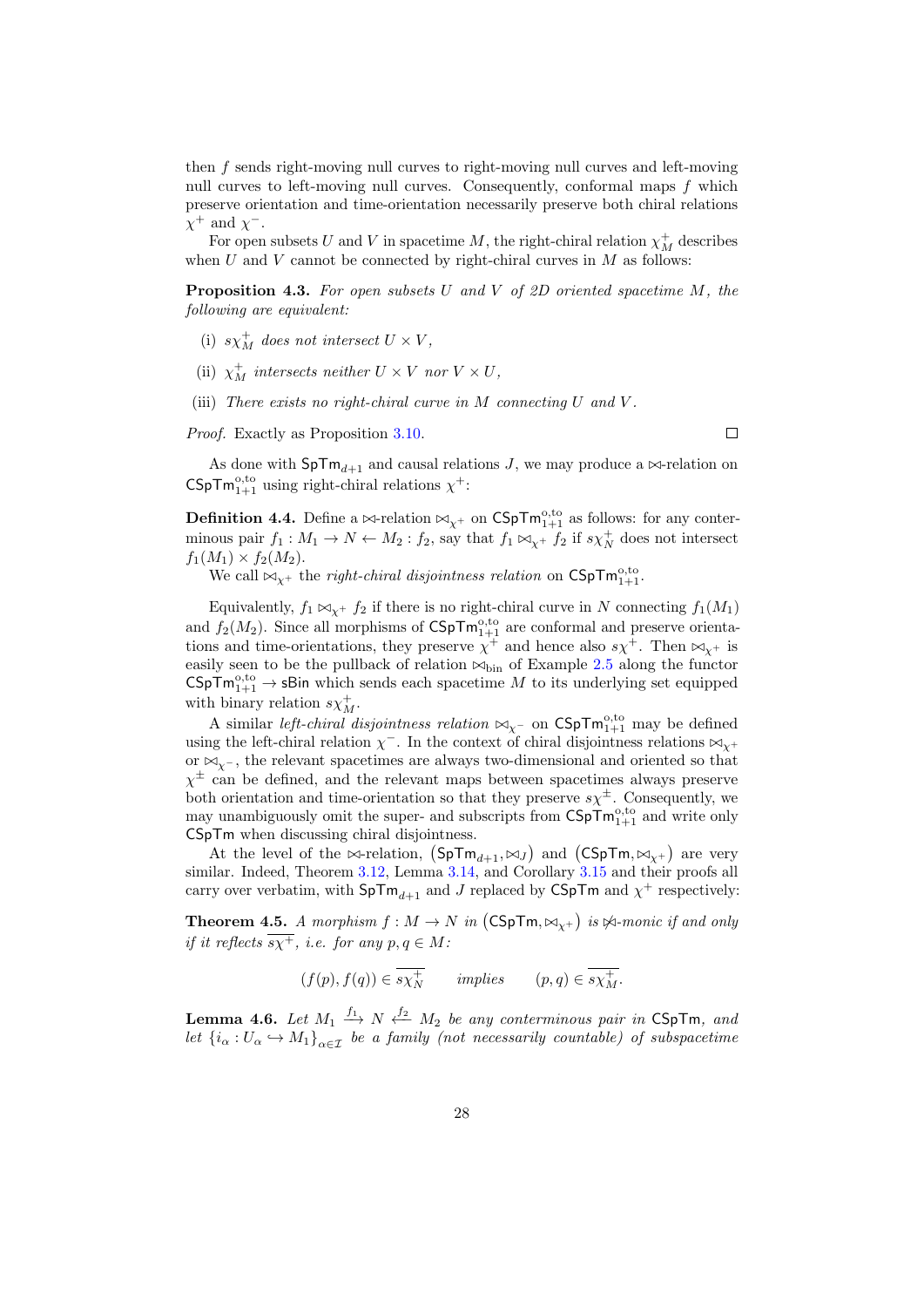inclusions in CSpTm such that  $M_1 = \bigcup_{\alpha \in \mathcal{I}} U_{\alpha}$ .



Corollary 4.7. Let C be any  $\bowtie$ -subcategory of (CSpTm,  $\bowtie_{\gamma}$ ). Then Lemma [4.6](#page-27-0) applies with C in place of CSpTm.

Just as for the case of  $(SpTm_{d+1}, \bowtie_J)$ , the general characterisation of  $\Join$ -monics in  $\left(\mathsf{CSpTm}, \bowtie_{\chi^+}\right)$  is technically and conceptually difficult to handle. To simplify this, we can again restrict to spacetimes with good 'chiral properties' analogous to the causal properties of Section [3.3.](#page-19-0)

#### <span id="page-28-0"></span>4.1 Chiral frames and chiral flows

Before developing chiral analogues of the causal properties in Section [3.3,](#page-19-0) we introduce some technical tools.

<span id="page-28-1"></span>**Definition 4.8.** Let  $(M, g)$  be a 2D oriented spacetime.

A right-chiral vector field  $n_+$  on M is a smooth, nowhere-vanishing vector field such that  $n_{+}(p)$  is null, future-directed and right-pointing for all  $p \in M$ . Dually, a left-chiral vector field  $n_-\,$  on M is a smooth, nowhere-vanishing vector field that is everywhere null, future-directed and left-pointing.

A *chiral frame*  $(n_-, n_+)$  on M is a smooth global frame on M, i.e. a frame for the tangent bundle  $TM \to M$ , where  $n_-\$  and  $n_+\$  are respectively left- and right-chiral vector fields.

A right-chiral 1-form  $\eta^+$  on M is a 1-form such that the vector field  $(\eta^+)^{\sharp}$  is right-chiral. Similarly, a *left-chiral 1-form*  $\eta^-$  is one such that  $(\eta^-)^{\sharp}$  is a left-chiral vector field. The musical isomorphism is with respect to the metric  $q$  on  $M$ , so  $(\eta^{\pm})^{\sharp}$  is defined such that  $\eta^{\pm} = g\left((\eta^{\pm})^{\sharp},\cdot\right)$ .

A *chiral coframe* is a smooth global coframe  $(-\eta^+, -\eta^-)$  on M, i.e. a frame for the cotangent bundle  $T^*M \to M$ , where  $\eta^-$  and  $\eta^+$  are respectively left- and right-chiral 1-forms.

The right-chiral vector fields on M form a convex cone in the  $C^{\infty}(M)$ -module  $\Gamma(TM)$  of vector fields on M. In other words, if  $n_+, n'_+ \in \Gamma(TM)$  are both rightchiral vector fields, and  $f_1, f_2 \in C^{\infty}(M)$  are both smooth functions with  $f_i(p) > 0$ for all  $p \in M$ , then  $f_1 n_+ + f_2 n'_+$  is also a right-chiral vector field. The same is true of left-chiral vector fields, and similar is true for right- and left-chiral 1-forms in  $\Gamma(T^*M)$ .

The arbitrary choice of signs and ordering in Definition [4.8](#page-28-1) of a chiral frames  $(n_-, n_+)$  and chiral coframes  $(-\eta^+, -\eta^-)$  is arranged such that the following holds:

**Lemma 4.9.** Let  $(M, g)$  be a 2D oriented spacetime, and let  $(E_1, E_2)$  be smooth global frame on M with dual coframe  $(\varepsilon^1, \varepsilon^2)$ . Then  $(E_1, E_2)$  is a chiral frame if and only if  $(\varepsilon^1, \varepsilon^2)$  is a chiral coframe.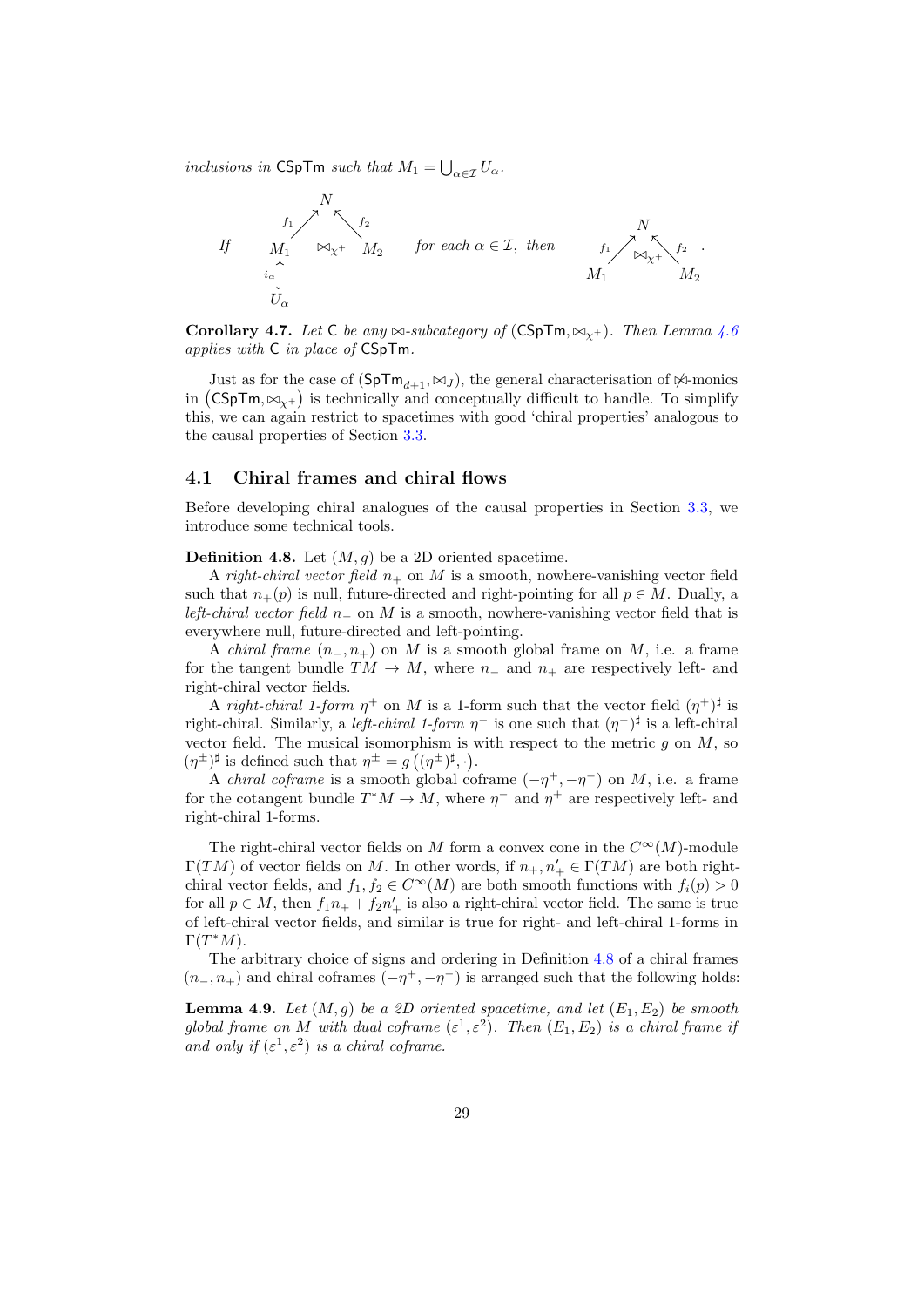*Proof.* ( $\Rightarrow$ ): The dual coframe  $(\varepsilon^1, \varepsilon^2)$  is defined such that  $\varepsilon^i(E_j) = \delta^i_j$ . Using this, it is straightforward to show that if  $E_1$  and  $E_2$  are respectively left- and right-chiral vector fields then

$$
(-\varepsilon^1)^\sharp = \frac{E_2}{-g(E_1, E_2)} \quad \text{and} \quad (-\varepsilon^2)^\sharp = \frac{E_1}{-g(E_1, E_2)}.
$$

This shows that  $(-\varepsilon^1)^{\sharp}$  and  $(-\varepsilon^2)^{\sharp}$  are respectively right- and left-chiral vector fields, since  $E_1$  and  $E_2$  are both future-directed causal (and not collinear) so that  $g(E_1, E_2) < 0$ . Hence  $(\varepsilon^1, \varepsilon^2)$  is a chiral coframe.

 $(\Leftarrow)$ : Similarly, if  $(\varepsilon^1, \varepsilon^2)$  is a chiral coframe then its dual frame may be written as

.

$$
E_1 = \frac{(-\varepsilon^2)^{\sharp}}{-g\left((-\varepsilon^1)^{\sharp}, (-\varepsilon^2)^{\sharp}\right)} \quad \text{and} \quad E_2 = \frac{(-\varepsilon^1)^{\sharp}}{-g\left((-\varepsilon^1)^{\sharp}, (-\varepsilon^2)^{\sharp}\right)}
$$

So  $E_1$  and  $E_2$  are respectively left- and right-chiral, using  $g((-\varepsilon^1)^{\sharp}, (-\varepsilon^2)^{\sharp}) < 0$ . Hence  $(E_1, E_2)$  is a chiral frame.

<span id="page-29-1"></span>Example 4.10. Consider 2D Minkowski spacetime  $\mathbb{R}^{1,1}$  with metric  $g = -dt^2 + dx^2$ in its standard coordinates  $(t, x)$ . The standard time-orientation can be represented by future-directed timelike vector field  $\partial_t$ , and the standard orientation by 2-form dt ∧ dx.

Lightcone coordinates  $x^{\pm} := t \pm x$  give coordinate vector fields  $\partial_{+} = \frac{1}{2} (\partial_t + \partial_x)$ a right-chiral vector field and  $\partial_{-} = \frac{1}{2} (\partial_t - \partial_x)$  a left-chiral vector field. Hence  $(\partial_-, \partial_+)$  is a chiral frame for  $\mathbb{R}^{1,1}$ .

In terms of lightcone coordinates, the metric is  $g = -\frac{1}{2}(dx^{-} \otimes dx^{+} + dx^{+} \otimes dx^{-})$ . Using this, it is easy to show that the dual coframe  $(\bar{d}x^{-}, dx^{+})$  to  $(\partial_{-}, \partial_{+})$  has  $(\mathrm{d}x^{\pm})^{\sharp} = -2\partial_{\mp}$  so that  $-\mathrm{d}x^{+}$  is a left-chiral 1-form and  $-\mathrm{d}x^{-}$  is a right-chiral 1-form.

<span id="page-29-0"></span>**Proposition 4.11.** Let  $M$  be any 2D oriented spacetime. There exists a chiral frame  $(n_-, n_+)$  on M.

Proof. Locally-defined chiral vector fields may be constructed directly in coordinate charts. Let  $U \subseteq M$  be an open subset with chart  $\phi: U \to \mathbb{R}^2$ ,  $p \mapsto (t(p), x(p))$ that is compatible with orientation and with time-orientation. Compatibility of the chart with orientation means that dt  $\wedge$  dx represents the orientation on  $U \subseteq M$ . while compatibility with time-orientation means that the coordinate vector field  $\partial_t$ is future-directed timelike. Then by direct computation, the smooth local vector fields

$$
n_{\pm}^U := \left[\sqrt{-\det g} \pm g_{tx}\right] \partial_t \mp g_{tt} \partial_x
$$

are null and future-directed, with  $n_+^U$  right-pointing and  $n_-^U$  left-pointing. Here  $g_{ij} = g(\partial_i, \partial_j)$  are the components of the metric and det g is the determinant of the matrix of metric components.

Given an atlas  $\{U_{\alpha}, \phi_{\alpha}: U_{\alpha} \to \mathbb{R}^2\}$  of such charts, take a smooth partition of unity  $\{f_{\alpha}: M \to [0,1]\}$  subordinate to it. Set

$$
n_\pm:=\sum_\alpha f_\alpha n_\pm^{U_\alpha}.
$$

Since the collection of right-chiral vector fields is a convex cone in  $\Gamma(TM)$ , it follows that  $n_+$  is right-chiral. Similarly  $n_-$  is left-chiral.  $\Box$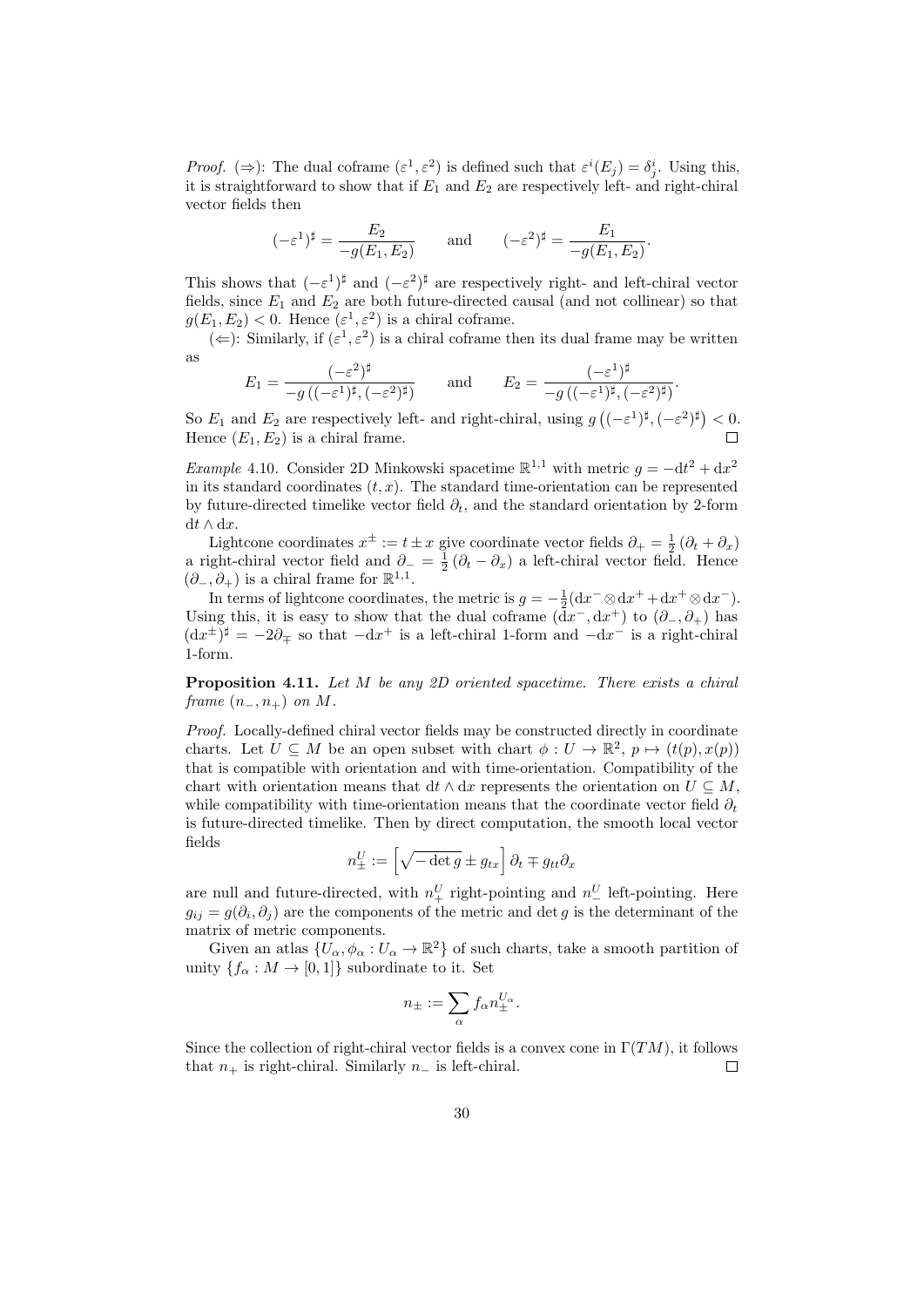Remark 4.12. Since Proposition [4.11](#page-29-0) demonstrates the existence of a smooth global frame on any 2D oriented spacetime, it shows in particular that every 2D oriented spacetime is parallelisable.

Alternatively, any 2D oriented spacetime  $(M, g)$  may be seen to be parallelisable since  $(T, \Omega(T, \cdot)^{\sharp})$  is a smooth global frame, where T is a future-directed timelike vector field representing the time-orientation on  $M$ ,  $\Omega$  is a nowhere-vanishing 2-form representing the orientation on  $M$ , and the musical isomorphism is taken with respect to metric g.

Chiral frames on a two-dimensional Lorentzian manifold encode essentially the same information as orientations and time-orientations:

<span id="page-30-0"></span>**Proposition 4.13.** Let  $(M, q)$  be any Lorentzian manifold with dim  $M = 2$ , and let  $(n_1, n_2)$  be a smooth global frame on M where the  $n_i$  are null  $g(n_i, n_i) = 0$  and have  $q(n_1, n_2) < 0$  everywhere.

Then there is a unique choice of orientation and time-orientation on M such that  $(n_1, n_2)$  is a chiral frame.

*Proof.* From the null frame  $(n_1, n_2)$  and its dual coframe  $(\epsilon_1, \epsilon_2)$ , construct vector field  $T := n_1 + n_2$  and 2-form  $\Omega := \epsilon_1 \wedge \epsilon_2$  on M. T is everywhere timelike since

$$
g(T,T) = g(n_1 + n_2, n_1 + n_2) = 2g(n_1, n_2) < 0,
$$

and  $\Omega$  is nowhere-vanishing by linear independence of  $(n_1, n_2)$ .

The time-orientation in which  $T$  is future-directed is the unique time-orientation on  $M$  for which  $n_1$  and  $n_2$  are everywhere future-directed, since

$$
g(T, n_i) = g(n_1, n_2) < 0.
$$

With this time-orientation fixed, the orientation on  $M$  specified by volume form  $\Omega$  is the unique orientation for which  $n_1$  is left-pointing and  $n_2$  is right-pointing:  $\Omega(T, n_1) = \epsilon_1 \wedge \epsilon_2(n_2, n_1) = -1 < 0$ , and  $\Omega(T, n_2) = \epsilon_1 \wedge \epsilon_2(n_1, n_2) = 1 > 0$ .  $\Box$ 

*Example* 4.14. Lightcone coordinates  $x^{\pm} = t \pm x$  on two-dimensional Minkowski spacetime  $\mathbb{R}^{1,1}$  have coordinate frame  $(\partial_-, \partial_+)$  with both  $\partial_+$  and  $\partial_-$  everywhere null; see also Example [4.10.](#page-29-1)

From the dual coframe  $(dx^{-}, dx^{+})$ , the orientation on  $\mathbb{R}^{1,1}$  specified as per the proposition above is given by 2-form  $dx^{-} \wedge dx^{+} = (dt - dx) \wedge (dt + dx) = 2dt \wedge dx$ . This coincides with the standard orientation on  $\mathbb{R}^{1,1}$  given by  $dt \wedge dx$ .

Similarly, the time-orientation specified above is given by timelike vector field  $\partial_- + \partial_+ = \frac{1}{2} (\partial_t - \partial_x) + \frac{1}{2} (\partial_t + \partial_x) = \partial_t$ ; this coincides with the standard timeorientation on  $\mathbb{R}^{1,1}$ .

Any null frame  $(n_1, n_2)$  has, on any given path-component, either  $g(n_1, n_2) < 0$ or  $g(n_1, n_2) > 0$  everywhere by linear independence. So, up to swapping  $n_1 \mapsto -n_1$ on some path-components of M, the hypothesis  $g(n_1, n_2) < 0$  of Proposition [4.13](#page-30-0) may be satisfied by any null frame:

Corollary 4.15. Let  $(M, q)$  be any Lorentzian manifold with dim  $M = 2$ , and let  $(n_1, n_2)$  be a smooth global frame on M where the n<sub>i</sub> are null everywhere. Then  $(M, g)$  is orientable and time-orientable.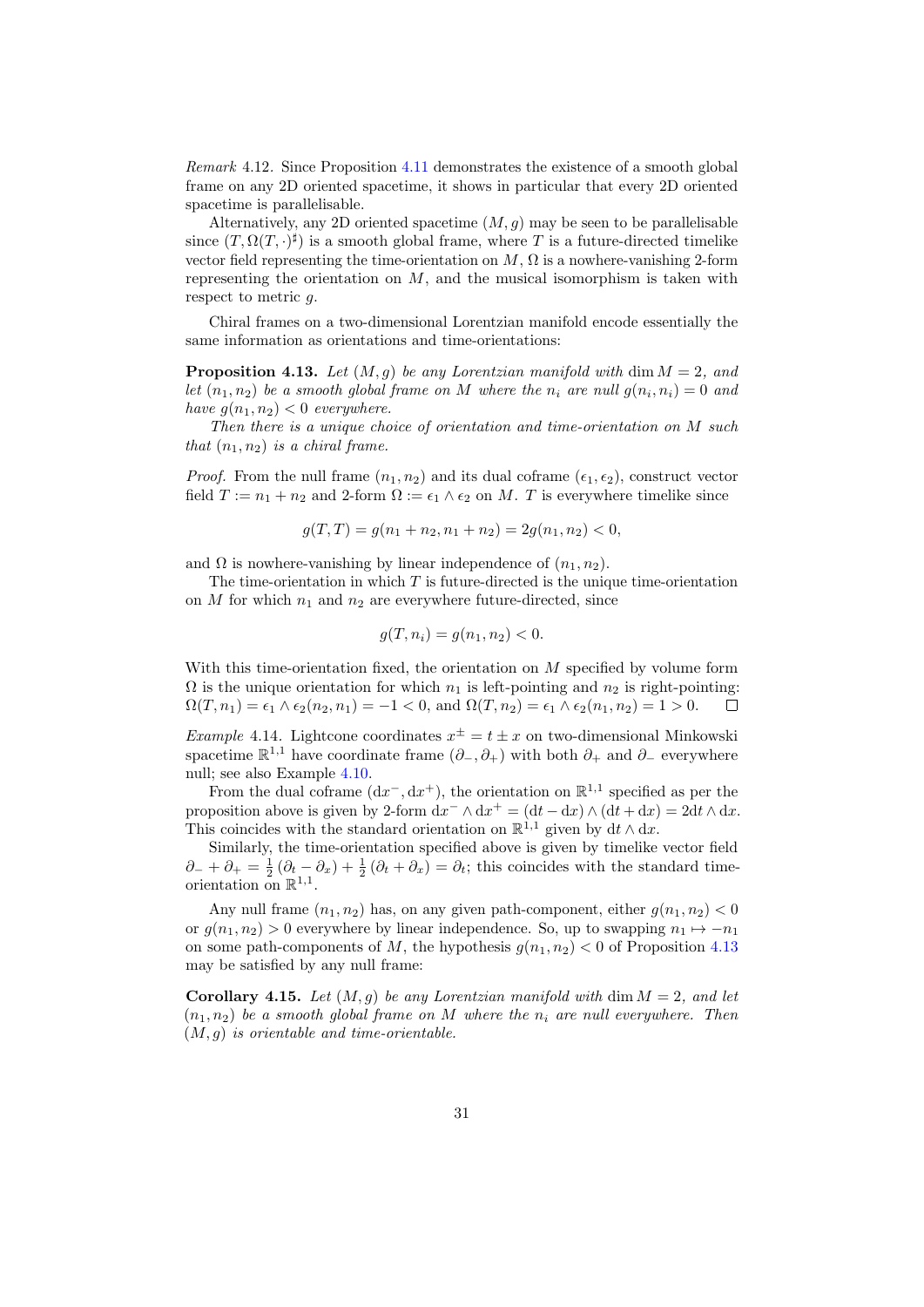Any (right- or left-) chiral vector field is nowhere-vanishing, and remains a chiral vector field after scaling by an everywhere-strictly-positive function. Consequently, we may always rescale a chiral vector field to a complete chiral vector field, i.e. such that the domain of any maximal integral curve is the whole of  $\mathbb{R}$  [Suá17]:

**Lemma 4.16.** Let X be a smooth manifold, and V be a smooth, nowhere-vanishing vector field on X. There exists a smooth function  $f \in C^{\infty}(X)$  which is everywherestrictly-positive  $f > 0$  such that fV is a complete vector field.

*Proof.* Choose any complete Riemannian metric h on  $X$  – existence of such is proved in [\[NO61\]](#page-51-9). Set

$$
f = \frac{1}{\sqrt{h(V,V)}},
$$

so that  $fV$  is normalised to unit h-length everywhere; this is possible since V is nowhere-vanishing.

Let  $\gamma: (a, b) \to M$  be the maximal integral curve of fV from  $\gamma(0) = p \in X$ . By the choice of normalisation of  $fV$ ,  $\gamma$  is parameterised by h-arc-length. Assume for contradiction that  $b < \infty$ ; then by the Escape Lemma [\[Lee13,](#page-51-5) Lemma 9.19],  $\gamma([0, b))$ is not contained in any compact subset of M. In particular,  $\gamma$  leaves the closed h-ball  $B_h(p,r)$  of radius  $r > b$  centred at p, which is compact by the Hopf-Rinow theorem since h is complete. So there exists  $t \in (0, b)$  with  $\gamma(t) \notin B_h(p, r)$ ; but then  $\gamma : [0, t] \to M$  is a path from p of h-length  $t < r$  which ends outside the ball  $B_h(p,r)$  – a contradiction.

A similar contradiction can be shown for  $a > -\infty$ , so  $\gamma$  has domain R.  $\Box$ 

<span id="page-31-2"></span>**Definition 4.17.** A right-chiral flow  $\theta^+ : \mathbb{R} \times M \to M$ ,  $(\tau, p) \mapsto \theta^+_{\tau}(p)$  on a 2D oriented spacetime M is the global flow of a complete right-chiral vector field  $n_{+}$ on M. Similarly, a left-chiral flow  $\theta^- : \mathbb{R} \times M \to M$  is the global flow of a complete left-chiral vector field  $n_-.$ 

Chiral flows  $\theta^{\pm}$  are actions of the Lie group R on the spacetime. Since any 2D oriented spacetime has a chiral frame, and any chiral vector field may be rescaled to a complete chiral vector field, it follows that left- and right-chiral flows exist on any 2D oriented spacetime. Note that the chiral flows on a spacetime are not unique.

<span id="page-31-1"></span>**Lemma 4.18.** Let M be a 2D oriented spacetime with right-chiral vector field  $n_{+}$ . Fix interval  $I \subseteq \mathbb{R}$  and  $t_0 \in I$ . A smooth curve  $\gamma : I \to M$  is right-chiral if and only if there is an interval  $J \subseteq \mathbb{R}$  containing  $0 \in J$  and a diffeomorphism  $\phi: J \to I$  with  $\phi(0) = t_0$  such that the reparameterised curve  $\gamma \circ \phi|_{int J}$  restricted to the interior int J of J is an integral curve of  $n_+$ . The reparameterisation  $\phi$  is increasing if  $\gamma$  is future-directed and decreasing if  $\gamma$  is past-directed. Moreover,  $\gamma$  is inextendable if and only if  $\gamma \circ \phi|_{int J}$  is a maximal integral curve.

*Proof.* By definition, any smooth  $\gamma: I \to M$  is right-chiral if and only if there is some smooth, nowhere-zero  $\alpha : \text{int } I \to \mathbb{R}$  such that for all  $t \in \text{int } I$ ,

<span id="page-31-0"></span>
$$
\dot{\gamma}_t = \alpha(t) \cdot n_+|_{\gamma(t)}.\tag{2}
$$

 $\gamma$  is future-directed and right-moving exactly when  $\alpha$  is positive everywhere; dually,  $\gamma$  is past-directed and left-moving exactly when  $\alpha$  is negative everywhere. Say  $\gamma \circ \phi|_{\text{int }J}$  is an integral curve of  $n_+$ ; then [\(2\)](#page-31-0) holds with

$$
\alpha(t) = \frac{1}{\dot{\phi}\left(\phi^{-1}(t)\right)}.
$$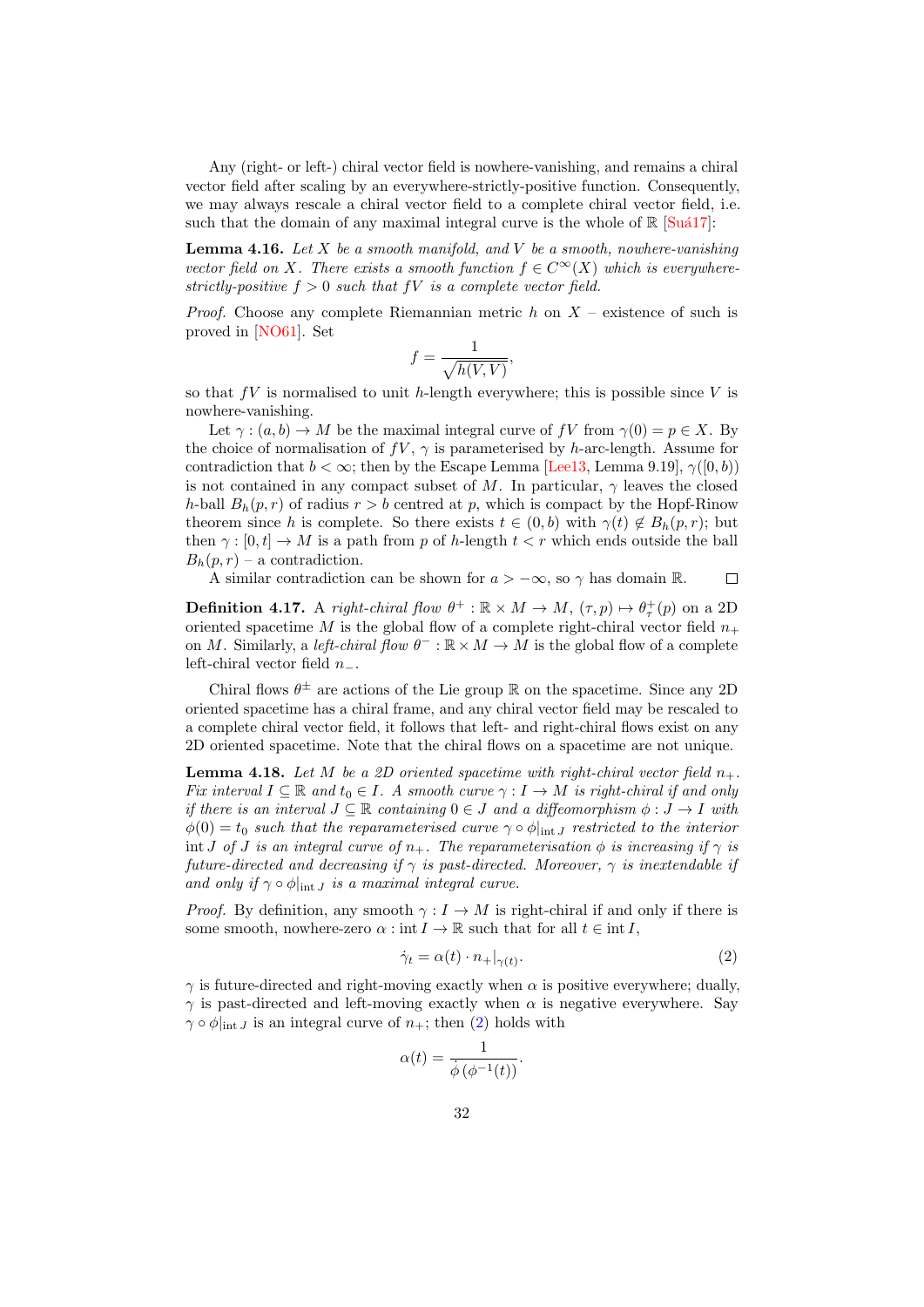$\gamma$  is future-directed and right-moving when  $\phi$  is increasing, and past-directed and left-moving when  $\phi$  is decreasing.

Conversely, say  $\gamma$  is right-chiral so that [\(2\)](#page-31-0) holds. Define  $\psi : I \to \mathbb{R}$  by

$$
\psi(t) = \int_{t_0}^t \alpha(t') \mathrm{d}t'.
$$

Since  $\alpha$  is smooth and nowhere-zero,  $\psi$  is smooth and strictly monotonic (increasing if  $\alpha$  is everywhere positive, decreasing if  $\alpha$  is everywhere negative) and so a diffeomorphism onto its image in R. Take reparameterisation  $\phi: J \to I$  to be the inverse of the codomain-restriction of  $\psi$ . Then for any  $s \in \text{int } J$ ,

$$
(\gamma \circ \phi)_s = \dot{\phi}(s) \cdot \dot{\gamma}_{\phi(s)} = \frac{1}{\dot{\psi}(\phi(s))} \cdot \alpha(\phi(s)) \cdot n_+|_{\gamma \circ \phi(s)} = n_+|_{\gamma \circ \phi(s)},
$$

so  $\gamma \circ \phi|_{\text{int } J}$  is an integral curve of  $n_+$ .

It remains to show that the right-chiral curve  $\gamma$  is inextendable if and only if the integral curve  $\gamma \circ \phi|_{\text{int }J}$  of  $n_+$  is maximal. Denote int  $I = (i_1, i_2)$  and int  $J = (j_1, j_2)$ . with some of these values possibly infinite. Then it holds that

$$
\lim_{t \to i_1^+} \gamma(t) = \lim_{\tau \to j_1^+} \gamma \circ \phi(\tau) \quad \text{and} \quad \lim_{t \to i_2^-} \gamma(t) = \lim_{\tau \to j_2^-} \gamma \circ \phi(\tau)
$$

for φ increasing, and vice versa for φ decreasing; in particular, the limits of  $\gamma$  exist exactly when the corresponding limits of  $\gamma \circ \phi$  exist. So  $\gamma$  is inextendable if and only if the limits  $\lim_{\tau \to j_1^+} \gamma \circ \phi(\tau)$  and  $\lim_{\tau \to j_2^-} \gamma \circ \phi(\tau)$  do not exist.

Say  $q := \lim_{\tau \to j_2^-} \gamma \circ \phi(\tau)$  exists, i.e. for any neighbourhood  $U \subseteq M$  of q there is  $\tau_0 \in \text{int } J$  such that  $\gamma \circ \phi([\tau_0, j_2)) \subseteq U$ . Since manifold M is locally compact, there is a compact neighbourhood U of q. Then the Escape Lemma  $[Lee13, Lemma 9.19]$ gives that either the integral curve  $\gamma \circ \phi|_{\text{int } J}$  is not maximal or  $j_2 = \infty$ . Assume for contradiction that  $j_2 = \infty$ . Then for any  $\tau' \in \mathbb{R}$  such that  $(\tau', q)$  is in the domain of the maximal flow  $\theta^+$  of vector field  $n_+$ , it follows that

$$
\theta_{\tau'}^+(q) = \theta_{\tau'}^+\left(\lim_{\tau \to \infty} \gamma \circ \phi(\tau)\right) = \lim_{\tau \to \infty} \theta_{\tau'}^+\left(\gamma \circ \phi(\tau)\right) = \lim_{\tau \to \infty} \gamma \circ \phi(\tau + \tau') = q,
$$

so q is a fixed point of the flow. But then  $n_{+}|q = 0$ , which contradicts that  $n_{+}$  is right-chiral. We conclude that  $\gamma \circ \phi|_{int J}$  is not maximal. A similar argument shows that if  $\lim_{\tau \to j_1^+} \gamma \circ \phi(\tau)$  exists then  $\gamma \circ \phi|_{\text{int } J}$  is not maximal.

Conversely, say  $\gamma \circ \phi$ <sub>int J</sub> is not maximal. Then there exists an open interval  $K = (k_1, k_2)$  with int  $J \subset K$  strictly and an integral curve  $\delta : K \to M$  of  $n_+$  with  $\delta|_{\text{int }J} = \gamma \circ \phi|_{\text{int }J}$ . Because int  $J \subset K$  strictly, either  $k_1 < j_1$  or  $k_2 > j_2$ . In the former case,  $\lim_{\tau \to j_1^+} \gamma \circ \phi(\tau) = \lim_{\tau \to j_1^+} \delta(\tau) = \delta(j_1)$  exists, while in the latter  $\lim_{\tau \to j_2^-} \gamma \circ \phi(\tau) = \lim_{\tau \to j_2^-} \delta(\tau) = \delta(j_2)$  exists.  $\Box$ 

The lemma above gives directly that any right-chiral curve  $\gamma : I \to M$  defined on an open interval  $I$  is, up to reparameterisation, an integral curve of a rightchiral vector field  $n_{+}$ . In case  $\gamma$  is defined on a non-open interval, it gives that after reparameterisation,  $\gamma$  extends to an integral curve of  $n_{+}$ . For if I is not open, then  $\gamma: I \to M$  is not inextendable; consequently, the reparameterisation  $\gamma \circ \phi |_{\text{int } J} : \text{int } J \to M$  given by the lemma is not maximal and so has extension to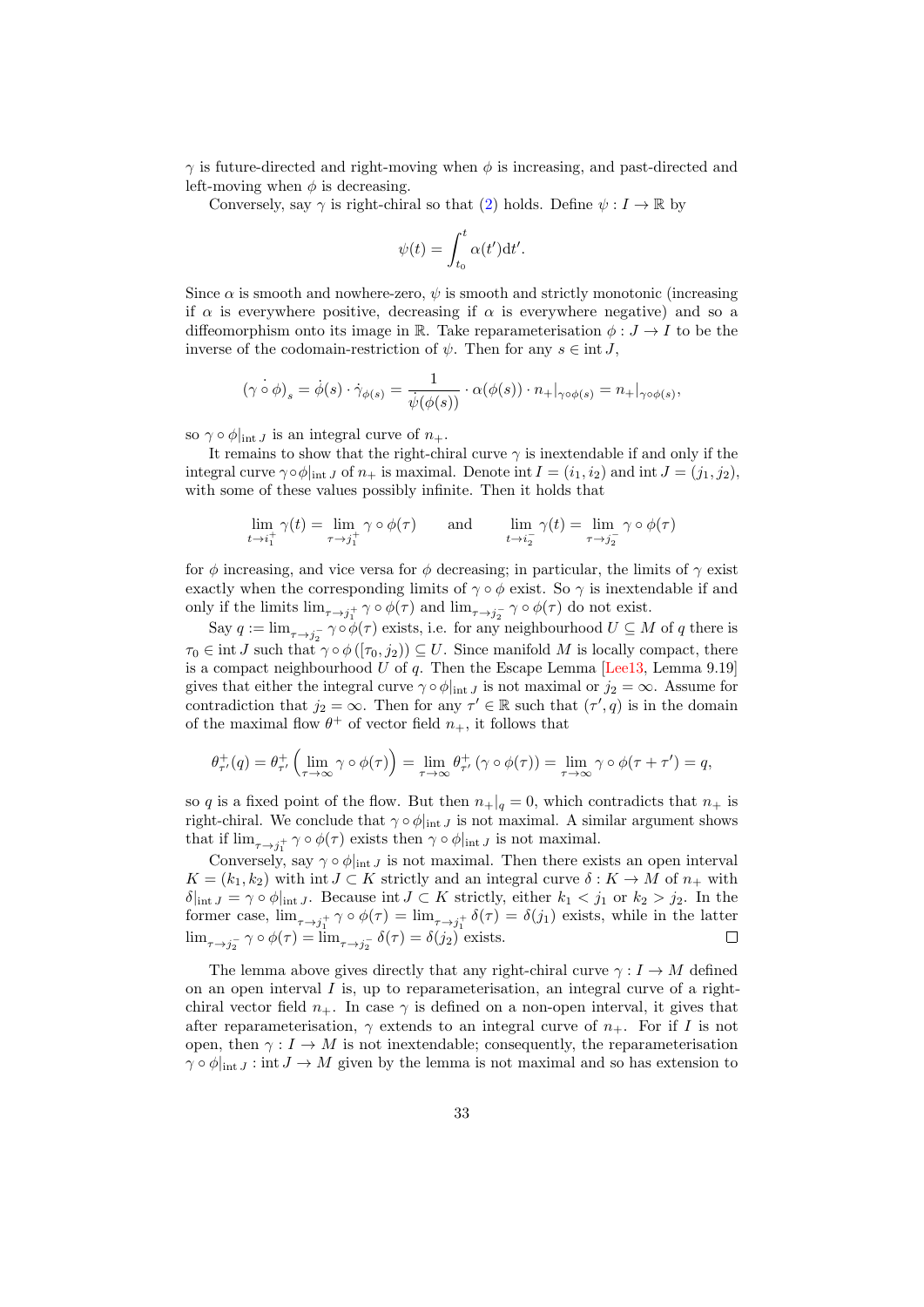an integral curve  $\delta: K \to M$  of  $n_+$  with  $(j_1, j_2) := \text{int } J \subset K$ . Say  $j_2 \in J$ ; then so long as  $j_2 \notin K$ , the extension  $\delta$  constitutes a non-inextendable right-chiral curve in its own right since  $\gamma \circ \phi(j_2) = \lim_{\tau \to j_2^-} \delta(\tau)$  exists. Similar if  $j_1 \in J$ . Consequently, we may always find an extension  $\delta: K \to M$  of the integral curve  $\gamma \circ \phi|_{\text{int } J}$  such that  $J \subset K$  entirely, rather than merely int  $J \subset K$ . It follows that  $\delta|_J = \gamma \circ \phi$ , so  $\delta$ extends not merely the restriction  $\gamma \circ \phi|_{int J}$  but the whole reparameterisation  $\gamma \circ \phi$ of  $\gamma$ .

For instance, the lemma gives that any right-chiral curve  $\gamma : [0, 1] \to M$  has reparameterisation diffeomorphism  $\phi : [0, \tau] \to [0, 1]$  with  $\phi(0) = 0$  such that  $\gamma \circ \phi|_{(0,\tau)}$  is an integral curve of  $n_{+}$ . By the above argument, there is some open interval K with  $[0, \tau] \subseteq K$  and integral curve  $\delta : K \to M$  of  $n_+$  with  $\delta|_{[0, \tau]} = \gamma \circ \phi$ .

From this we immediately obtain characterisations of the chiral relation  $\chi^+$  and its symmetric closure in terms of the integral curves of a chiral vector field  $n_{+}$ :

<span id="page-33-1"></span>Proposition 4.19. Let M be a 2D oriented spacetime with right-chiral vector field  $n_+$ , and denote by  $\theta^+$  the maximal flow of  $n_+$ . Let p, q be points in M. The following are equivalent:

- (i)  $(p, q) \in \chi_M^+$ ,
- (ii) There is an integral curve  $\gamma : I \to M$  of  $n_+$  from  $\gamma(0) = p$ , with  $\gamma(\tau) = q$  for some  $\tau \in I$  with  $\tau \geq 0$ ,
- (iii) There is  $\tau \geq 0$  such that  $q = \theta_{\tau}^{+}(p)$ .

Likewise, the following are equivalent:

- (i)  $(p, q) \in s \chi_M^+$ ,
- (ii) There is an integral curve  $\gamma : I \to M$  of  $n_+$  from  $\gamma(0) = p$ , with  $\gamma(\tau) = q$  for some  $\tau \in I$ ,
- (iii) There is  $\tau \in \mathbb{R}$  such that  $q = \theta_{\tau}^{+}(p)$ .

Using the group law of flows, this gives:

**Corollary 4.20.** Let M be a 2D oriented spacetime. The right-chiral relation  $\chi^+$ and its symmetric closure  $s\chi_M^+$  are both transitive.

*Proof.* Choose right-chiral vector field  $n_+$  on M, as is always possible by Proposi-tion [4.11.](#page-29-0) Denote its maximal flow by  $\theta^+$ . If  $(p, q) \in s\chi_M^+$  and  $(q, r) \in s\chi_M^+$  then by the preceding proposition there exist  $\tau, \tau' \in \mathbb{R}$  such that  $q = \theta_{\tau}^{+}(p)$  and  $r = \theta_{\tau'}^{+}(q)$ . Then by the group law of the flow,

$$
r = \theta^+_{\tau'}(\theta^+_{\tau}(p)) = \theta^+_{\tau+\tau'}(p),
$$

so that  $(p, r) \in s\chi_M^+$ . Similar holds if  $(p, q) \in \chi_M^+$  and  $(q, r) \in \chi_M^+$ , but with the restriction that  $\tau, \tau' \geq 0$ . Then  $(p, r) \in \chi_M^+$  since  $\tau + \tau' \geq 0$ .

By definition, the symmetric closure  $s\chi^+$  of a right-chiral relation is symmetric and reflexive; the preceding proposition and corollary lead to:

<span id="page-33-0"></span>**Corollary 4.21.** Let M be a 2D oriented spacetime. The relation  $s\chi_M^+$  is an equivalence relation on M.

For subset  $S \subseteq M$ , the following are equivalent: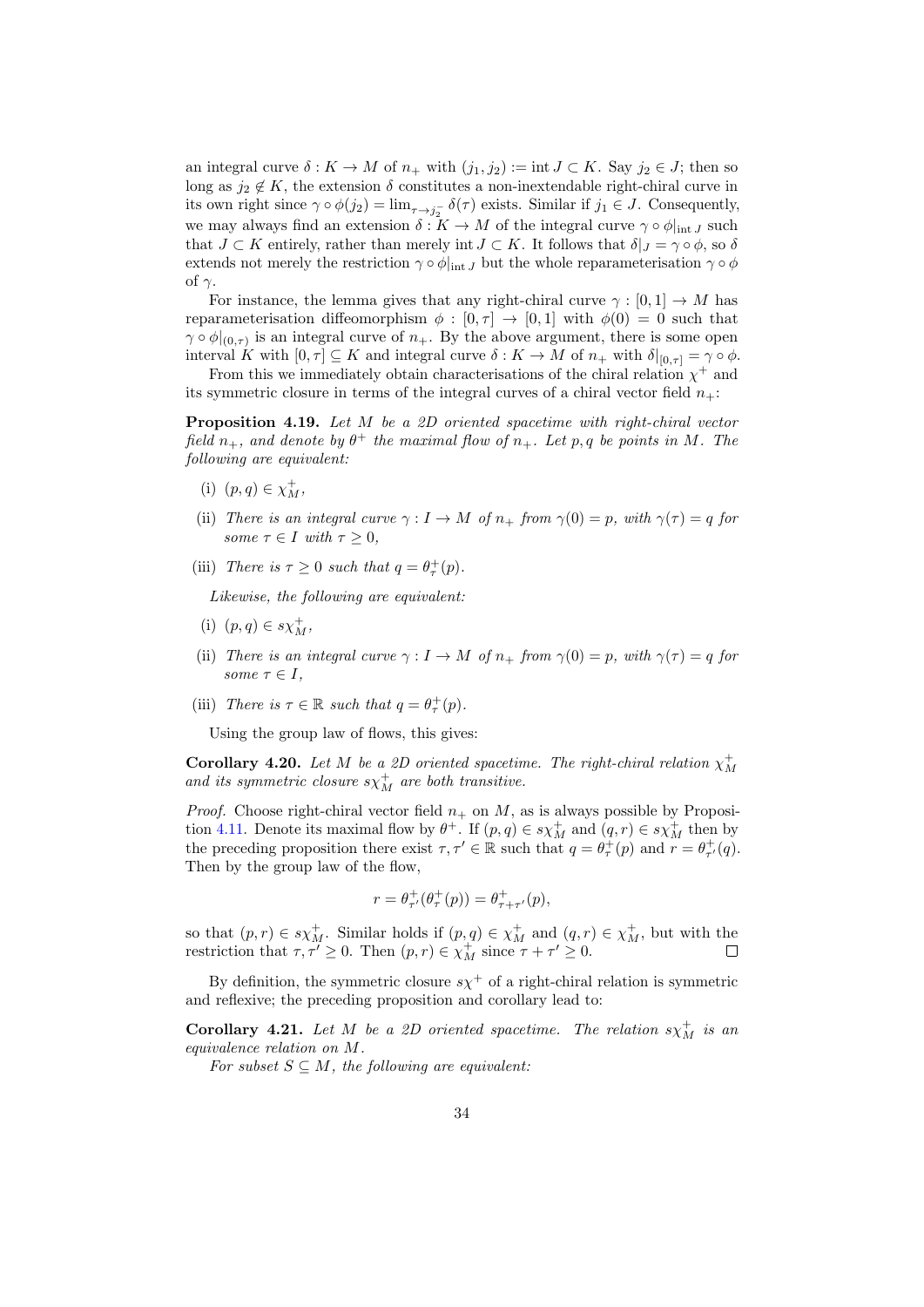- (i) S is an equivalence class of  $s\chi_M^+$ ,
- (ii) S is an orbit of a right-chiral flow  $\theta^+ : \mathbb{R} \times M \to M$ ,
- (iii) S is the image  $\gamma(I)$  of an inextendable right-chiral curve  $\gamma: I \to M$ .

In addition to their use in describing chiral relations  $\chi^+$ , chiral (co)frames may be used to characterise conformal maps which preserve orientation and timeorientation.

**Lemma 4.22.** Let X, Y be parallelisable smooth manifolds with dim  $X = \dim Y = n$ and smooth global frames  $(E_i^X)$  and  $(E_i^Y)$  on X and Y respectively. Let  $(\varepsilon_X^i)$  and  $(\varepsilon_Y^i)$  be the respective dual coframes.

If  $f: X \to Y$  is any smooth map and  $f_i \in C^{\infty}(X)$  for  $i \in \{1, ..., n\}$ , the following are equivalent:

- <span id="page-34-0"></span>(i)  $f^* \varepsilon_Y^i = e^{f_i} \varepsilon_X^i$  for all  $i \in \{1, \ldots, n\},$
- <span id="page-34-1"></span>(ii)  $df \circ E_i^X = e^{f_i} \cdot (E_i^Y \circ f)$  as sections of the pullback bundle  $f^*TY \to X$  for all  $i \in \{1, \ldots, n\}.$

*Proof.* Fix some  $i \in \{1, ..., n\}$ . By definition  $\varepsilon_X^i(E_j^X) = \delta_j^i = \varepsilon_Y^i(E_j^Y)$ , from which it is straightforward to verify that [\(i\)](#page-34-0) implies that

$$
\left(\varepsilon_Y^k\right)_{f(p)} \left(df_p E_i^X|_p\right) = \left(f^* \varepsilon_Y^k\right)_p \left(E_i^X|_p\right) = \left(\varepsilon_Y^k\right)_{f(p)} \left(e^{f_i(p)} E_i^Y|_{f(p)}\right)
$$

for all  $k \in \{1, \ldots, n\}$  and  $p \in X$ , which gives [\(ii\).](#page-34-1) Similarly, [\(ii\)](#page-34-1) implies that

$$
(f^* \varepsilon^i_Y)_p (E^X_j|_p) = (\varepsilon^i_Y)_{f(p)} (df_p E^X_j|_p) = (e^{f_i} \varepsilon^i_X)_p (E^X_j|_p)
$$

for all  $j \in \{1, \ldots, n\}$  and  $p \in X$ , which gives [\(i\).](#page-34-0)

 $\Box$ 

<span id="page-34-4"></span>**Proposition 4.23.** Let M, N be 2D oriented spacetimes, and  $(n^{M}_{-}, n^{M}_{+}), (n^{N}_{-}, n^{N}_{+})$ chiral frames on M and N respectively. Denote by  $(-\eta_M^+,-\eta_M^-)$ ,  $(-\eta_N^+,-\eta_N^-)$  the respective dual chiral coframes on M and N.

A smooth map  $f : M \to N$  is conformal and orientation- and time-orientationpreserving if and only if there exist  $F_+, F_- \in C^{\infty}(M)$  such that the following equivalent conditions hold:

- <span id="page-34-2"></span>(i)  $f^* \eta_N^{\pm} = e^{F_{\mp}} \eta_M^{\pm}$ ,
- <span id="page-34-3"></span>(ii)  $df \circ n^M_{\pm} = e^{F_{\pm}} \cdot (n^N_{\pm} \circ f)$  as sections of the pullback bundle  $f^*TN \to M$ .

*Proof.* Equivalence of [\(i\)](#page-34-2) and [\(ii\)](#page-34-3) follows from the preceding lemma.

 $(\Rightarrow)$ : Since f is conformal and orientation- and time-orientation-preserving, it sends future-directed left/right-pointing null vectors to future-directed left/rightpointing null vectors; hence at each  $p \in M$  there are unique  $F_-(p), F_+(p) \in \mathbb{R}$  such that

$$
df_p n_{\pm}^M|_p = e^{F_{\pm}(p)} n_{\pm}^N|_{f(p)}.
$$

Smoothness of the functions  $F_{\pm}: M \to \mathbb{R}$  so defined follows by recognising  $e^{F_{\pm}}$  as components of the smooth map

$$
M \xrightarrow{n_{\pm}^M} TM \xrightarrow{df} TN \xrightarrow{\psi_N} N \times \mathbb{R}^2,
$$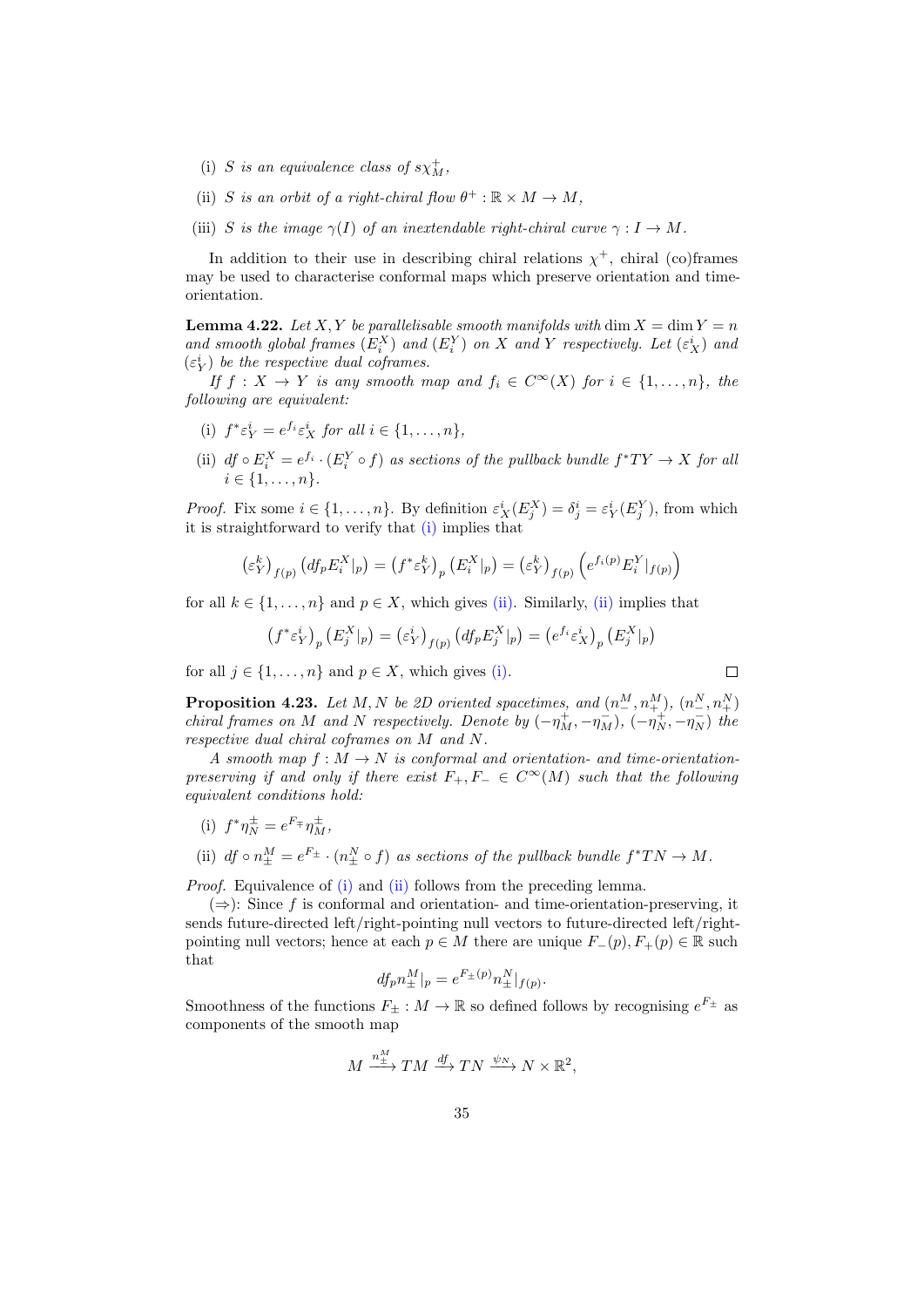where  $\psi_N$  is the global trivialisation of the tangent bundle  $TN \rightarrow N$  given by the frame  $(n_{-}^N, n_{+}^N)$ . It follows that [\(ii\)](#page-34-3) holds.

 $(\Leftarrow):$  We show that [\(i\)](#page-34-2) implies f is conformal and orientation- and timeorientation-preserving. Because  $n_{\pm}^M$  are null, the metric  $g_M$  on M may be expressed in terms of the chiral coframe as

$$
g_M = -e^{G_M} \left( \eta_M^+ \otimes \eta_M^- + \eta_M^- \otimes \eta_M^+ \right),
$$

where  $G_M \in C^{\infty}(M)$  is defined by  $e^{G_M} = -g(n^M_-, n^M_+)$  which is strictly positive since  $n_{+}^{M}$  and  $n_{-}^{M}$  lie in the same half of the lightcone. Similar is true for the metric  $g_N$  on N. Then from [\(i\)](#page-34-2) it follows that

$$
f^*g_N = -e^{G_N \circ f} \left( f^* \eta_N^+ \otimes f^* \eta_N^- + f^* \eta_N^- \otimes f^* \eta_N^+ \right)
$$
  
= 
$$
-e^{F_+ + F_- + G_N \circ f} \left( \eta_M^+ \otimes \eta_M^- + \eta_M^- \otimes \eta_M^+ \right)
$$
  
= 
$$
e^{F_+ + F_- - G_M + G_N \circ f} \cdot g_M,
$$

so f is conformal.

As in Proposition [4.13,](#page-30-0) the orientation and time-orientation on  $M$  may be represented by 2-form  $\Omega_M = \eta_M^+ \wedge \eta_M^-$  and future-directed timelike vector field  $T^M = n^M_+ + n^M_+$  on M respectively; similar for N. Then from [\(i\)](#page-34-2) it follows that f preserves orientation since

$$
f^*\Omega_N = f^*(\eta^+_N \wedge \eta^-_N) = e^{F_+ + F_-} \cdot \eta^+_M \wedge \eta^-_M = e^{F_+ + F_-} \cdot \Omega_M.
$$

Because  $(-\eta_M^+,-\eta_M^-)$  is dual to  $(n^M_-,n^M_+)$ , we have  $\eta_M^{\pm}(n^M_{\pm})=0$  and  $\eta_M^{\pm}(n^M_{\mp})=-1$ , and hence  $\eta_M^{\pm}(T^M) = \eta_M^{\pm}(n^M - n^M) = -1$ ; similar for N. Then at every  $p \in M$ , it follows from [\(i\)](#page-34-2) that

$$
g_N|_{f(p)} \left( df_p(T_p^M), T_{f(p)}^N \right) = -e^{G_N \circ f}(p) \left[ \eta_N^+ \otimes \eta_N^- + \eta_N^- \otimes \eta_N^+ \right]_{f(p)} \left( df_p(T_p^M), T_{f(p)}^N \right)
$$
  
=  $-e^{G_N \circ f}(p) \left[ -(f^* \eta_N^+) _p (T_p^M) - (f^* \eta_N^-) _p (T_p^M) \right]$   
=  $-e^{G_N \circ f}(p) \left[ e^F - (p) + e^F + (p) \right] < 0,$ 

so  $df_p(T_p^M)$  and  $T_{f(p)}^N$  lie in the same half of the lightcone. Hence f preserves time-orientation.

*Example* 4.24. Consider open subsets  $U, V \subseteq \mathbb{R}^{1,1}$  of two-dimensional Minkowski spacetime and smooth map  $f: U \to V$ . It can be shown by direct computation that  $f$  is conformal and orientation- and time-orientation-preserving if and only if, in lightcone coordinates  $(x^-, x^+)$  as described in Example [4.10,](#page-29-1) we have

$$
f(x^-, x^+) = (f_-(x^-), f_+(x^+))
$$

for some smooth functions  $f_{\pm} : pr_{\pm}(U) \to pr_{\pm}(V)$  which are strictly increasing, i.e.  $f'_{\pm} > 0$  everywhere. Here  $pr_{\pm} : \mathbb{R}^{1,1} \to \mathbb{R}$  are projections onto the lightcone coordinates.

Then with respect to chiral frames  $(\partial_-, \partial_+)$  on U and V, the smooth functions  $F_{\pm} \in C^{\infty}(U)$  of Proposition [4.23](#page-34-4) above are given by  $e^{F_{\pm}} = f'_{\pm} \circ pr_{\pm}$  since

$$
df_{(x^-,x^+)}\partial_{-}|_{(x^-,x^+)} = \frac{\partial f_{-}}{\partial x} \partial_{-}|_{f(x^-,x^+)} + \frac{\partial f_{-}}{\partial x} \partial_{+}|_{f(x^-,x^+)} = (f'_{-} \circ \text{pr}_{-})\partial_{-}|_{f(x^-,x^+)},
$$
  
and similarly 
$$
df_{(x^-,x^+)}\partial_{+}|_{(x^-,x^+)} = (f'_{+} \circ \text{pr}_{+})\partial_{+}|_{f(x^-,x^+)}.
$$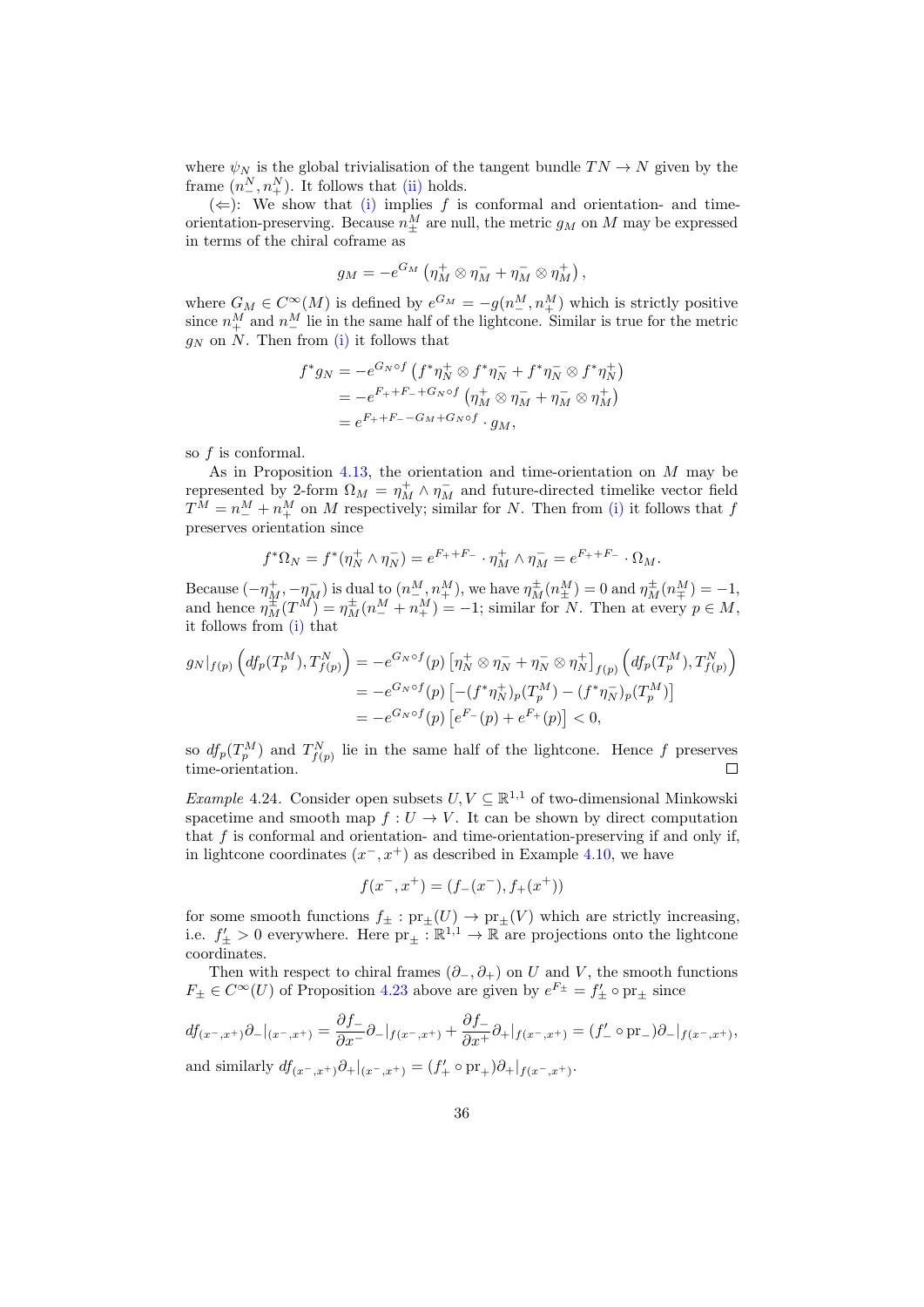## <span id="page-36-0"></span>4.2 Spacetimes with good chiral properties

In analogy with the hierarchy of causal properties discussed in Section [3.3,](#page-19-0) we now introduce a hierarchy of chiral properties that a two-dimensional oriented spacetime may possess. Each chiral property has a left-chiral and a right-chiral version. We present the right-chiral properties below; their left-chiral duals are obtained by changing all right-chiral curves to left-chiral curves, i.e. swapping  $\chi^+$  with  $\chi^-$ . Upon restriction to spacetimes with particular chiral properties, the characterisation in Theorem [4.5](#page-27-1) of  $\Join$ -monics will simplify.

Let M be a 2D oriented spacetime. We call the spacetime  $\chi^+$ -causal if it contains no closed right-chiral curves, or equivalently if the right-chiral relation  $\chi^+_M$ is antisymmetric. This is a chiral analogue of causal spacetimes, wherein the causal relation  $J$  is antisymmetric<sup>[6](#page-36-1)</sup>.

Trivially, if M contains no closed causal curves then in particular it contains no closed right-chiral curves; hence if 2D oriented spacetime M is causal then it is also  $\chi^+$ -causal. The converse is not true; for instance, consider the spacetime given by the quotient of Minkowski  $\mathbb{R}^{1,1}$  under identification  $(x^-, x^+) \sim (x^- + 1, x^+)$  in lightcone coordinates. This spacetime contains no closed right-chiral curves (i.e. curves of constant  $x^-$ ) and so is  $\chi^+$ -causal; however, it clearly contains closed left-chiral curves and so is neither  $\chi$ <sup>-</sup>-causal nor causal.

Let  $M$  and  $N$  be 2D oriented spacetimes, and let  $f : M \to N$  be a conformal map which preserves orientation and time-orientation. We obtain several useful facts about f when either its domain M or its codomain N is  $\chi^+$ -causal, analogous to Propositions [3.16](#page-19-3) and [3.18](#page-20-0) and Corollary [3.17](#page-19-2) for causal spacetimes. The proofs carry over verbatim, replacing causal curves with right-chiral curves and J with  $\chi^{\pm}$ :

**Proposition 4.25.** Say codomain N of f is  $\chi^+$ -causal. Then f strictly preserves  $\chi^+$ .

<span id="page-36-4"></span>**Corollary 4.26.** Say codomain N of f is  $\chi^+$ -causal. Then f reflects  $\chi^+$  if and only if f reflects  $s\chi^+$ .

<span id="page-36-2"></span>**Proposition 4.27.** Say domain M of f is  $\chi^+$ -causal. If f reflects  $\chi^+$  then f is injective.

A subset  $U \subseteq M$  of 2D oriented spacetime M is called  $\chi^+$ -convex if any rightchiral curve  $\gamma : [0, 1] \to M$  with endpoints  $\gamma(0), \gamma(1)$  lying in U has  $\gamma([0, 1]) \subseteq U$ . i.e.  $\gamma$  remains always in U. Clearly any causally convex  $U \subseteq M$  is also  $\chi^+$ -convex. There is a chiral analogue of the observation on J-reflecting maps in Proposition [3.8:](#page-15-0)

<span id="page-36-3"></span>**Proposition 4.28.** Let M and N be 2D oriented spacetimes, and let  $f : M \to N$  be a conformal map which preserves orientation and time-orientation. If f is injective with image  $f(M) \chi^+$ -convex in N, then f reflects  $\chi^+$ .

*Proof.* Similar to Proposition [3.8,](#page-15-0) noting that f is a local diffeomorphism (it is a smooth immersion whose domain and codomain have the same dimension) so  $f$  is injective if and only if it is a smooth embedding.  $\Box$ 

When both the domain and codomain of f possess the  $\chi^+$ -causal property, Proposition [4.27](#page-36-2) can be significantly strengthened into a converse of Proposition [4.28:](#page-36-3)

<span id="page-36-5"></span><span id="page-36-1"></span><sup>&</sup>lt;sup>6</sup>It may be clarifying to call causal spacetimes J-causal, to compare with  $\chi^+$ -causal spacetimes.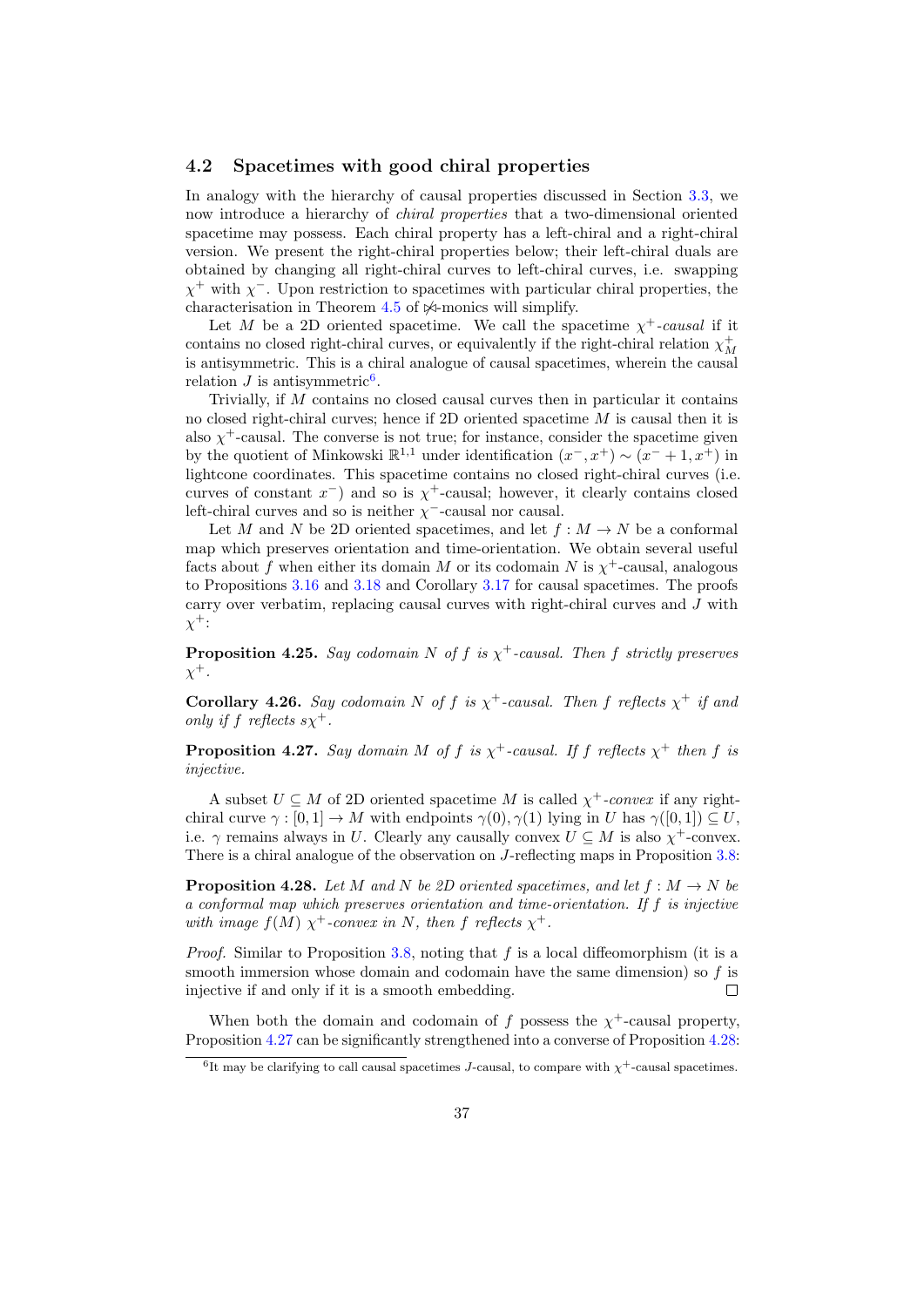**Proposition 4.29.** Let M and N be  $\chi^+$ -causal 2D oriented spacetimes, and let  $f: M \to N$  be a conformal map which preserves orientation and time-orientation. If f reflects  $\chi^+$  then f is injective with image  $f(M)$   $\chi^+$ -convex in N.

*Proof.* Injectivity is given by Proposition [4.27.](#page-36-2) Let  $\gamma : [0, 1] \to N$  be a right-chiral curve with  $p, q \in M$  such that  $\gamma(0) = f(p)$  and  $\gamma(1) = f(q)$ . Without loss of generality, take  $\gamma$  future-directed so  $(f(p), f(q)) \in \chi_N^+$ ; then  $(p, q) \in \chi_M^+$  since  $f$ reflects  $\chi^+$ . We have  $f(p) \neq f(q)$  since N is  $\chi^+$ -causal; then also  $p \neq q$  since f is injective. So there must exist right-moving null curve  $\delta : [0,1] \to M$  with  $\delta(0) = p$ and  $\delta(1) = q$ .

Now both  $\gamma$  and  $f \circ \delta$  are right-moving null curves in N starting at point p. Choose any right-chiral vector field  $n_+$  on M. By Lemma [4.18,](#page-31-1) we have reparameterisation diffeomorphisms  $\phi : [0, \tau] \to [0, 1]$  and  $\phi' : [0, \tau'] \to [0, 1]$ such that  $\gamma \circ \phi : [0, \tau] \to N$  and  $f \circ \delta \circ \phi' : [0, \tau'] \to N$  may be extended to integral curves of  $n_+$  starting at  $f(p) = \gamma \circ \phi(0) = f \circ \delta \circ \phi'(0)$  and containing the point  $f(q) = \gamma \circ \phi(\tau) = f \circ \delta \circ \phi'(\tau')$ . Assume for contradiction that  $\tau < \tau'$ . Then since integral curves starting at the same point coincide on shared domain,  $f \circ \delta \circ \phi' |_{[0,\tau]} = \gamma \circ \phi$  and in particular  $f \circ \delta \circ \phi'(\tau) = \gamma \circ \phi(\tau) = f(q)$ . But then  $f \circ \delta \circ \phi'$  is not injective, in contradiction with the  $\chi^+$ -causal property of N. A similar contradiction arises if  $\tau' < \tau$ . Hence we must have  $\tau = \tau'$ , so that  $\gamma \circ \phi = f \circ \delta \circ \phi' : [0, \tau] \to N$  by uniqueness of integral curves. Then  $\gamma = f \circ \delta \circ (\phi' \circ \phi^{-1}),$  showing in particular that  $\gamma([0,1]) \subseteq f(M)$ .  $\Box$ 

The condition that M is  $\chi^+$ -causal may be expressed in terms of chiral flows (Definition [4.17\)](#page-31-2):

<span id="page-37-1"></span>**Lemma 4.30.** Let M be a 2D oriented spacetime, and let  $\theta^+ : \mathbb{R} \times M \to M$  be a right-chiral flow on M. Then M is  $\chi^+$ -causal if and only if  $\theta^+$  is a free R-action.

*Proof.* The R-action  $\theta^+$  is not free if and only if there exists  $p \in M$  and  $\tau \in \mathbb{R}$ with  $\tau \neq 0$ , such that  $\theta_{\tau}^{+}(p) = p$ . This is true if and only if there is non-injective integral curve  $\gamma : \mathbb{R} \to M$  of the complete right-chiral vector field  $n_+$  generating  $\theta^+$ . If such  $\gamma$  exists, then  $\gamma$  is a closed right-chiral curve. Conversely, any closed right-chiral curve  $\gamma': I \to M$  may be reparameterised to an integral curve of  $n_+$  by Lemma [4.18;](#page-31-1) this integral curve is necessarily not injective since  $\gamma'$  is closed.  $\Box$ 

A 2D oriented spacetime M is  $\chi^+$ -simple if its right-chiral relation  $\chi^+$  is antisymmetric and topologically closed. This is a chiral analogue of causally simple spacetimes<sup>[7](#page-37-0)</sup>.

Clearly if M is  $\chi^+$ -simple then it is  $\chi^+$ -causal. An example of a spacetime that is  $\chi^+$ -causal but not  $\chi^+$ -simple is given by  $\mathbb{R}^{1,1} \setminus \{r\}$ , for arbitrary point r in Minkowski  $\mathbb{R}^{1,1}$ ; see also Example [3.13.](#page-18-2)

Global hyperbolicity, which is the strongest condition in the hierarchy of causal properties in Section [3.3,](#page-19-0) can be phrased in terms of the existence of Cauchy surfaces. To find an appropriate chiral analogue of global hyperbolicity, we begin with a chiral analogue of Cauchy surfaces:

<span id="page-37-2"></span>**Definition 4.31.** Let M be a 2D oriented spacetime. A  $\chi^+$ -Cauchy surface in M is a smoothly embedded one-dimensional submanifold  $S \subseteq M$  such that for

<span id="page-37-0"></span><sup>&</sup>lt;sup>7</sup>Just as we may call causal spacetimes J-causal to compare with the  $\chi^+$ -causal property, we may also call causally simple spacetimes J-simple to compare with the  $\chi^+$ -simple property.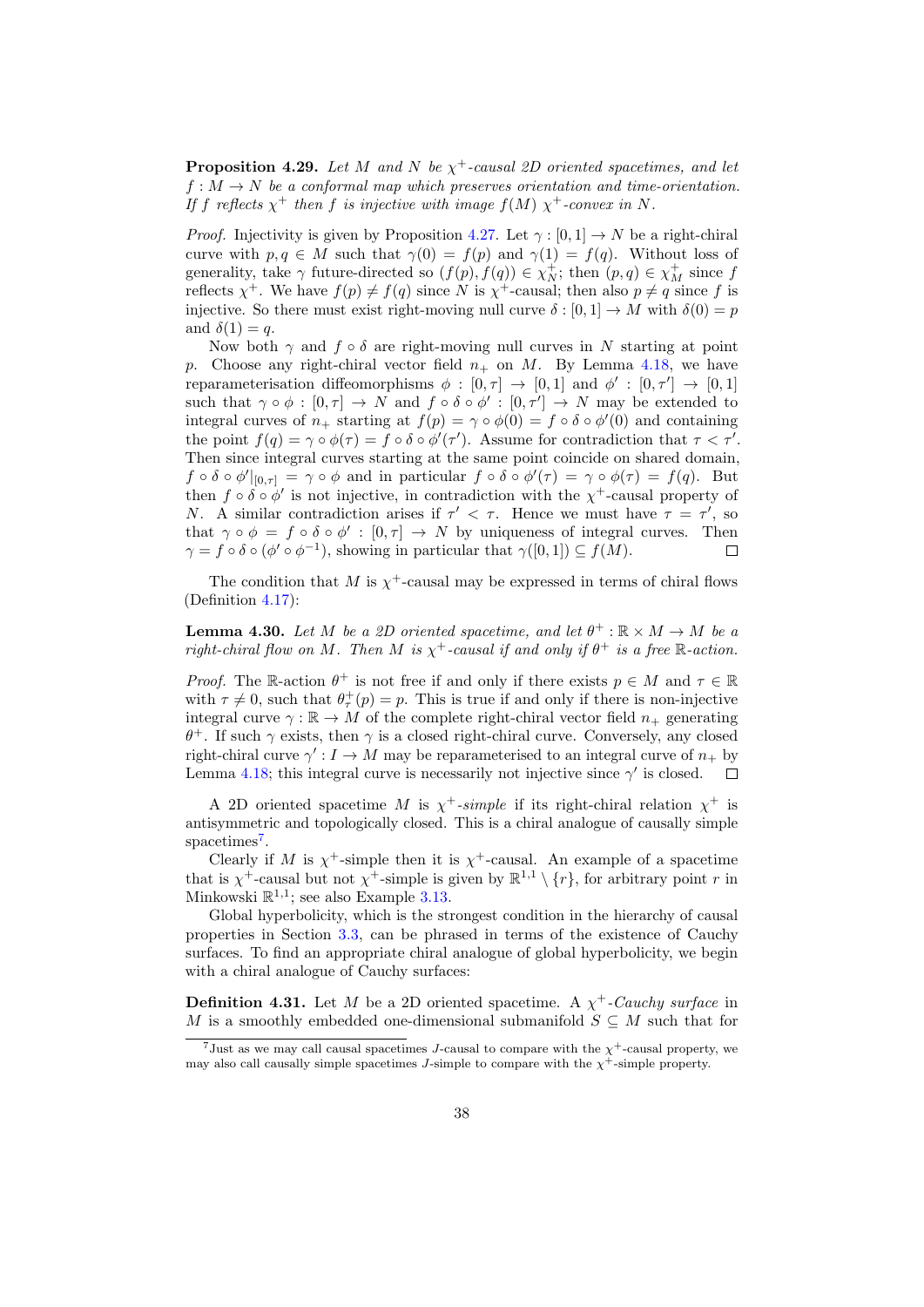every inextendable right-chiral curve  $\gamma : I \to M$ , there is a unique  $t \in I$  such that  $\gamma(t) \in S$ .

This is analogous to (smooth, spacelike) Cauchy surfaces, which are intersected exactly once by any inextendable causal curve. Where a Cauchy surface is an appropriate surface on which to define initial conditions for relativistic equations of motion, a  $\chi^+$ -Cauchy surface is similarly an appropriate surface on which to define initial conditions for right-chiral equations of motion.

Any smooth, spacelike Cauchy surface in a 2D oriented spacetime is also a  $\chi^+$ -Cauchy since any inextendable causal curve intersects it exactly once and rightchiral curves are causal. The converse is not true; take for example the timelike surface  $x = 0$  in Minkowski  $\mathbb{R}^{1,1}$ . This is a  $\chi^+$ -Cauchy surface; however, it is clearly not a Cauchy surface since it is not achronal.

Since images of inextendable right-chiral curves coincide with equivalence classes of  $s\chi^+$  (Corollary [4.21\)](#page-33-0),  $\chi^+$ -Cauchy surfaces in M are related to the quotient space  $M/s\chi^+$ :

<span id="page-38-0"></span>**Lemma 4.32.** Let M be a  $\chi^+$ -causal 2D oriented spacetime, with quotient  $M/s\chi^+$ a smooth manifold. The image of any smooth section  $\sigma : M/s\chi^{+} \to M$  of the quotient map  $\pi_M : M \to M/s\chi^+$  is a  $\chi^+$ -Cauchy surface of M.

*Proof.* A section  $\sigma : M/s\chi^{+} \to M$  of  $\pi_M$  intersects each equivalence class of  $s\chi^{+}$ in M exactly once by definition. The image  $\gamma(I)$  of any inextendable right-chiral curve  $\gamma : I \to M$  is an equivalence class of  $s\chi^+$ , by Corollary [4.21;](#page-33-0) thus  $\sigma(M/s\chi^+)$ intersects  $\gamma(I)$  at exactly one point. Since M is  $\chi^+$ -causal,  $\gamma$  is injective; it follows that there is a unique  $t \in I$  such that  $\gamma(t) \in \sigma(M/s\chi^{+}).$ 

It remains to show that if section  $\sigma$  is smooth then it is an embedding. That σ is an injective immersion follows immediately from  $\pi_M \circ \sigma = id_{M/s_X +}$ . Any section  $\sigma$  is also a proper map. For, if  $K \subseteq M$  is compact, then by continuity so is  $\pi_M(K) \subseteq M/s\chi^+$ . Compact K in Hausdorff M is closed so  $\sigma^{-1}(K)$  is also closed. But  $\sigma^{-1}(K) \subseteq \pi_M(K)$ : if  $[p] \in M/s\chi^+$  has  $\sigma[p] \in K$ , then  $[p] = \pi_M \circ \sigma[p] \in \pi_M(K)$ . Since  $\sigma^{-1}(K)$  is a closed subset contained in  $\pi_M(K)$  a compact subset, it follows that  $\sigma^{-1}(K)$  is compact in  $M/s\chi^{+}$ . Thus  $\sigma$  is a proper injective immersion, and so a smooth embedding [\[Lee13,](#page-51-5) Proposition 4.22].  $\Box$ 

We say that a 2D oriented spacetime M is  $\chi^+$ -initial if it contains a  $\chi^+$ -Cauchy surface. There are at least two other useful characterisations of this chiral property, one in terms of the quotient space  $M/s\chi^{+}$  and the other in terms of chiral flows:

**Lemma 4.33.** Let M be any  $\chi^+$ -initial 2D oriented spacetime. Take any  $S \subseteq M$  $a \chi^+$ -Cauchy surface and  $n_+$  a complete right-chiral vector field on M.

The flowout  $\phi^+ : \mathbb{R} \times S \to M$  from S along  $n_+$  is an  $\mathbb{R}$ -equivariant diffeomorphism with respect to the R-actions given on  $\mathbb{R} \times S$  by translation in the first factor, and on M by the flow of  $n_+$ .

*Proof.* Denote by  $i : S \hookrightarrow M$  the inclusion, and  $\theta^+ : \mathbb{R} \times M \to M$  the flow of  $n_+$ . The flowout  $\phi^+ : \mathbb{R} \times S \to M$  from S along  $n_+$  is given by the composite

$$
\mathbb{R} \times S \xrightarrow{\mathrm{id}_{\mathbb{R}} \times i} \mathbb{R} \times M \xrightarrow{\theta^+} M.
$$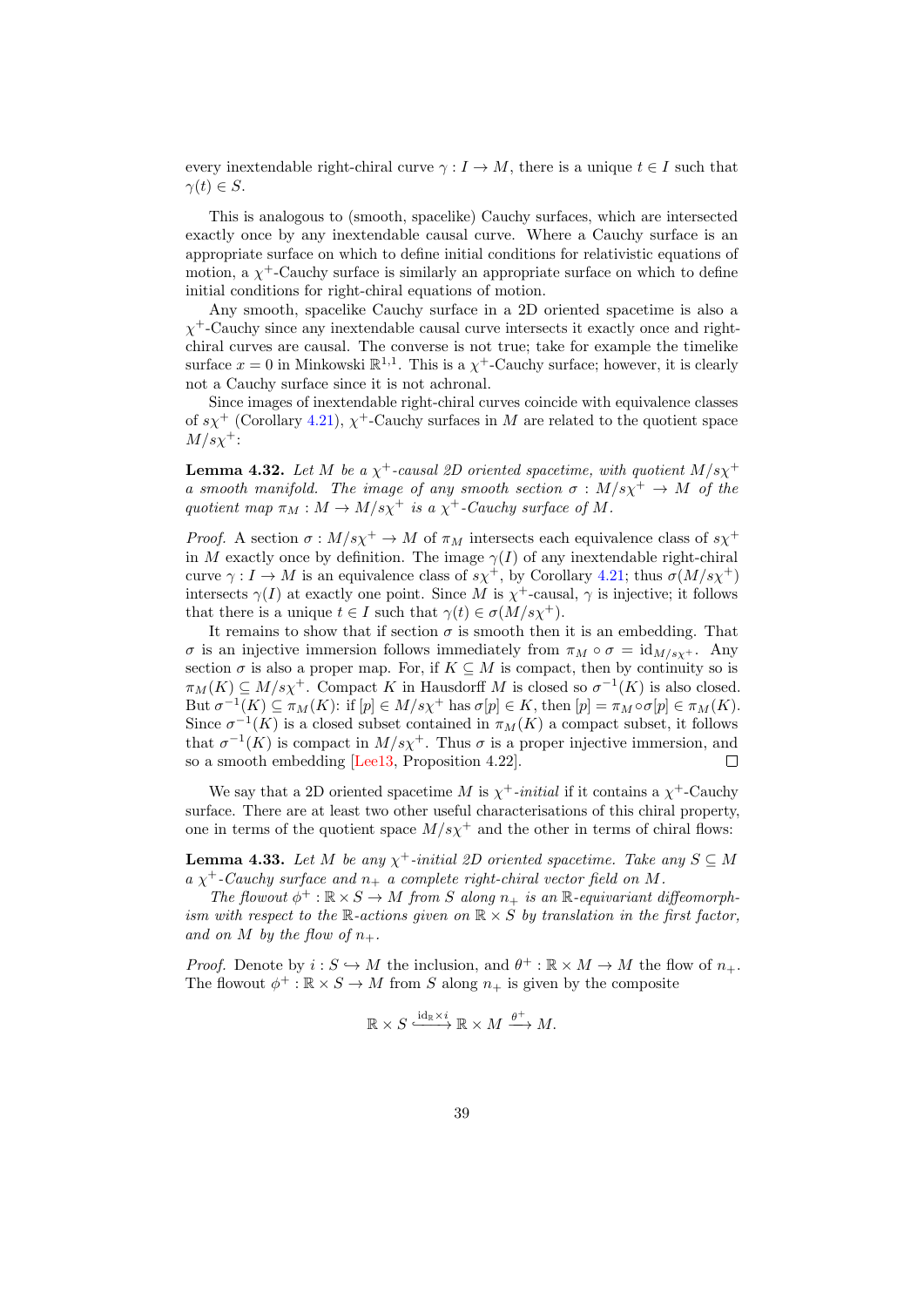By definition of  $\chi^+$ -Cauchy surfaces and Lemma [4.18,](#page-31-1) for every  $p \in M$  there is a unique  $\tau_p \in \mathbb{R}$  such that  $\theta_{-\tau_p}^+(p) \in S$ . Then the map

$$
\begin{aligned} M &\rightarrow \mathbb{R} \times S, \\ p &\mapsto (\tau_p, \theta_{-\tau_p}^+(p)), \end{aligned}
$$

is the inverse of flowout map  $\phi^+$  since for  $p \in M$ ,

$$
\phi^+(\tau_p,\theta^+_{-\tau_p}(p))=\theta^+_{\tau_p}\circ\theta^+_{-\tau_p}(p)=p,
$$

and for  $(\tau, q) \in \mathbb{R} \times S$ , it is clear that  $\tau_{\theta^+_{\tau}(q)} = \tau$  so

$$
\left(\tau_{\phi^+(\tau,q)},\theta^+_{-\tau_{\phi^+(\tau,q)}}\left(\phi^+(\tau,q)\right)\right)=\left(\tau,\theta^+_{-\tau}\circ\theta^+_{\tau}(q)\right)=(\tau,q).
$$

Since  $\phi^+$  is bijective, it follows that  $\phi^+$  is a diffeomorphism by the Flowout Theorem [\[Lee13,](#page-51-5) Theorem 9.20].

By the group law of  $\theta^+$ , for any  $(\tau, p) \in \mathbb{R} \times S$  and group element  $t \in \mathbb{R}$ ,

$$
\theta_t^+ (\phi^+(\tau,p)) = \theta_t^+ (\theta_\tau^+(p)) = \theta_{t+\tau}^+(p) = \phi^+(t+\tau,p),
$$

so that  $\phi^+ : \mathbb{R} \times S \to M$  is  $\mathbb{R}$ -equivariant.

<span id="page-39-3"></span>**Theorem 4.34.** Let  $M$  be a 2D oriented spacetime. The following are equivalent:

 $\Box$ 

- <span id="page-39-0"></span>(i) M contains a  $\chi^+$ -Cauchy surface,
- <span id="page-39-1"></span>(ii) Any right-chiral flow  $\theta^+ : \mathbb{R} \times M \to M$  on M is a free and proper  $\mathbb{R}$ -action.
- <span id="page-39-2"></span>(iii) M is  $\chi^+$ -causal and the quotient space  $M/s\chi^+$  is a smooth 1-manifold such that the quotient map  $\pi_M : M \to M/s\chi^+$  is a smooth submersion,

*Proof.* [\(i\)](#page-39-0)  $\Rightarrow$  [\(ii\):](#page-39-1) Pick  $\chi^+$ -Cauchy surface  $S \subseteq M$ ; the flowout  $\phi^+ : \mathbb{R} \times S \to M$  from S along any complete right-chiral vector field  $n_+$  is an R-equivariant diffeomorphism by the preceding lemma. The action of  $\mathbb R$  on itself by translation is free and proper. Hence so is the R-action on  $\mathbb{R} \times S$  by translation in the first factor. Since  $\phi^+$  is an R-equivariant diffeomorphism intertwining this R-action with the flow  $\theta^+ : \mathbb{R} \times M \to M$  of  $n_+$ , it follows that  $\theta^+$  is also free and proper.

[\(ii\)](#page-39-1)  $\Rightarrow$  [\(iii\):](#page-39-2) Say flow  $\theta^+ : \mathbb{R} \times M \to M$  of a complete right-chiral vector field  $n_+$  is a free and proper R-action. Then M is  $\chi^+$ -causal by Lemma [4.30.](#page-37-1) By the Quotient Manifold Theorem [\[Lee13,](#page-51-5) Theorem 21.10] the quotient  $M/\mathbb{R}$  of M by  $\theta^+$  is a manifold of dimension dim  $M - \dim \mathbb{R} = 1$ , with unique smooth structure such that the quotient map  $\pi_M : M \to M/\mathbb{R}$  is a smooth submersion. But by Corollary [4.21](#page-33-0) the orbits of  $\theta^+$  are exactly the equivalence classes of  $s\chi^+$ , so  $M/\mathbb{R} \equiv M/s\chi^+$ .

[\(iii\)](#page-39-2)  $\Rightarrow$  [\(i\):](#page-39-0) Pick any right-chiral flow  $\theta^+$ :  $\mathbb{R} \times M \rightarrow M$ . By Lemma [4.30,](#page-37-1)  $\theta^+$  is a free R-action since M is  $\chi^+$ -causal. By Corollary [4.21,](#page-33-0) the orbits of  $\theta^+$  are the equivalence classes of  $s\chi^+$ , and so the fibres of the quotient map  $\pi_M : M \to M/s\chi^+$ . Thus  $\pi_M : M \to M/s\chi^+$  together with R-action  $\theta^+$  constitutes a principal R-bundle [\[KMS93,](#page-51-10) Lemma 10.3].

For any contractible Lie group G, any principal G-bundle  $p : E \to B$  is trivial: for then the principal G-bundle  $G \to \{*\}$  is a universal principal G-bundle, and there is only one homotopy class of maps  $B \to {\ast}$  and hence only one isomorphism class of principal G-bundles over base B.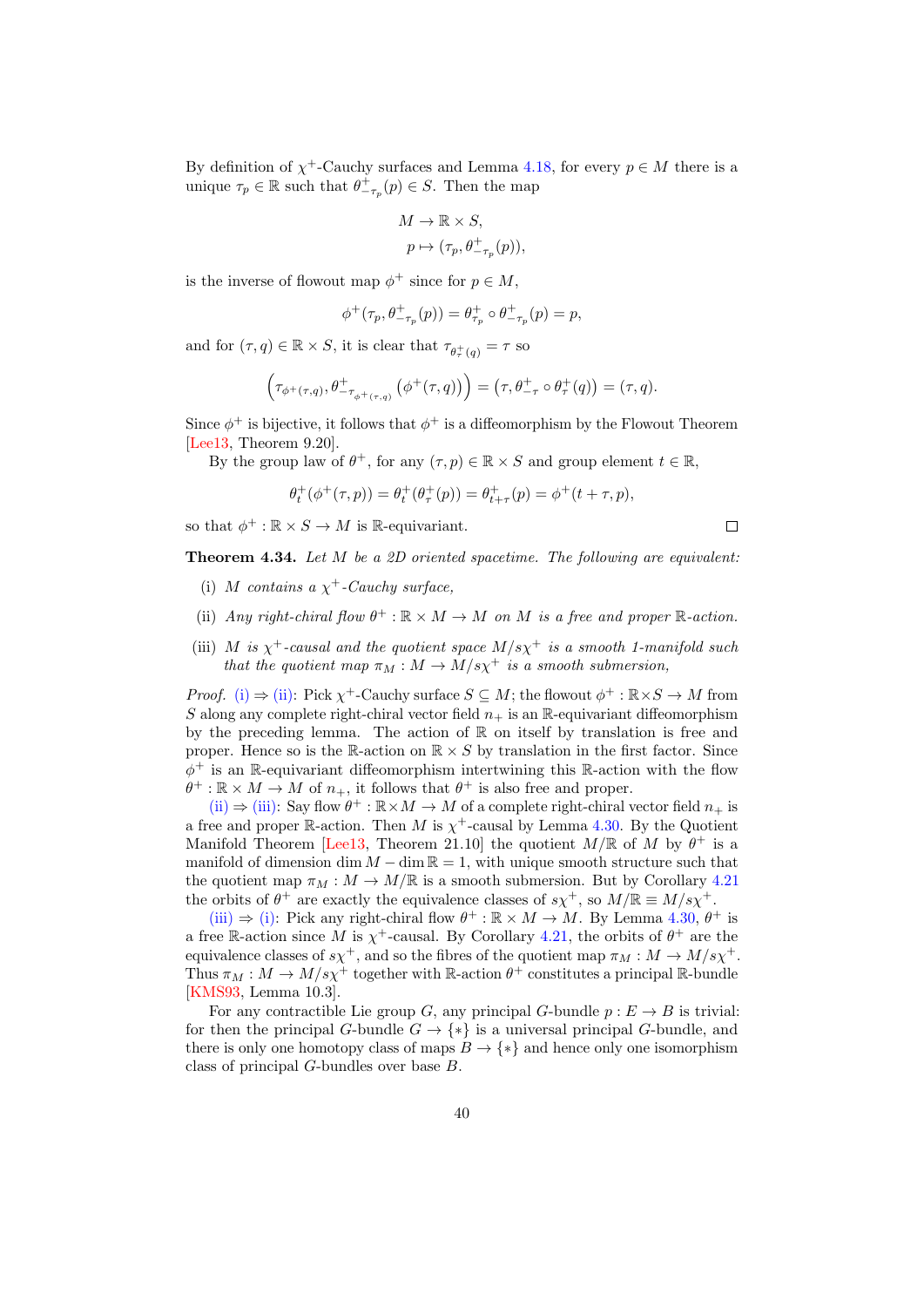So since R is contractible, the principal R-bundle  $\pi_M : M \to M/s\chi^+$  is trivial and thus has a smooth global section  $\sigma : M/s\chi^{+} \to M$ . By Lemma [4.32,](#page-38-0)  $\sigma$  is a  $\chi^+$ -Cauchy surface of M.  $\Box$ 

The proof above also demonstrates the following:

<span id="page-40-0"></span>**Corollary 4.35.** Let M be a  $\chi^+$ -initial 2D oriented spacetime. Then the quotient  $map \pi_M : M \to M/s\chi^+$  has a smooth global section whose image is a  $\chi^+$ -Cauchy surface in M.

*Remark* 4.36. Not all  $\chi^+$ -Cauchy surfaces  $S \subseteq M$  may be realised as images of smooth sections of  $\pi_M : M \to M/s\chi^+$ . For example, take Minkowski  $\mathbb{R}^{1,1}$  and surface S defined in lightcone coordinates by  $x^{-} = (x^{+})^3$ . Since right-chiral curves in  $\mathbb{R}^{1,1}$  are simply curves of constant  $x^-$ , this surface is  $\chi^+$ -Cauchy – every curve at constant  $x^- = c$  intersects the surface exactly once, at  $(c, c^{1/3})$ . Also, S is the image of map  $\mathbb{R}^{1,1}/s\chi^{+} \to \mathbb{R}^{1,1}$ ,  $[(x^{-},x^{+})] \mapsto (x^{-},(x^{-})^{1/3})$ . While this map is indeed a section of the quotient map  $\pi_{\mathbb{R}^{1,1}} : \mathbb{R}^{1,1} \to \mathbb{R}^{1,1}/s\chi^+,$  it is not smooth at  $[(0, x^+)]$ .

We may therefore compare Corollary [4.35](#page-40-0) to a causal analogue: not all Cauchy surfaces are smoothly embedded and spacelike, but every globally hyperbolic spacetime nonetheless contains a smoothly embedded spacelike Cauchy surface. See also Remark [3.20.](#page-20-1)

We have related antisymmetry of the relation  $\chi^+$  to chiral flows in Lemma [4.30.](#page-37-1) We may do similar for topological closedness of  $\chi^+$ :

<span id="page-40-1"></span>**Lemma 4.37.** Let M be a 2D oriented spacetime, and take  $\theta^+ : \mathbb{R} \times M \to M$  any right-chiral flow. If the R-action  $\theta^+$  is proper, then the right-chiral relation  $\chi_M^+$  on M is topologically closed.

*Proof.* If  $\theta^+ : \mathbb{R} \times M \to M$  is a proper action, then its shear map

$$
\Theta^+ : \mathbb{R} \times M \to M \times M,
$$

$$
(\tau, p) \mapsto (p, \theta^+_{\tau}(p)),
$$

is a proper map. Since  $\Theta^+$  is continuous and its codomain is locally compact, it follows that  $\Theta^+$  is a closed map [\[Lee13,](#page-51-5) Theorem A.57]. Since  $[0,\infty) \subseteq \mathbb{R}$  is a closed subset, so is  $[0, \infty) \times M \subseteq M \times M$ ; hence using the characterisation in Proposition [4.19,](#page-33-1)

$$
\chi_M^+ = \{ (p, q) \in M \times M \mid \exists \tau \ge 0 \text{ such that } q = \theta_\tau^+(p) \} = \Theta^+([0, \infty) \times M)
$$

 $\Box$ 

is a closed subset of  $M \times M$ .

We conclude that any  $\chi^+$ -initial spacetime M is  $\chi^+$ -simple: for by Theorem [4.34,](#page-39-3) any right-chiral flow  $\theta^+$  on M is free and proper, so  $\chi_M^+$  is antisymmetric by Lemma [4.30](#page-37-1) and topologically closed by Lemma [4.37.](#page-40-1)

The author's lack of examples of  $\chi^+$ -simple spacetimes which are not  $\chi^+$ -initial leads to:

<span id="page-40-2"></span>**Open Question 4.38.** If M is a  $\chi^+$ -simple 2D oriented spacetime, does it follow that M is  $\chi^+$ -initial? In light of Lemma [4.30](#page-37-1) and Theorem [4.34,](#page-39-3) this may be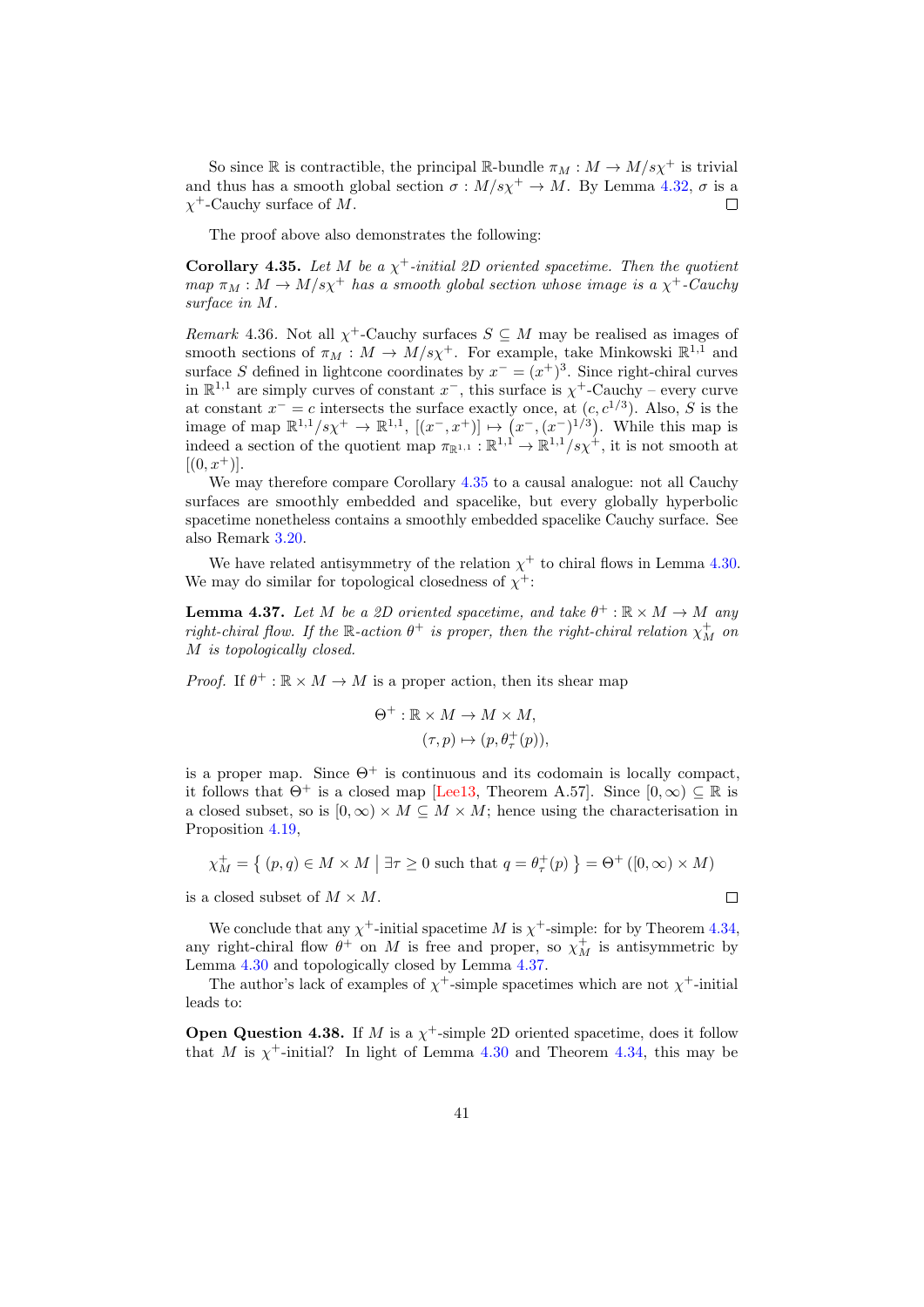rephrased as follows: if M is  $\chi^+$ -simple, does it follow that any right-chiral flow  $\theta^+ : \mathbb{R} \times M \to M$  on M is a proper  $\mathbb{R}$ -action?

In case the answer is affirmative, then  $\chi^+$ -initial and  $\chi^+$ -simple are two formulations of the same chiral property.

It is straightforward to observe that topological closedness of the relation  $\chi^+$ does not by itself imply that a right-chiral flow  $\theta^+$ :  $\mathbb{R} \times M \to M$  is proper. Recall that by one characterisation,  $\mathbb{R}$ -action  $\theta^+$  is proper if and only if for any compact  $K \subseteq \mathbb{R}$  the set  $\mathbb{R}_K := \{ \tau \in \mathbb{R} \mid \theta_\tau^+(K) \cap K \neq \emptyset \}$  is compact. Any 2D oriented spacetime  $M$  with topologically closed but not antisymmetric  $\chi_M^+$  has any right-chiral flow  $\theta^+$  not proper: for then M contains a closed right-chiral curve and so a periodic integral curve of complete right-chiral vector field  $n_{+}$  generating θ<sup>+</sup>. Say this periodic integral curve starts at  $p ∈ M$  and has period  $Δτ$ ; then  $\mathbb{R}_{\{p\}} = \{ \tau \in \mathbb{R} \mid \theta_{\tau}^{+}(p) = p \} = \{ n\Delta\tau \mid n \in \mathbb{Z} \}$  is not compact in  $\mathbb{R}$ . An example of such a spacetime is the quotient of  $\mathbb{R}^{1,1}$  under identification  $(x^-, x^+ + 1) \sim (x^-, x^+)$ in lightcone coordinates.

On the other hand, if right-chiral flow  $\theta^+$  is a free and proper R-action then the orbits of  $\theta^+$  are closed embedded submanifolds [\[Lee13,](#page-51-5) Proposition 21.7]. It is suggestive that  $\chi^+$ -simple spacetimes satisfy the following necessary but not sufficient condition for the  $\chi^+$ -initial property<sup>[8](#page-41-0)</sup>:

**Proposition 4.39.** Let M be a  $\chi^+$ -simple 2D oriented spacetime. Then inextendable right-chiral curves in M are closed embedded submanifolds.

*Proof.* Pick a right-chiral flow  $\theta^+ : \mathbb{R} \times M \to M$ . By Lemma [4.18,](#page-31-1) inextendable rightchiral curves are diffeomorphic reparameterisations of the orbit maps  $\theta^{(p)} : \mathbb{R} \to M$ defined as  $\theta^{(p)}(\tau) := \theta_{\tau}^{+}(p)$ . We show that for each  $p \in M$ ,  $\theta^{(p)}$  is a closed embedding.

By definition of the flow  $\theta^+$ ,  $\theta^{(p)}$  is a smooth immersion. M is  $\chi^+$ -causal since it is  $\chi^+$ -simple; then  $\theta^+$  is free by Lemma [4.30](#page-37-1) so that  $\theta^{(p)}$  is injective. It remains to show that  $\theta^{(p)} : \mathbb{R} \to M$  is a closed map. Recall that  $\mathbb R$  has a basis of closed sets  $C(a, b) := (-\infty, a] \cup [b, \infty)$  for  $a, b \in \mathbb{R}$ . (The complements  $\mathbb{R} \setminus C(a, b) = (a, b)$  form a basis of open sets.) Then any closed subset  $A \subseteq \mathbb{R}$  is an arbitrary intersection of closed basis elements,  $A = \bigcap_{\alpha} C(a_{\alpha}, b_{\alpha})$ . Since  $\theta^{(p)}$  is injective,  $\theta^{(p)}(A) = \theta^{(p)}(\cap_{\alpha} C(a_{\alpha}, b_{\alpha})) = \cap_{\alpha} \theta^{(p)}(C(a_{\alpha}, b_{\alpha}))$ . So to show that  $\theta^{(p)}$ is a closed map, it suffices to show that

$$
\theta^{(p)}\left(C(a,b)\right) = \theta^{(p)}\left((-\infty,a]\right) \cup \theta^{(p)}\left([b,\infty)\right)
$$

is a closed set in M for any  $a, b \in \mathbb{R}$ . But since the relation  $\chi^+ \subseteq M \times M$  is topologically closed, so is

$$
\chi^{+} \cap \left( \{ \theta^{(p)}(b) \} \times M \right) = \left\{ \left( \theta^{(p)}(b), q \right) \in M \times M \middle| q = \theta_{\tau}^{+}(p) \text{ for } \tau \ge b \right\}
$$

$$
= \{ \theta^{(p)}(b) \} \times \theta^{(p)}([b, \infty)),
$$

where we have used the characterisation of  $\chi^+$  given in Proposition [4.19.](#page-33-1) It follows that  $\theta^{(p)}([b,\infty)) \subseteq M$  is closed. Similarly,  $\theta^{(p)}((-\infty,a]) \subseteq M$  is closed since  $\chi^+ \cap (M \times {\theta^{(p)}(a)}$  =  $\theta^{(p)}((-\infty, a]) \times {\theta^{(p)}(a)}$  is closed.  $\Box$ 

<span id="page-41-0"></span><sup>&</sup>lt;sup>8</sup>Recall Corollary [4.21:](#page-33-0) inextendable right-chiral curves coincide with orbits of  $\theta^+$ .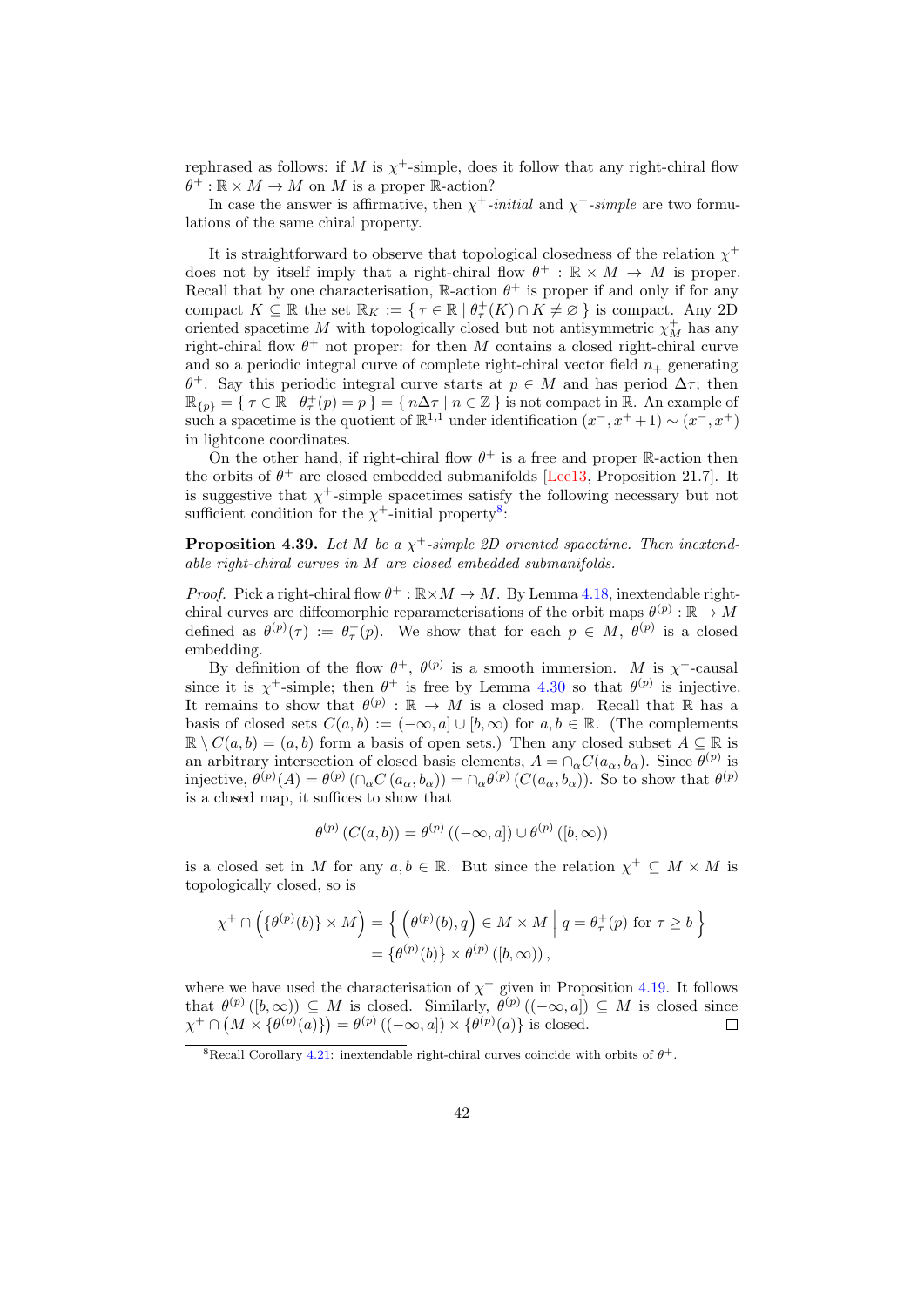Though its obvious use is as a causal property, global hyperbolicity may also serve as a chiral property of 2D oriented spacetimes. As observed under Definition [4.31,](#page-37-2) any smooth, spacelike Cauchy surface is also a  $\chi^+$ -Cauchy surface. Consequently, if 2D oriented spacetime M is globally hyperbolic then it is also  $\chi^+$ -initial. The converse is not true: for instance, take the open strip  $U := \{ (t, x) \in \mathbb{R}^{1,1} \mid x \in (-1,1) \}$ in Minkowski  $\mathbb{R}^{1,1}$  defined using its standard coordinates. Then U has  $\chi^+$ -Cauchy surface  $x = 0$ , but is not globally hyperbolic.

Similar to the hierarchy of causal properties, we may realise the hierarchy of chiral properties as a nested sequence of full  $\bowtie$ -subcategories of CSpTm:

**Definition 4.40.** Let  $\kappa^+$  denote any right-chiral property in the hierarchy above; we define  $\kappa^+$ CSpTm to be the full  $\bowtie$ -subcategory of  $(CSpTm, \bowtie_{\chi^+})$  consisting of those spacetimes which satisfy  $\kappa^+$ .

In particular, we have full  $\bowtie$ -subcategory inclusions:

 $\mathsf{GlobHypCSpTm} \hookrightarrow \chi^+$ InitCSpTm  $\hookrightarrow \chi^+$ SimCSpTm  $\hookrightarrow \chi^+$ CausCSpTm  $\hookrightarrow$  CSpTm.

If Open Question [4.38](#page-40-2) has affirmative answer, then  $\chi^+$ InitCSpTm  $\hookrightarrow \chi^+$ SimCSpTm is the identity functor.

<span id="page-42-3"></span>Remark 4.41. There is a dual hierarchy of full  $\bowtie$ -subcategories of (CSpTm,  $\bowtie_{\sim}$ ) defined with left-chiral properties  $\kappa^-$  dual to right-chiral properties  $\kappa^+$ . Any leftchiral property  $\kappa^-$  is obtained by swapping right-chiral curves for left-chiral curves everywhere in the definition of right-chiral property  $\kappa^+$ . For any such pair  $\kappa^+$  and  $\kappa^-$ , there is an isomorphism of  $\bowtie$ -categories  $(\kappa^+ \mathsf{CSpTm}, \bowtie_{\chi^+}) \to (\kappa^- \mathsf{CSpTm}, \bowtie_{\chi^-})$ which reverses orientation (but not time-orientation) on spacetimes. That this functor is an isomorphism of  $\bowtie$ -categories means the functor is invertible and preserves and reflects  $\bowtie$ -relations.

### <span id="page-42-0"></span>4.3 Overlap-monics in categories of spacetimes with good chiral properties

Analogous to the causal case of Section [3.4,](#page-22-0) we use the general characterisation of  $\cancel{\times}$ -monics in (CSpTm,  $\bowtie_{\gamma+}$ ) given by Theorem [4.5](#page-27-1) to produce simplified such characterisations in  $\bowtie$ -subcategories  $\kappa^+$ CSpTm.

The  $\bowtie$ -subcategory inclusions  $\kappa^+$ CSpTm  $\hookrightarrow \lambda^+$ CSpTm reflect  $\Join$ -monics by Proposition [2.16.](#page-10-0) They also preserve  $\mathbb{A}$ -monics; the proof is verbatim the same as the causal analogue Proposition [3.24,](#page-22-1) up to replacing  $\kappa$ SpTm and  $\bowtie_J$  with  $\kappa^+$ CSpTm and  $\bowtie_{\chi^+}$  respectively:

<span id="page-42-1"></span>**Proposition 4.42.** The inclusion functors  $(\kappa^+ \mathsf{CSpTm}, \bowtie_{\chi^+}) \hookrightarrow (\lambda^+ \mathsf{CSpTm}, \bowtie_{\chi^+})$  $preserve \ntriangle\text{-}monics.$ 

Remark 4.43. Note that Propositions [3.24](#page-22-1) and [4.42](#page-42-1) are proven using that any spacetime admits a covering by open globally hyperbolic neighbourhoods. It is relevant that global hyperbolicity is the strongest condition in both the causal and chiral hierarchies.

**Theorem 4.44.** A morphism  $f : M \to N$  in  $(\chi^+$ SimCSpTm,  $\bowtie_{\chi^+})$  is  $\Join$ -monic if and only if the following equivalent conditions hold:

<span id="page-42-2"></span>(i) f reflects  $\chi^+$ ,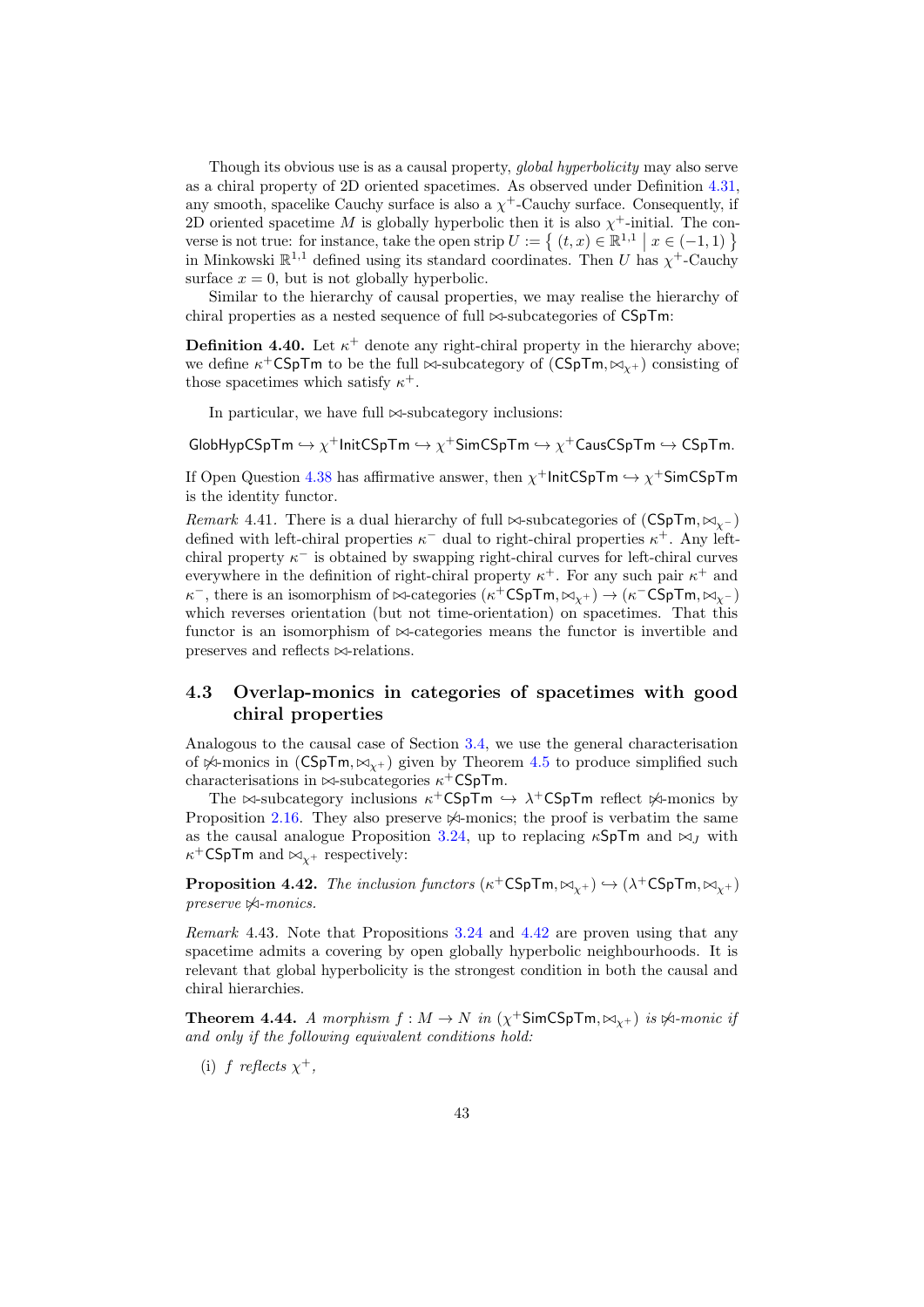<span id="page-43-0"></span>(ii) f is injective and has  $\chi^+$ -convex image  $f(M)$  in N.

*Proof.* The inclusion  $\chi^+$ SimCSpTm  $\hookrightarrow$  CSpTm preserves and reflects  $\not\!\!\prec$ -monics with respect to  $\bowtie_{\chi^+}$ ; hence  $f$  is  $\not\!\!\!\!\nleftrightarrow$ -monic in  $\chi^+$ SimCSpTm if and only if it is  $\not\!\!\!\nleftrightarrow$ -monic in CSpTm, so if and only if it reflects  $\overline{s}\chi^{+}$  by Theorem [4.5.](#page-27-1) All spacetimes in  $\chi^+$ SimCSpTm have  $\overline{s\chi^+} = s(\overline{\chi^+}) = s\chi^+$ , where the first equality uses Lemma [3.5.](#page-13-1) Thus f is  $\mathcal{A}$ -monic if and only if it reflects  $s\chi^+$ .

Since M and N are necessarily  $\chi^+$ -causal, this is equivalent to [\(i\)](#page-42-2) by Corollary [4.26,](#page-36-4) which in turn is equivalent to [\(ii\)](#page-43-0) by Propositions [4.28](#page-36-3) and [4.29.](#page-36-5) П

Restriction to  $\chi^+$ -initial or globally hyperbolic spacetimes is trivial, and the resulting characterisation parallels the causal case of Theorem [3.26:](#page-23-1)

<span id="page-43-2"></span>Corollary 4.45. A morphism  $f : M \to N$  in either  $(\chi^+$ InitCSpTm, $\bowtie_{\chi^+})$  or (GlobHypCSpTm,  $\bowtie_{\mathbf{v}}$ ) is  $\Join$ -monic in that  $\bowtie$ -category if and only if the following equivalent conditions hold:

- (i) f reflects  $\chi^+$ ,
- (ii) f is injective and has  $\chi^+$ -convex image  $f(M)$  in N.

In analogy with the nomenclature for the standard category Loc of spacetimes for relativistic AQFTs:

**Definition 4.46.** Denote by  $\chi$ Loc the wide  $\bowtie$ -subcategory in  $\chi^+$ InitCSpTm of  $\cancel{\mathsf{p}}$ -monics with respect to  $\bowtie_{\mathsf{Y}^+}$ :

$$
\chi\mathsf{Loc}:=\not\!\!\!\!\times\!\!\!\!\!\sim\!\!\!\!\text{\rm Monics}(\chi^+\mathsf{InitCSpTm},\bowtie_{\chi^+}).
$$

Then  $\chi$ Loc has as objects all two-dimensional oriented spacetimes M containing  $\chi^+$ -Cauchy surfaces, and as morphisms all orientation- and time-orientationpreserving injective conformal maps  $f : M \to N$  with  $\chi^+$ -convex image  $f(M)$  in N. It is equipped with  $\bowtie$ -relation  $\bowtie_{\mathcal{V}^+}$ , which is in particular an orthogonality relation in the sense of [\[BSW21\]](#page-50-0).

As per our proposal described in Section [1,](#page-1-0) we therefore expect that the rightmoving half of a chiral CFT may be formulated as a functor

$$
\mathcal{A} : \chi\mathsf{Loc}\to\mathsf{Obs},
$$

satisfying the causality axiom with respect to  $\bowtie_{x^+}$ . It remains to describe a time slice axiom on such functors.

**Definition 4.47.** For 2D oriented spacetimes  $M$  and  $N$ , an orientation- and timeorientation-preserving conformal map  $f : M \to N$  is called a  $\chi^+$ -Cauchy map if its image  $f(M)$  contains a  $\chi^+$ -Cauchy surface of N.

Evidently, the codomain of any  $\chi^+$ -Cauchy map is necessarily  $\chi^+$ -initial.

A functor  $A : \chi$ Loc  $\to$  Obs obeys the *chiral time-slice axiom*<sup>[9](#page-43-1)</sup> if  $Af$  is an isomorphism in Obs for every morphism f in  $\chi$ Loc which is a  $\chi^+$ -Cauchy map. Equivalently, in the terminology of [\[BSW21\]](#page-50-0),  $A : \chi$ Loc  $\rightarrow$  Obs obeys the chiral time-slice axiom if it is W-constant, for W the collection of morphisms in  $\chi$ Loc which are  $\chi^+$ -Cauchy maps.

<span id="page-43-1"></span><sup>&</sup>lt;sup>9</sup>Since  $\chi^+$ -Cauchy surfaces need not be achronal, 'time-slice' axiom is a misnomer; we use it for compatibility with standard terminology.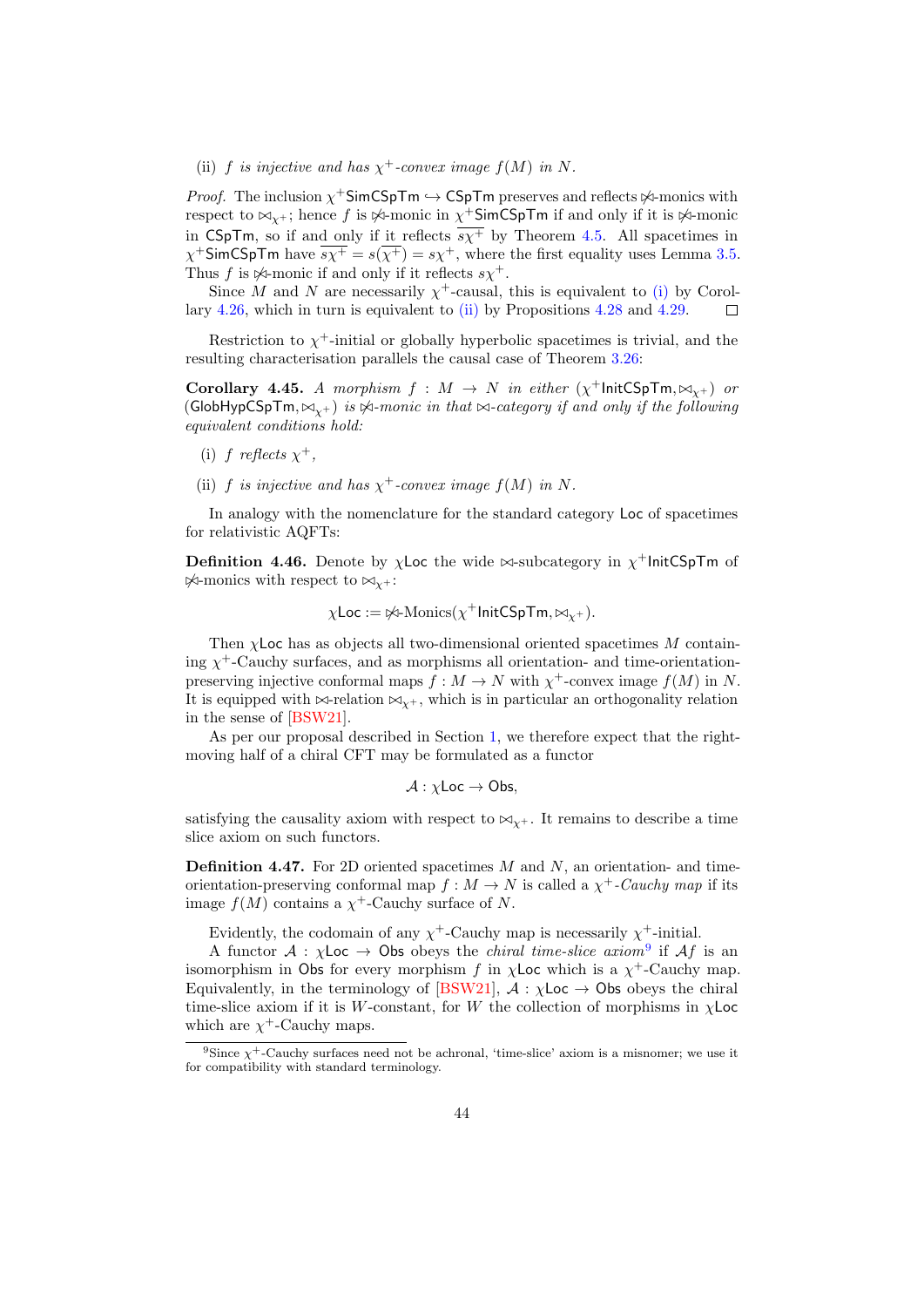Remark 4.48. Following from Remark [4.41,](#page-42-3) there is an isomorphism of orthogonal categories  $\forall$ i-Monics( $\chi$ <sup>-</sup>InitCSpTm,  $\bowtie_{\chi^-}$ )  $\rightarrow$   $\forall$ i-Monics( $\chi^+$ InitCSpTm,  $\bowtie_{\chi^+}$ ) which reverses orientations on spacetimes. Given this isomorphism, we do not retain any notational distinction between the category  $\chi$ Loc =  $\not\approx$ -Monics( $\chi^+$ InitCSpTm, $\bowtie_{\chi^+}$ ) proposed for right-moving halves of chiral CFTs, and its counterpart for left-moving halves.

It follows that the left-moving half of a chiral CFT is also a functor  $\chi$ Loc  $\rightarrow$  Obs satisfying causality and time-slice axioms just as the right-moving half. Only upon combining the two halves into a full CFT does a distinction need to be made between left- and right-moving halves.

Remark 4.49. We define  $\chi$ Loc using  $\chi^+$ -initial spacetimes rather than globally hyperbolic spacetimes because, in their own right, (right-)chiral theories require well-posedness of (right-)chiral initial value problems and hence the existence of  $\chi^+$ -Cauchy surfaces rather than standard Cauchy surfaces. But for chiral theories arising as chiral halves of full CFTs, it may be more appropriate to restrict to globally hyperbolic spacetimes in the definition of  $\chi$ **Loc.** For the discussion in the next section at least, this distinction is unimportant: the weaker  $\chi^+$ -initial property is enough.

Remark 4.50. Non-chiral 2D CFTs may be formulated as functors  $\mathsf{CLoc}_{1+1}^{0,\mathrm{to}} \to \mathsf{Obs}$ . The domain  $CLoc_{1+1}^{0,\text{to}}$  consists of globally hyperbolic 2D oriented spacetimes and orientation- and time-orientation-preserving conformal maps which are injective with causally convex image [\[Pin09\]](#page-51-1). It can be equipped with a causal  $\bowtie$ -relation  $\bowtie$ *j* defined similarly to Definition [3.11.](#page-17-3) Compare to  $\mathsf{CLoc}_{d+1}$  discussed in Remark [3.27:](#page-24-0) in  $CLoc_{1+1}^{0,\text{to}}$  we have restricted to oriented spacetimes and orientation- and timeorientation preserving maps, but the settings are otherwise similar.

There is an evident inclusion functor

 $\iota:({\sf CLoc}_{1+1}^{{\rm o}, {\rm to}}, \bowtie_J) \hookrightarrow (\chi {\sf Loc}, \bowtie_{\chi^+}),$ 

using that any globally hyperbolic 2D oriented spacetime is necessarily  $\chi^+$ -initial, and any causally convex subset is necessarily  $\chi^+$ -convex. This functor  $\iota$  preserves  $\bowtie$ -relations: if there is no causal curve in codomain N connecting images  $f_i(M_i)$  of conterminous pair  $f_1: M_1 \to N \leftarrow M_2: f_2$  in  $\mathsf{CLoc}_{1+1}^{\circ,\mathrm{to}}$ , then necessarily also there is no right-chiral curve in  $N$  connecting them.

Because any (smooth, spacelike) Cauchy surface in a 2D oriented spacetime is also a  $\chi^+$ -Cauchy surface, it follows that Cauchy maps between 2D oriented spacetimes are also  $\chi^+$ -Cauchy maps. Consequently, the inclusion  $\iota$  sends Cauchy maps in  $CLoc_{1+1}^{0,\text{to}}$  to  $\chi^+$ -Cauchy maps in  $\chi$ Loc.

As a result, any chiral CFT formulated as a functor  $\mathcal{A} : \chi$ Loc  $\rightarrow$  Obs may be pre-composed with  $\iota$  to describe a general CFT  $\mathcal{A} \circ \iota$ : CLoc<sub>1+1</sub>  $\rightarrow$  Obs. If A satisfies the causality axiom with respect to  $\bowtie_{\chi^+}$  then  $\mathcal{A} \circ \iota$  satisfies the causality axiom with respect to  $\bowtie$ <sub>J</sub> because *ι* preserves  $\bowtie$ -relations. If A satisfies the chiral time-slice axiom (with respect to  $\chi^+$ -Cauchy maps) then  $\mathcal{A} \circ \iota$  satisfies the time-slice axiom (with respect to Cauchy maps) because  $\iota$  sends Cauchy maps to  $\chi^+$ -Cauchy maps.

### <span id="page-44-0"></span>4.4 Comparison with established approaches to chiral CFT

Our proposed formulation of chiral CFTs as functors  $\chi$ Loc  $\rightarrow$  Obs differs from established AQFT formulations of chiral CFTs. Commonly, in the older net-based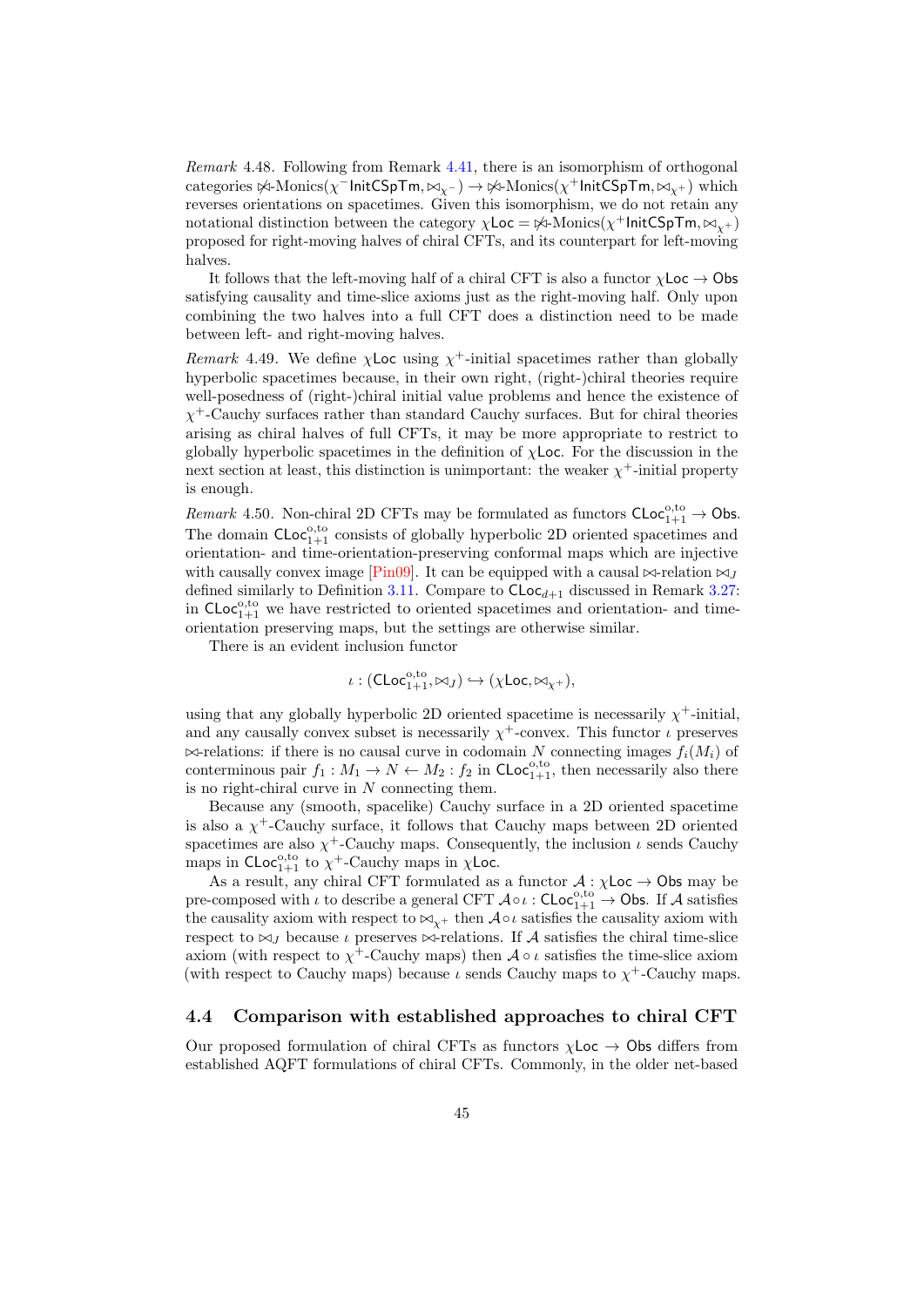formulations of AQFT, a chiral CFT is defined on a net of open subsets of the circle  $\mathbb{S}^1$ . An analogous categorical formulation, for instance as in [\[BGS21\]](#page-50-3), uses a category  $Emb_1$  of one-dimensional oriented manifolds and smooth orientationpreserving embeddings. (The net of open subsets of  $\mathbb{S}^1$  may be recovered from the categorical formulation as the skeleton of the slice category  $\textsf{Emb}_1/\mathbb{S}^1$ .)

The key difference between these established formulations and our proposal is that the established formulations use one-dimensional manifolds as representatives of spacetimes. This builds a time-slice axiom into the formulation preemptively; a functor  $Emb_1 \rightarrow Obs$  may be understood as a chiral CFT without imposing that it obey any time-slice axiom (so long as it obeys an appropriate causality property).

We construct below a functor  $\chi$ Loc  $\to$  Emb<sub>1</sub> which sends any morphisms f in  $\chi$ Loc which are  $\chi^+$ -Cauchy maps to isomorphisms in Emb<sub>1</sub>. It then follows that any functor  $\mathsf{Emb}_1 \to \mathsf{Obs}$  representing a chiral CFT in the established formulation may be pre-composed with the functor  $\chi$ Loc  $\rightarrow$  Emb<sub>1</sub> to give a chiral CFT obeying the chiral time-slice axiom in our proposed formulation.

To begin, let us consider in more detail the established formulation. Denote by  $Man<sub>1</sub>$  the category whose objects are smooth, oriented, one-dimensional manifolds, and whose morphisms are orientation-preserving local diffeomorphisms. Since this is a concrete category, we may equip it with the  $\bowtie$ -relation  $\bowtie_{\text{set}}$  of setwise-disjointness. as per Example [2.8.](#page-8-0)

<span id="page-45-0"></span>**Proposition 4.51.** A morphism  $f : X \to Y$  of  $(\text{Man}_1, \bowtie_{\text{set}})$  is  $\Join$ -monic if and only if it is injective.

*Proof.* From Examples [2.8](#page-8-0) and [2.9,](#page-8-2)  $\bowtie_{\text{set}}$  on Man<sub>1</sub> is the pullback of  $\bowtie_{\text{bin}}$  along

$$
\mathsf{Man}_1 \xrightarrow{U} \mathsf{Set} \xrightarrow{\Delta} \mathsf{sBin},
$$

where U is the forgetful functor to Set and  $\Delta$  equips sets with the diagonal relation. So morphisms  $g_i: W_i \to X$  in Man<sub>1</sub> have  $g_1 \bowtie_{\text{set}} g_2$  if and only if  $g_1(W_1) \times g_2(W_2)$ does not intersect the diagonal relation  $\Delta_X := \{ (x, x) \in X \times X \}$  on X.

Since all morphisms in  $Man_1$  are local diffeomorphisms and hence open maps,  $f: X \to Y$  is  $\not\approx$ -monic with respect to  $\bowtie_{\text{set}}$  if and only if f reflects  $\overline{s\Delta}$ ; the proof is verbatim the same as Theorem [3.12,](#page-17-2) with  $\text{SpTm}_{d+1}$ , spacetimes and relations J replaced by everywhere by Man<sub>1</sub>, oriented 1-manifolds and relations  $\Delta$ .

But diagonal relations  $\Delta$  here are symmetric by definition and topologically closed since manifolds are Hausdorff, so  $s\overline{\Delta} = \Delta$ . Hence f is  $\not\approx$ -monic with respect to  $\bowtie_{\text{set}}$  if and only if f reflects  $\Delta$ , i.e. is injective.  $\Box$ 

*Remark* 4.52. Compare (Man<sub>1</sub>,  $\bowtie_{\text{set}}$ ) to (Set,  $\bowtie_{\text{set}}$ ): in both cases, morphisms are 6./-monic if and only if they are injective. However, the methods of proof of this fact differ. For ( $Set, \bowtie_{set}$ ), the argument in Example [2.14](#page-10-1) uses the pointlike generalised elements  $\{*\} \rightarrow X$  of any object X. Since (Man<sub>1</sub>, $\bowtie_{\text{set}}$ ) lacks such pointlike generalised elements,  $\frac{1}{2}$ -monics must be characterised via the topological closures  $\overline{s\Delta}$  of the underlying binary relations.

Then orthogonal category  $\mathsf{Emb}_1$  used in the established formulation of chiral CFTs is the  $\bowtie$ -subcategory of  $\Join$ -monics,  $\mathsf{Emb}_1 := \Join$ -Monics(Man<sub>1</sub>,  $\bowtie_{\mathsf{set}}$ ). Since its morphisms are injective local diffeomorphisms, they are smooth embeddings.

On any two-dimensional oriented spacetime M, we have  $s\chi^+$  an equivalence relation by Corollary [4.21.](#page-33-0) We claim that the assignment of the quotient  $M/s\chi^+$ to spacetime  $M$  gives a functor from  $\chi^+$ InitCSpTm to Man<sub>1</sub>: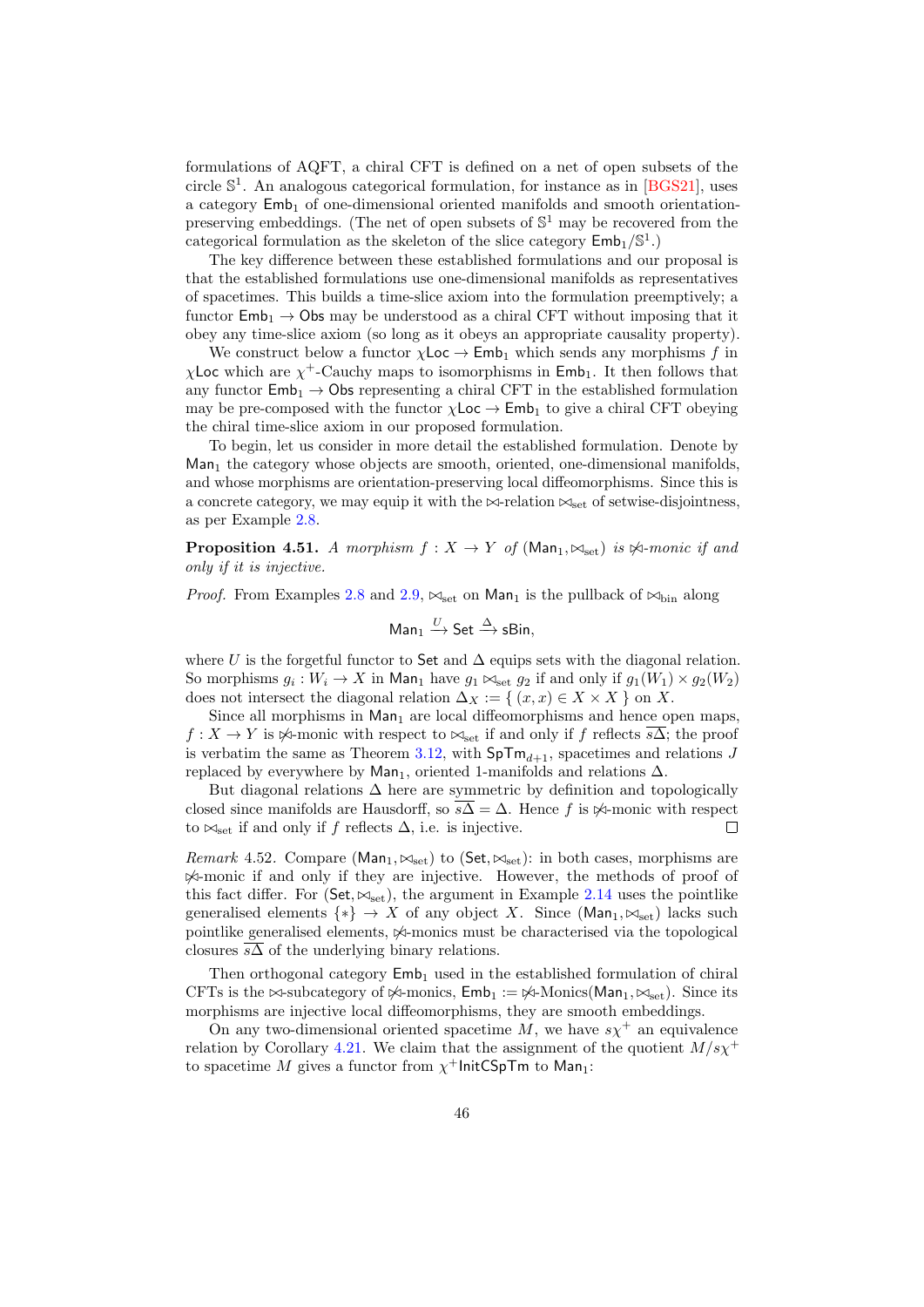**Theorem 4.53.** There is a functor  $Q : \chi^+$ InitCSpTm  $\rightarrow$  Man<sub>1</sub> acting on objects M by  $QM = M/s\chi^{+}$ , and on morphisms  $f : M \to N$  by

<span id="page-46-0"></span>
$$
Qf: M/_{s\chi^{+}} \to N/_{s\chi^{+}},
$$
  
[p]  $\mapsto [f(p)].$  (3)

Proof. We show that the spaces and maps so prescribed are well-defined objects and morphisms of  $Man_1$ ; it is trivial after this to see that  $Q$  is functorial.

Theorem [4.34](#page-39-3) shows that the quotient space  $M/s\chi^{+}$  of  $\chi^{+}$ -initial M is a smooth 1-manifold such that the quotient map  $\pi_M : M \to M/s\chi^+$  is a smooth submersion. To define an orientation on  $M/s\chi^+$ , observe that there exists on  $M/s\chi^+$  a nowherevanishing 1-form  $\omega$  such that  $\pi_M^*\omega$  is a right-chiral 1-form on M. Choosing a chiral frame  $(n_-, n_+)$  on M with dual coframe  $(-\eta^+, -\eta^-)$ , this means there is some  $\kappa \in C^{\infty}(M)$  such that  $\pi_M^*\omega = e^{\kappa} \cdot \eta^+$ .

Specifically, since  $\overrightarrow{M}/s\chi^{+}$  is a smooth 1-manifold, it is orientable; pick an arbitrary nowhere-vanishing 1-form  $\tilde{\omega}$  on it. By expanding in coframe  $(-\eta^+, -\eta^-)$ , we have

$$
\pi_M^* \widetilde{\omega} = \lambda_- \eta^- + \lambda_+ \eta^+,
$$

for some coefficient functions  $\lambda_{\pm} \in C^{\infty}(M)$ . Because  $n_{+}$  is tangent to the fibres of  $\pi_M$  (Corollary [4.21\)](#page-33-0), so  $d\pi_M|_p(n_+) = 0$  at all  $p \in M$ , it follows that

$$
-\lambda_{-}(p) = \lambda_{-}(p)\eta_{p}^{-}(n_{+}) + \lambda_{+}(p)\eta_{p}^{+}(n_{+}) = (\pi_{M}^{*}\tilde{\omega})_{p}(n_{+}) = \tilde{\omega}_{[p]}(d\pi_{M}|_{p}(n_{+})) = 0,
$$

for all  $p \in M$ ; hence  $\pi_M^* \tilde{\omega} = \lambda_+ \eta^+$ .<br>Since  $\pi_M$  is a submersion and

Since  $\pi_M$  is a submersion and  $\tilde{\omega}$  is nowhere-vanishing, it follows that  $\lambda_+$  is also nowhere-vanishing. So on each path-component of  $M$ ,  $\lambda_+$  has fixed sign, i.e. sgn  $\lambda_+ : M \to \{-1,1\} \subseteq \mathbb{R}$  is locally constant. Since the orbits of  $\theta^+$  are path-connected, this means sgn  $\lambda_+$  is constant on those orbits and so descends to the quotient, i.e. there is  $\rho: M/s\chi^{+} \to \mathbb{R}$  such that the following diagram is commutative:



In particular,  $\rho$  is also locally constant; for if sgn  $\lambda_+$  is constant on a neighbourhood U of p, then  $\rho$  is constant on  $\pi_M(U)$  which is a neighbourhood of  $[p] = \pi_M(p)$  since the submersion  $\pi_M$  is an open map.

With this, set  $\omega := \rho \cdot \tilde{\omega}$ . Then  $\pi_M^* \omega = (\rho \circ \pi_M) \cdot \pi_M^* \tilde{\omega} = (\text{sgn } \lambda_+) \cdot \lambda_+ \eta^-$ ,<br>the coefficient function (see ),  $\lambda_+ = \epsilon_K^{\kappa}$  is everywhere strictly positive by and the coefficient function  $(\text{sgn }\lambda_+) \cdot \lambda_+ =: e^{\kappa}$  is everywhere-strictly-positive by construction.

Equip 1-manifold  $M/s\chi^{+}$  with the orientation represented by this 1-form  $\omega$ . This orientation is well-defined, i.e. any nowhere-vanishing 1-forms  $\omega$  and  $\omega'$ on  $M/s\chi^+$  which both have  $\pi_M^*\omega$  and  $\pi_M^*\omega'$  right-chiral on M define the same orientation. For, say  $\omega$  and  $\omega'$  represent distinct orientations of  $M/s\chi^+$ , so that there exists some path-component X of  $M/s\chi^+$  on which the restrictions have  $\omega'|_X = -e^{\mu}\omega|_X$  for some  $\mu \in C^{\infty}(X)$ . Then  $\pi_M^*(\omega'|_X) = -e^{\mu \circ \pi_M} \pi_M^*(\omega|_X)$ , so that  $\pi_M^*\omega'|_{\pi_M^{-1}(X)}$  and  $\pi_M^*\omega|_{\pi_M^{-1}(X)}$  differ by a sign; in particular, they cannot both be right-chiral.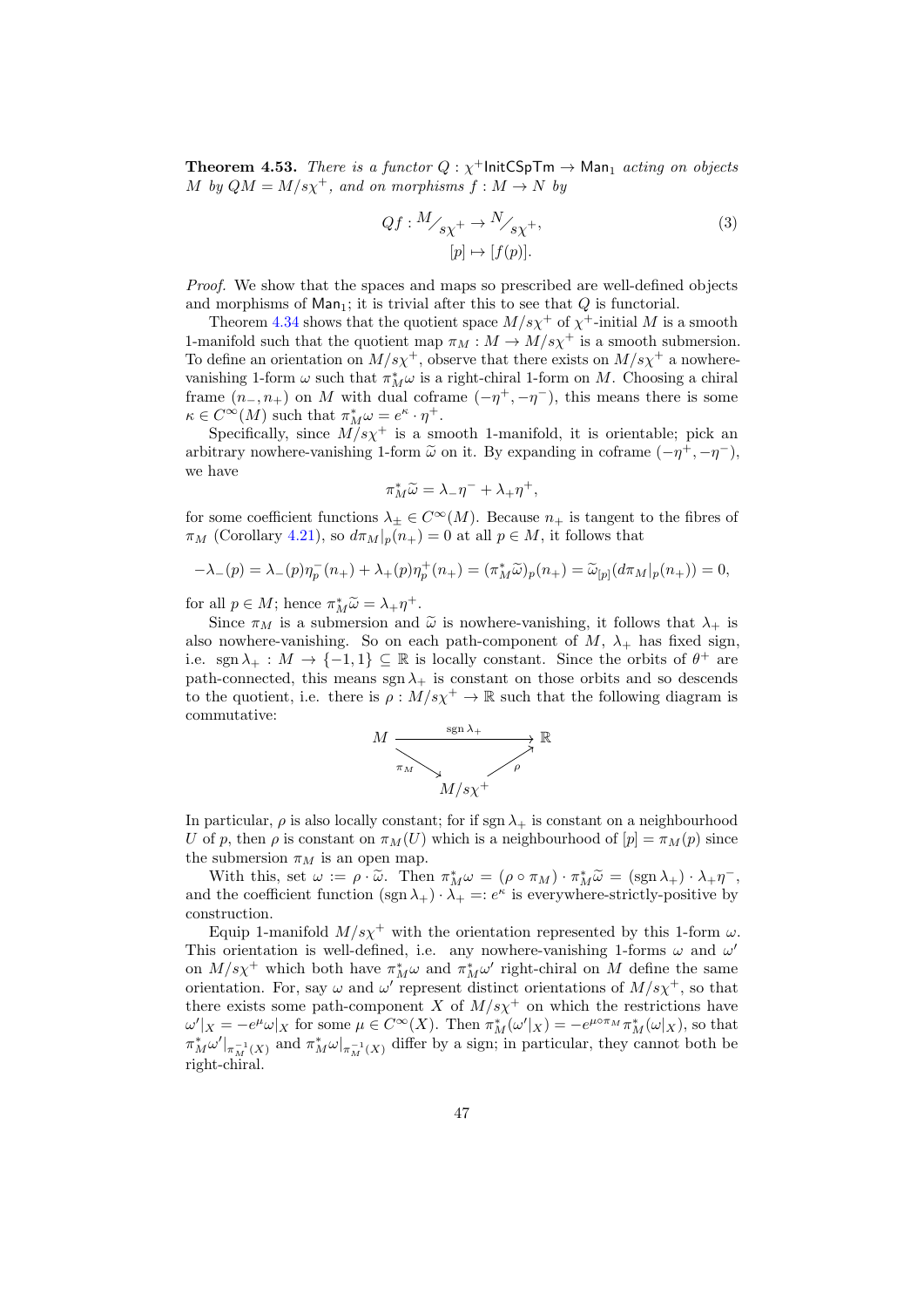This defines smooth, oriented 1-manifold  $QM = M/s\chi^{+}$  an object of Man<sub>1</sub> for any object M of  $\chi^+$ InitCSpTm. Next we show that, for  $f : M \to N$  a smooth conformal map which preserves orientation and time-orientation, the induced map [\(3\)](#page-46-0) on quotients is a well-defined local diffeomorphism which preserves orientation.

Well-definedness of [\(3\)](#page-46-0) follows because morphisms  $f : M \to N$  of  $\chi^+$ InitCSpTm preserve the relation  $\chi^+$ . By definition of  $Qf$ , the following diagram is commutative:

$$
M \xrightarrow{\pi_M} N
$$
  
\n
$$
\pi_M \downarrow \qquad \qquad \downarrow \pi_N
$$
  
\n
$$
M/s\chi^+ \xrightarrow{\phantom{aa}Qf} N/s\chi^+
$$

Then Qf is smooth since  $Qf \circ \pi_M = \pi_N \circ f$  is smooth and  $\pi_M$  is a smooth submersion [\[Lee13,](#page-51-5) Theorem 4.29].

Take chiral frames  $(n_{-}^M, n_{+}^M)$  on M and  $(n_{-}^N, n_{+}^N)$  on N, with dual coframes  $(-\eta_M^+,-\eta_M^-)$  and  $(-\eta_N^+,\eta_N^-)$  respectively. Since f is conformal, orientation- and time-orientation-preserving, there exist  $F_{\pm} \in C^{\infty}(M)$  such that  $df \circ n_{\pm}^M = e^{F_{\pm}} \cdot n_{\pm}^N \circ f$ or equivalently  $f^*\eta_N^{\pm} = e^{F_{\mp}}\eta_M^{\pm}$  by Proposition [4.23.](#page-34-4)

To show that  $\overrightarrow{Qf}$  is a local diffeomorphism, it suffices to show that its tangent map  $d(Qf)_{[p]}$  is not the zero map for any  $[p] \in M/s\chi^+$  since both the domain and codomain of  $Qf$  are one-dimensional. For  $q \in N$ , the left-chiral vector  $n_{-}^{N}(q)$  on N is not in ker  $d\pi_N|_q = \text{span}\{n_+^N(q)\}.$  Then for any  $p \in M$ ,

$$
d(Qf)_{[p]} \circ d\pi_M|_p(n^M_-|_p) = d\pi_N|_{f(p)} \circ df_p(n^M_-|_p) = e^{F_-(p)} \cdot d\pi_N|_{f(p)}(n^N_-|_{f(p)}) \neq 0,
$$

so  $d(Qf)_{[p]}$  is not the zero map.

Denote by  $\omega_N$  a nowhere-vanishing 1-form representing the orientation on  $QN = N/s\chi^{+}$ . This means  $\pi_N^*\omega_N$  is right-chiral and so there exists  $\kappa \in C^{\infty}(N)$ such that  $\pi_N^* \omega_N = e^{\kappa} \eta_N^+$ . Then

$$
\pi_M^*(Qf^*\omega_N) = (Qf \circ \pi_M)^*\omega_N = (\pi_N \circ f)^*\omega_N = f^*(e^{\kappa}\eta_N^+) = e^{\kappa \circ f + F_-}\eta_M^+,
$$

which demonstrates that the nowhere-vanishing 1-form  $Qf^*\omega_N$  on  $M/s\chi^+$  has  $\pi_M^*(Qf^*\omega_N)$  right-chiral on M. Hence  $Qf^*\omega_N$  agrees with the orientation on  $M/s\chi^{+}$ , and consequently Qf preserves orientation.

Taking quotients  $M/s\chi^+$  of spacetimes M moreover relates the right-chiral disjointness relation on spacetimes to the setwise-disjointness relation on their quotients:

<span id="page-47-0"></span>**Proposition 4.54.** The functor  $Q : (\chi^+$ InitCSpTm, $\bowtie_{\chi^+}) \to (\text{Man}_1, \bowtie_{\text{set}})$  both preserves and reflects  $\bowtie$ -relations.

*Proof.* Take any conterminous pair  $M_1 \xrightarrow{f_1} N \xleftarrow{f_2} M_2$  in  $\chi^+$ InitCSpTm. Then  $Qf_1 \not\sim_{\text{set}} Qf_2$  holds if and only if there exist arbitrary representatives  $p_i \in M_i$ of  $[p_i] \in M_i/s\chi^+$  with  $Qf_1[p_1] = Qf_2[p_2]$ , which holds if and only if there exist  $p_i \in M_i$  with  $(f_1(p_1), f_2(p_2)) \in s\chi_N^+$ , i. e.  $f_1 \not\bowtie_{\chi^+} f_2$ .  $\Box$ 

Consequently by Proposition [2.16,](#page-10-0)  $Q$  reflects  $\Join$ -monics. Further, using the characterisations of  $\mathbb{A}$ -monics established above in its domain and codomain, Q also preserves  $\not\!\!\prec$ -monics: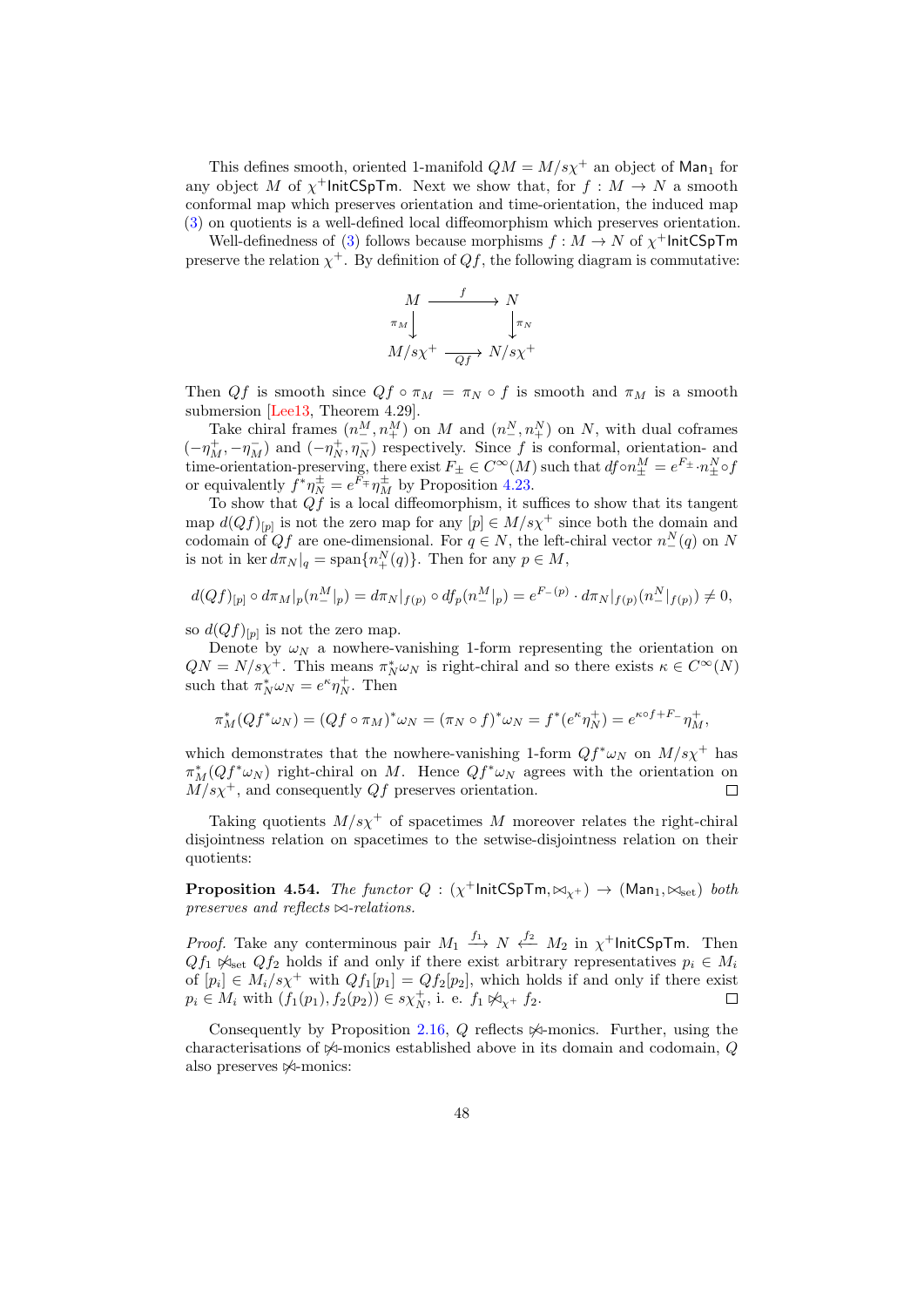**Proposition 4.55.** The functor  $Q : (\chi^+$ InitCSpTm,  $\bowtie_{\chi^+}) \rightarrow (\text{Man}_1, \bowtie_{\text{set}})$  pre $serves \nleftrightarrow -monics.$ 

*Proof.* Let morphism  $f : M \to N$  of  $(\chi^+$ InitCSpTm, $\bowtie_{\chi^+})$  be  $\Join$ -monic, so f reflects the chiral relation  $\chi^+$  by Corollary [4.45.](#page-43-2) The induced map  $Qf$  on quotients is injective: if  $[p], [p'] \in M/s\chi^+$  have  $Qf[p] = [f(p)] = [f(p')] = Qf[p']$ , then  $(f(p), f(p')) \in s\chi_N^+$  so  $(p, p') \in s\chi_M^+$  since f reflects  $s\chi^+$ ; then  $[p] = [p']$ . Hence by Proposition [4.51,](#page-45-0)  $Qf$  is  $\Join$ -monic in (Man<sub>1</sub>,  $\Join_{\rm set}$ ).  $\Box$ 

Then Q restricts to a functor  $\chi$ Loc  $\to$  Emb<sub>1</sub> on the subcategories of  $\not\sim$ -monics, which we denote by the same name. The morphisms made invertible by this functor are exactly the  $\chi^+$ -Cauchy maps contained in  $\chi$ Loc:

<span id="page-48-0"></span>**Proposition 4.56.** A morphism  $f : M \to N$  in  $\chi$ Loc is a  $\chi^+$ -Cauchy map if and only if  $Qf : M/s\chi^{+} \to N/s\chi^{+}$  is an isomorphism in  $\mathsf{Emb}_1$ .

*Proof.*  $(\Rightarrow)$ : Let  $S \subseteq f(M) \subseteq N$  be a  $\chi^+$ -Cauchy surface of N. To show that  $Qf$ is a diffeomorphism, and so an isomorphism in  $\mathsf{Emb}_1$ , it suffices to show that it is surjective. Take any  $[q] \in N/s\chi^+$  with arbitrarily chosen representative  $q \in N$ , and let  $\gamma : I \to N$  be an inextendable right-chiral curve through  $q = \gamma(0)$ . By definition of  $\chi^+$ -Cauchy surfaces, there exists a unique  $t \in I$  such that  $\gamma(t) \in S$ . Since  $S \subseteq f(M)$  there exists  $p \in M$  with  $f(p) = \gamma(t)$ , and hence

$$
Qf[p] = [f(p)] = [\gamma(t)] = [\gamma(0)] = [q].
$$

 $($  ∈): Say Qf has inverse Qf<sup>-1</sup>. By Corollary [4.35,](#page-40-0) there is a smooth section  $\sigma$ of the quotient map  $\pi_M : M \to M/s\chi^+$ . Then the composite

$$
\frac{N}{s\chi^{+}} \xrightarrow{Qf^{-1}} M_{\text{max}}^{+} \xrightarrow{\sigma} M \xrightarrow{f} N
$$

of smooth maps satisfies

$$
\pi_N \circ (f \circ \sigma \circ Qf^{-1}) = Qf \circ (\pi_M \circ \sigma) \circ Qf^{-1} = Qf \circ id_{M/s\chi^+} \circ Qf^{-1} = id_{N/s\chi^+}.
$$

So  $f \circ \sigma \circ Qf^{-1}$  is a smooth section of  $\pi_N : N \to N/s\chi^+$ . Then by Lemma [4.32,](#page-38-0) the image of  $f \circ \sigma \circ Qf^{-1}$  is a  $\chi^+$ -Cauchy surface in N and is evidently contained in  $f(M)$ .  $\Box$ 

As an aside, from this it follows that compositions of  $\chi^+$ -Cauchy maps in  $\chi$ Loc are also  $\chi^+$ -Cauchy maps: for if  $f : M \to N$  and  $g : N \to P$  are  $\chi^+$ -Cauchy in  $\chi$ Loc, then  $Qf$ ,  $Qg$  are isomorphisms in Emb<sub>1</sub>; then so too is  $Q(gf)$ , so that gf is  $\chi^+$ -Cauchy. As a consequence, the collection W of morphisms in  $\chi$ Loc which are  $\chi^+$ -Cauchy constitute a wide subcategory W. Moreover, this subcategory possesses the 2-of-6 property:

Corollary 4.57. The wide subcategory W of  $\chi^+$ -Cauchy maps in  $\chi$ Loc satisfies the following 2-of-6 property: for composable triple  $f, g, h$  of morphisms in  $\chi$ Loc, if  $gf$  and hg are in W then so are  $f, g, h, and hgf.$ 

Proof. This follows from the 2-of-6 property of isomorphisms via the preceding proposition: say composable triple f, g, h in  $\chi$ Loc has  $Q(gf)$  and  $Q(hg)$  isomorphisms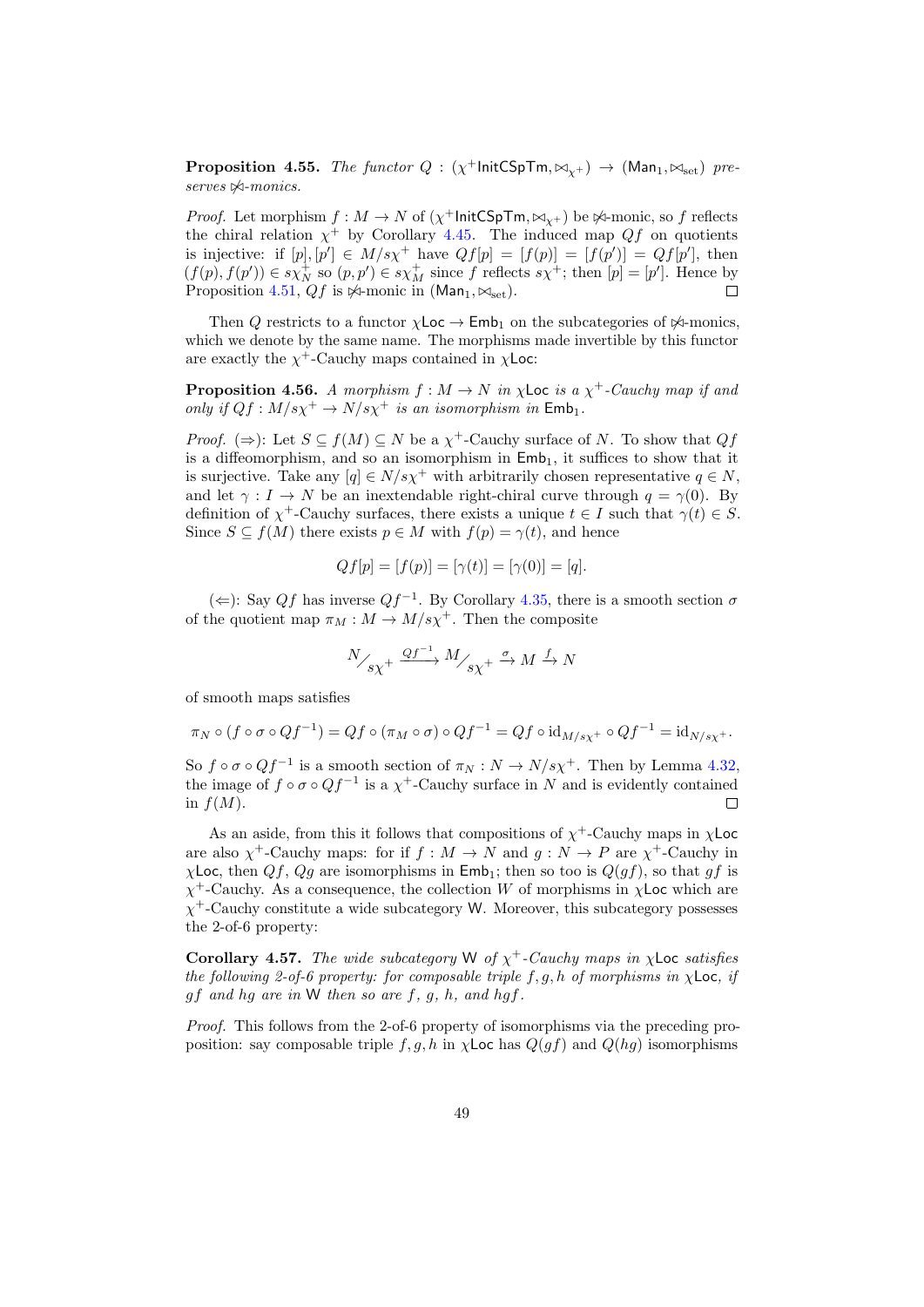in Emb<sub>1</sub>. Then  $Qg$  has left-inverse  $Qf \circ Q(gf)^{-1}$ ; also since  $Q(hg) = Qh \circ Qg$  is an isomorphism,  $Qg$  is monic so left-inverse  $Qf \circ Q(gf)^{-1}$  of  $Qg$  is also a right-inverse:

$$
Qg \circ \{ [Qf \circ Q(gf)^{-1}] \circ Qg \} = id \circ Qg = Qg \circ id.
$$

It then follows since  $Qg$  is invertible that  $Qf$  has inverse  $Q(gf)^{-1} \circ Qg$ ,  $Qh$  has inverse  $Qg \circ Q(hg)^{-1}$ , and  $Q(hgf)$  has inverse  $Q(gf)^{-1} \circ Qg \circ Q(hg)^{-1}$ .  $\Box$ 

Consequently, the data ( $\chi$ **Loc, W**) may be understood as a homotopical category. with  $\chi^+$ -Cauchy morphisms W its weak equivalences; see for instance [\[Rie14,](#page-51-11) Definition 2.1.1].

The functor  $Q : \chi$ Loc  $\rightarrow$  Emb<sub>1</sub> allows us to produce from any chiral CFT in the established formalism a chiral CFT in our proposed formalism:

**Proposition 4.58.** Consider any functor  $A : \mathsf{Emb}_1 \to \mathsf{Obs}$ . Then the composite  $A \circ Q : \chi$ Loc  $\rightarrow$  Obs *obeys the chiral time-slice axiom.* 

Moreover, if A obeys the causality axiom with respect to orthogonality relation  $\bowtie_{\text{set}}$  on domain  $\text{Emb}_1$ , then  $\mathcal{A} \circ Q$  obeys the causality axiom with respect to orthogonality relation  $\bowtie_{x^+}$  on  $\chi$ Loc.

*Proof.* The former statement follows because any  $\chi^+$ -Cauchy map f in  $\chi$ Loc has  $Qf$  and hence necessarily  $AQf$  an isomorphism (Proposition [4.56\)](#page-48-0).

The latter statement follows since  $Q$  preserves  $\bowtie$ -relations (Proposition [4.54\)](#page-47-0): if conterminous pair  $f_1 : M_1 \to N \leftarrow M_2 : f_2$  in  $\chi$ Loc has  $f_1 \bowtie_{\chi^+} f_2$ , then necessarily  $Qf_1 \bowtie_{set} Qf_2$  in Emb<sub>1</sub>. Then if  $A : \mathsf{Emb}_1 \to \mathsf{Obs}$  obeys the causality axiom, it follows that

$$
[\mathcal{A}Qf_1(a_1), \mathcal{A}Qf_2(a_2)]_{\mathcal{A}QN} = 0,
$$

for any observables  $a_1 \in \mathcal{A}QM_1$  and  $a_2 \in \mathcal{A}QM_2$ .

It is not clear to us yet whether a converse to the above holds:

**Open Question 4.59.** Say a functor  $\mathcal{B} : \chi$ Loc  $\rightarrow$  Obs satisfies both the causality axiom with respect to  $\bowtie_{Y^+}$  and the chiral time-slice axiom. Does there exist a functor  $\widetilde{\mathcal{B}}$ : Emb<sub>1</sub>  $\rightarrow$  Obs satisfying the causality axiom with respect to  $\bowtie_{\text{set}}$  such that  $\mathcal{B} \cong \mathcal{B} \circ Q?$ 

One possibility is that the functor  $Q : \chi$ Loc  $\rightarrow$  Emb<sub>1</sub> is a localisation of  $\chi$ Loc on the  $\chi^+$ -Cauchy morphisms W, so  $\textsf{Emb}_1 \simeq \chi \textsf{Loc}[W^{-1}]$ ; see [\[GZ67,](#page-51-12) Chapter I] and [\[KS06,](#page-51-13) Chapter 7] for general information about localisations of categories, and [\[BSW21,](#page-50-0) Lemma 3.20] for their interaction with orthogonality relations. In this case, our formulation of chiral CFTs in terms of  $\chi$ Loc would be equivalent to the established formulation in terms of  $Emb_1$ .

If Q is not such a localisation, then our proposed formulation of chiral CFTs may be meaningfully new; it would remain to determine whether it is of any greater physical interest than the established formulation.

## Acknowledgments

We thank Matthew Headrick and tslil clingman for useful discussions and comments. This work has been supported by grants DE-SC0020194 and DE-SC0009986 from the U.S. Department of Energy.

 $\Box$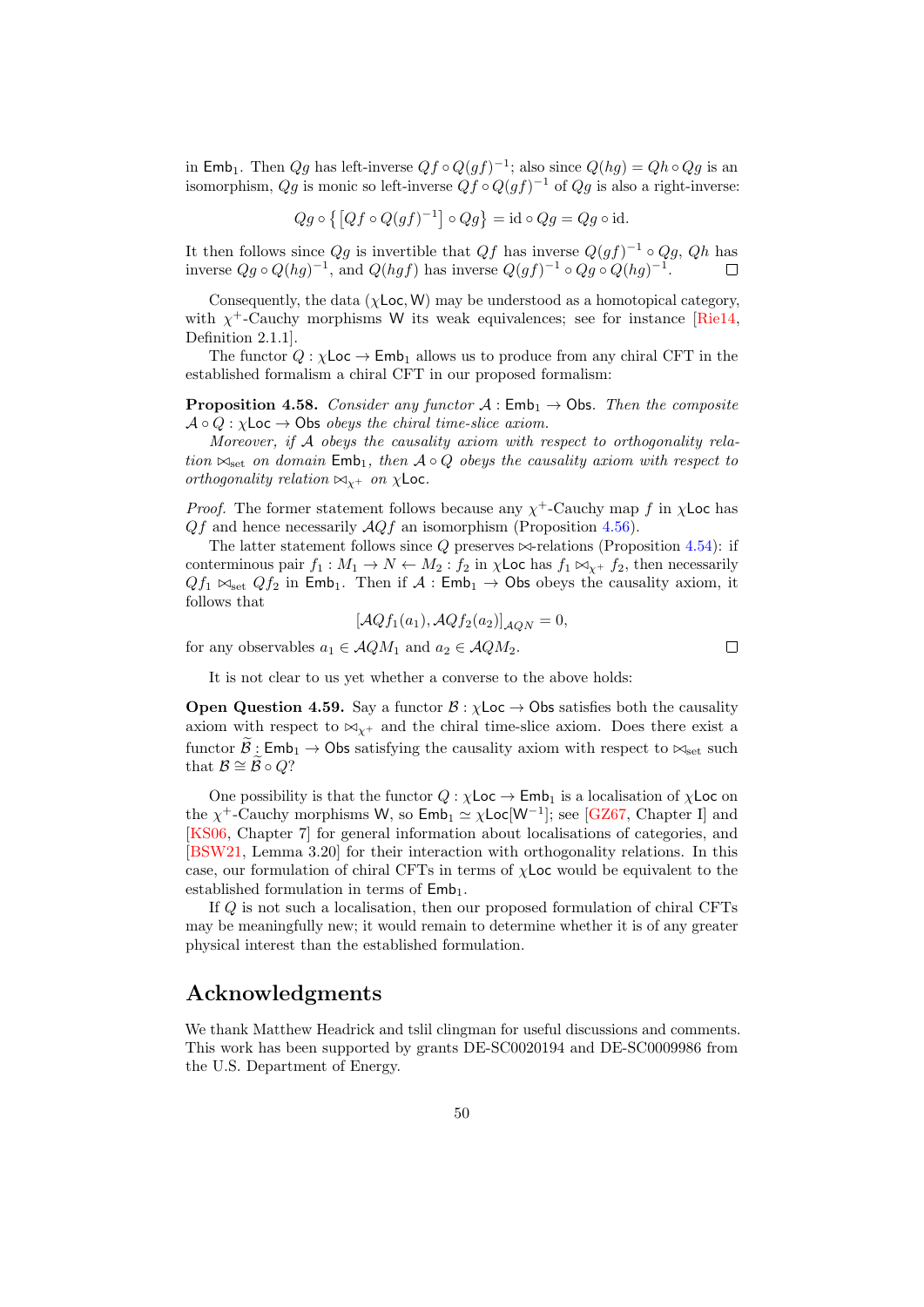## References

- <span id="page-50-10"></span>[BEE96] J. K. Beem, P. E. Ehrlich and K. L. Easley. Global Lorentzian Geometry. 2nd ed. New York: Marcel Dekker, 1996. isbn: 978-0-8247-9324-1. doi: [10.1201/9780203753125](https://doi.org/10.1201/9780203753125).
- <span id="page-50-1"></span>[BFV03] R. Brunetti, K. Fredenhagen and R. Verch. 'The generally covariant locality principle – a new paradigm for local quantum field theory'.  $Com$ munications in Mathematical Physics  $237.1$  (2003-06), pp. 31–68. DOI: [10.1007/s00220-003-0815-7](https://doi.org/10.1007/s00220-003-0815-7). arXiv: [math-ph/0112041 \[math-ph\]](https://arxiv.org/abs/math-ph/0112041).
- <span id="page-50-3"></span>[BGS21] M. Benini, L. Giorgetti and A. Schenkel. 'A skeletal model for 2d conformal AQFTs' (2021-11-02). arXiv: [2111.01837 \[math-ph\]](https://arxiv.org/abs/2111.01837).
- <span id="page-50-5"></span>[BPS20] M. Benini, M. Perin and A. Schenkel. 'Smooth 1-dimensional algebraic quantum field theories' (2020-10-26). arXiv: [2010.13808 \[math-ph\]](https://arxiv.org/abs/2010.13808).
- <span id="page-50-11"></span>[BS03] A. N. Bernal and M. Sánchez. 'On Smooth Cauchy Hypersurfaces and Geroch's Splitting Theorem'. Communications in Mathematical Physics 243.3 (2003-11), pp. 461-470. DOI:  $10.1007 / s00220 - 003 - 0982 - 6$ . arXiv: [gr-qc/0306108 \[gr-qc\]](https://arxiv.org/abs/gr-qc/0306108).
- <span id="page-50-12"></span>[BS07] A. N. Bernal and M. Sánchez. 'Globally hyperbolic spacetimes can be defined as 'causal' instead of 'strongly causal''. Classical and Quantum Gravity 24.3 (2007-01), pp. 745-749. DOI: [10.1088/0264-9381/24/3/](https://doi.org/10.1088/0264-9381/24/3/N01) [N01](https://doi.org/10.1088/0264-9381/24/3/N01). arXiv: [gr-qc/0611138 \[gr-qc\]](https://arxiv.org/abs/gr-qc/0611138).
- <span id="page-50-4"></span>[BS17] M. Benini and A. Schenkel. 'Quantum field theories on categories fibered in groupoids'. Communications in Mathematical Physics 356.1 (2017- 08), pp. 19–64. DOI: [10.1007/s00220-017-2986-7](https://doi.org/10.1007/s00220-017-2986-7). arXiv: [1610.06071](https://arxiv.org/abs/1610.06071) [\[math-ph\]](https://arxiv.org/abs/1610.06071).
- <span id="page-50-7"></span>[BS19a] M. Benini and A. Schenkel. 'Higher structures in algebraic quantum field theory'. Fortschritte der Physik 67.8-9 (2019), p. 1910015. DOI: [10.1002/prop.201910015](https://doi.org/10.1002/prop.201910015). arXiv: [1903.02878 \[hep-th\]](https://arxiv.org/abs/1903.02878).
- <span id="page-50-8"></span>[BS19b] S. Bruinsma and A. Schenkel. 'Algebraic field theory operads and linear quantization'. Letters in Mathematical Physics 109.11 (2019-07), pp. 2531-2570. DOI: 10.1007/s11005-019-01195-7. arXiv: 1809. [05319 \[math-ph\]](https://arxiv.org/abs/1809.05319).
- <span id="page-50-6"></span>[BSW19] M. Benini, A. Schenkel and L. Woike. 'Homotopy theory of algebraic quantum field theories'. Letters in Mathematical Physics  $(2019-01)$ . DOI: [10.1007/s11005-018-01151-x](https://doi.org/10.1007/s11005-018-01151-x). arXiv: [1805.08795 \[math-ph\]](https://arxiv.org/abs/1805.08795).
- <span id="page-50-0"></span>[BSW21] M. Benini, A. Schenkel and L. Woike. 'Operads for algebraic quantum field theory'. Communications in Contemporary Mathematics 23.02 (2021), p. 2050007. DOI: [10.1142/s0219199720500078](https://doi.org/10.1142/s0219199720500078). arXiv: [1709.](https://arxiv.org/abs/1709.08657) [08657 \[math-ph\]](https://arxiv.org/abs/1709.08657).
- <span id="page-50-9"></span>[Car21] V. Carmona. 'Algebraic Quantum Field Theories: a homotopical view' (2021-07-29). arXiv: [2107.14176 \[math-ph\]](https://arxiv.org/abs/2107.14176).
- <span id="page-50-2"></span>[FV15] C. J. Fewster and R. Verch. 'Algebraic quantum field theory in curved spacetimes'. In: Advances in Algebraic Quantum Field Theory. Springer International Publishing, 2015-04-02, pp. 125-189. DOI: [10.1007/978-](https://doi.org/10.1007/978-3-319-21353-8_4) [3-319-21353-8\\_4](https://doi.org/10.1007/978-3-319-21353-8_4). arXiv: [1504.00586 \[math-ph\]](https://arxiv.org/abs/1504.00586).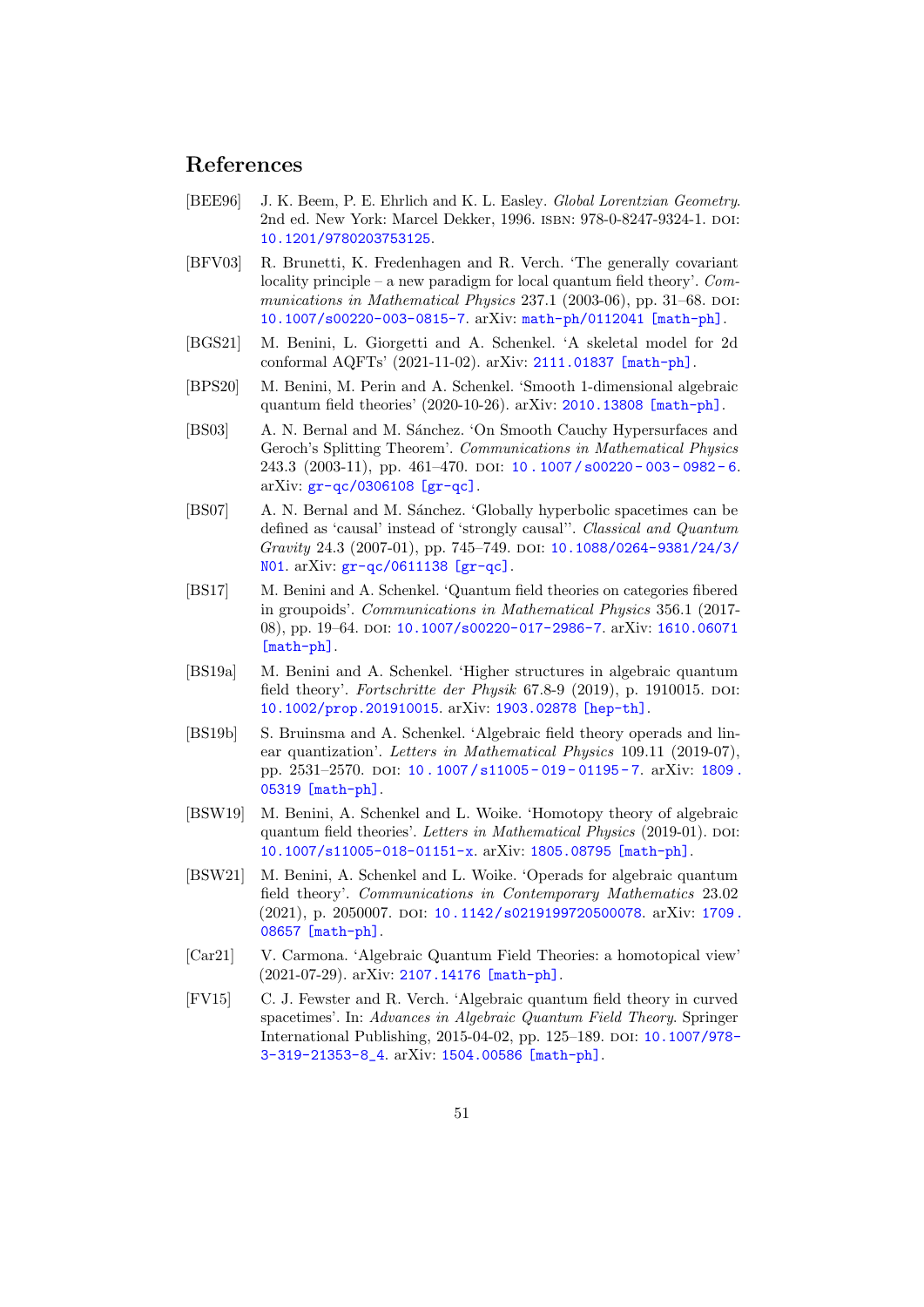- <span id="page-51-2"></span>[Gra22] A. Grant-Stuart. Categories with disjointness. In preparation. 2022.
- <span id="page-51-12"></span>[GZ67] P. Gabriel and M. Zisman. Calculus of Fractions and Homotopy Theory. Springer Berlin Heidelberg, 1967. DOI: [10.1007/978-3-642-85844-4](https://doi.org/10.1007/978-3-642-85844-4).
- <span id="page-51-3"></span>[HE73] S. W. Hawking and G. F. R. Ellis. The Large Scale Structure of Space-Time. Cambridge Monographs on Mathematical Physics. London: Cambridge University Press, 1973. XI, 391. ISBN: 978-0-521-09906-6. DOI: [10.1017/cbo9780511524646](https://doi.org/10.1017/cbo9780511524646).
- <span id="page-51-0"></span>[Kay96] B. S. Kay. 'Quantum fields in curved spacetime: non global hyperbolicity and locality'. In: Conference on Operator Algebras and Quantum Field Theory. 1996-07. arXiv: [gr-qc/9704075 \[gr-qc\]](https://arxiv.org/abs/gr-qc/9704075).
- <span id="page-51-10"></span>[KMS93] I. Kolář, P. W. Michor and J. Slovák. Natural Operations in Differential Geometry. Springer Berlin Heidelberg, 1993-02-04. 444 pp. ISBN: 978-3-540-56235-1. url: [https : / / www . mat . univie . ac . at /](https://www.mat.univie.ac.at/~michor/kmsbookh.pdf) ~michor / [kmsbookh.pdf](https://www.mat.univie.ac.at/~michor/kmsbookh.pdf) (visited on 2021-03-12).
- <span id="page-51-13"></span>[KS06] M. Kashiwara and P. Schapira. Categories and sheaves. Grundlehren der mathematischen Wissenschaften 332. Springer-Verlag, Berlin, 2006. isbn: 978-3-540-27950-1. doi: [10.1007/3-540-27950-4](https://doi.org/10.1007/3-540-27950-4).
- <span id="page-51-5"></span>[Lee13] J. M. Lee. *Introduction to Smooth Manifolds*. 2nd ed. Graduate Texts in Mathematics. Springer New York, 2013. isbn: 9781441999825.
- <span id="page-51-8"></span>[Min14] E. Minguzzi. 'Convex neighborhoods for Lipschitz connections and sprays'. Monatshefte für Mathematik 177.4 (2014-11), pp. 569–625. DOI: [10.1007/s00605-014-0699-y](https://doi.org/10.1007/s00605-014-0699-y). arXiv: [1308.6675 \[math.DG\]](https://arxiv.org/abs/1308.6675).
- <span id="page-51-7"></span>[Min19] E. Minguzzi. 'Lorentzian causality theory'. Living Reviews in Relativity 22.1 (2019-06). DOI: [10.1007/s41114-019-0019-x](https://doi.org/10.1007/s41114-019-0019-x).
- <span id="page-51-6"></span>[MS08] E. Minguzzi and M. Sánchez. 'The causal hierarchy of spacetimes'. In: Recent Developments in Pseudo-Riemannian Geometry. Ed. by D. V. Alekseevsky and H. Baum. ESI Lectures in Mathematics and Physics. European Mathematical Society, 2008, pp. 299–358. isbn: 9783037190517.
- <span id="page-51-9"></span>[NO61] K. Nomizu and H. Ozeki. 'The existence of complete Riemannian metrics'. Proceedings of the American Mathematical Society 12.6 (1961-06), pp. 889-889. doi: [10.1090/s0002-9939-1961-0133785-8](https://doi.org/10.1090/s0002-9939-1961-0133785-8).
- <span id="page-51-4"></span>[ONe83] B. O'Neill. Semi-Riemannian Geometry. With Applications to Relativity. Pure and Applied Mathematics. New York: Academic Press, 1983. isbn: 978-0-12-526740-3.
- <span id="page-51-1"></span>[Pin09] N. Pinamonti. 'Conformal generally covariant quantum field theory: The scalar field and its Wick products'. Communications in Mathematical Physics 288.3 (2009-03), pp. 1117-1135. DOI: 10.1007/s00220-009-[0780-x](https://doi.org/10.1007/s00220-009-0780-x). arXiv: [0806.0803 \[math-ph\]](https://arxiv.org/abs/0806.0803).
- <span id="page-51-11"></span>[Rie14] E. Riehl. Categorical Homotopy Theory. Vol. 24. New York: Cam-bridge University Press, 2014-06. ISBN: 9781107261457. DOI: [10.1017/](https://doi.org/10.1017/CBO9781107261457) [CBO9781107261457](https://doi.org/10.1017/CBO9781107261457). url: <www.math.jhu.edu/~eriehl/cathtpy.pdf> (visited on 2020-07-13).